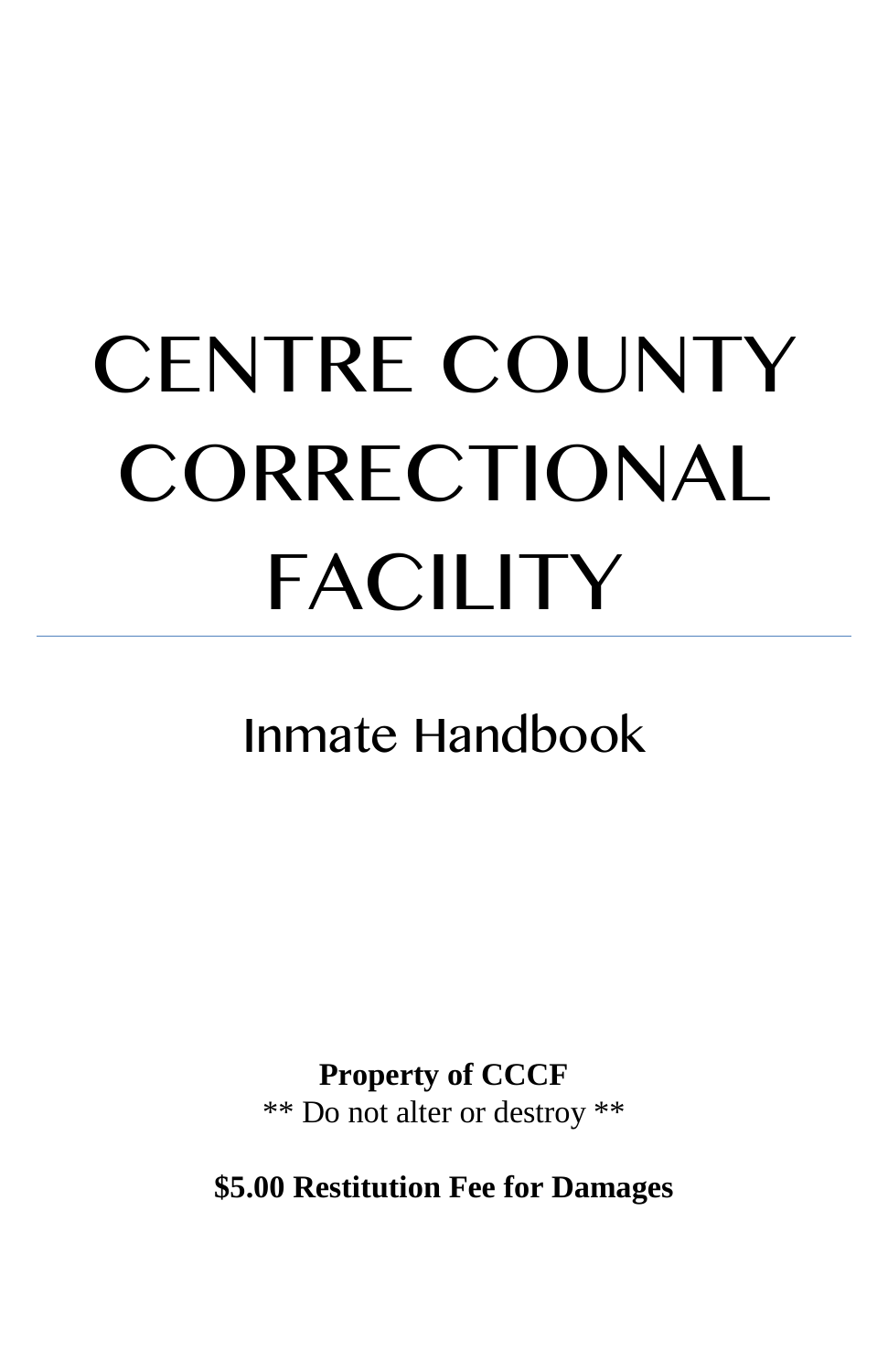# *Introduction*

This handbook and the orientation video will provide you with an overview of Centre County Correctional Facility (CCCF) general rules, regulations, policies and procedures that you are required to follow while in our custody. When CCCF policies are changed, you will be given notice that outlines the change(s) will be posted on the housing unit. The most current policy will become effective, regardless of what information is in this handbook.

You are to keep this handbook until you are released; if it is lost, altered, or destroyed, you will be charged a \$5.00 Restitution Fee.

The rules of the Centre County Correctional Facility are designed to facilitate constructive interaction among inmates and staff while providing order to manage the facility.

It is our responsibility to ensure that you are housed in an environment that is safe and clean, and that your daily needs are met while you are in our custody.

#### **All areas of the facility are subject to video/audio monitoring, recording, and divulging.**

While in custody at this facility, inmate(s) cannot choose at will the rules that they will abide by. When such rules are disregarded, you will be held accountable for your actions and will be subject to disciplinary action.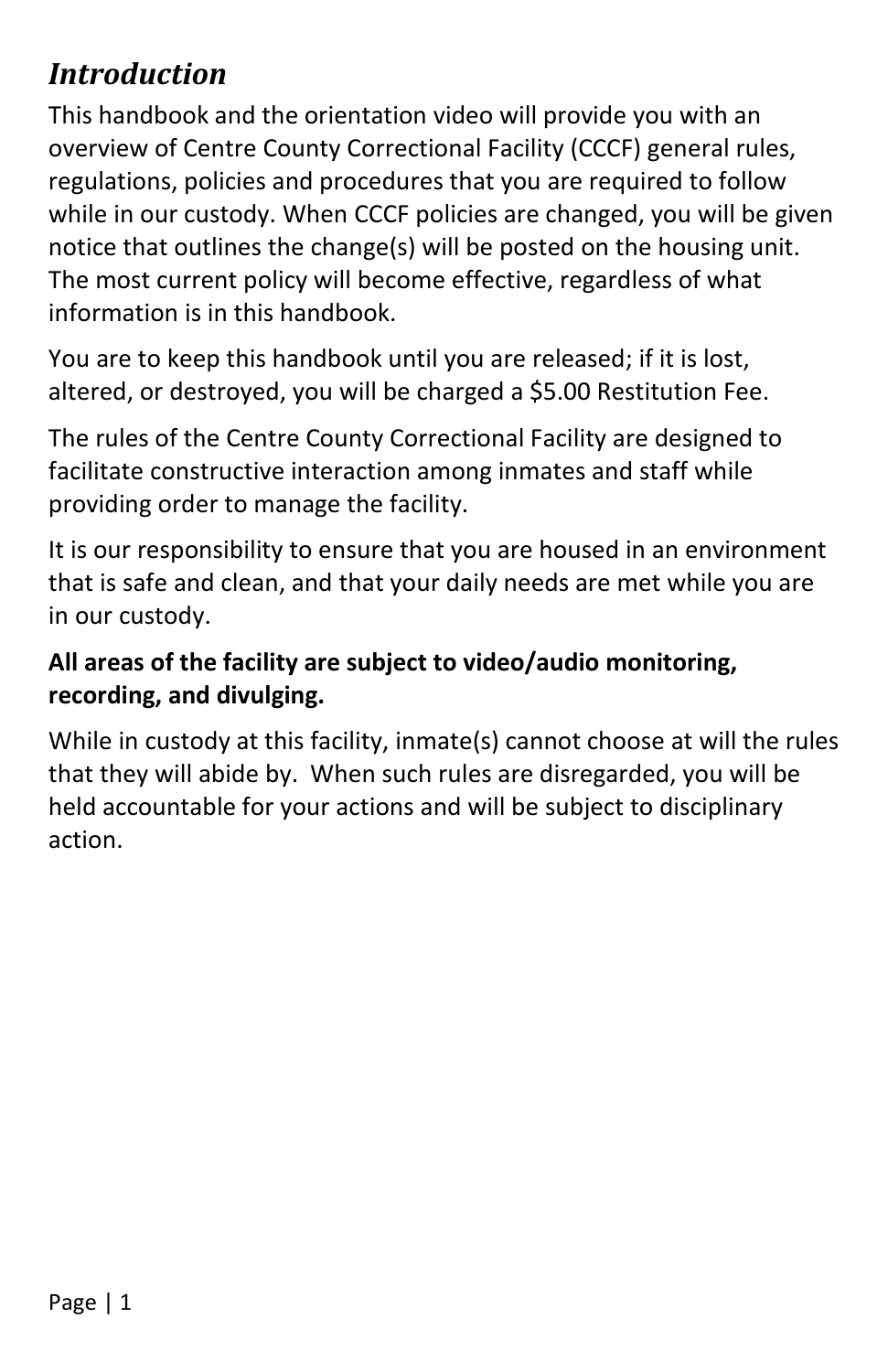# **Table of Contents**

| Work Release, Community Re-Entry, and Education Program 50 |  |
|------------------------------------------------------------|--|
|                                                            |  |
|                                                            |  |
|                                                            |  |
|                                                            |  |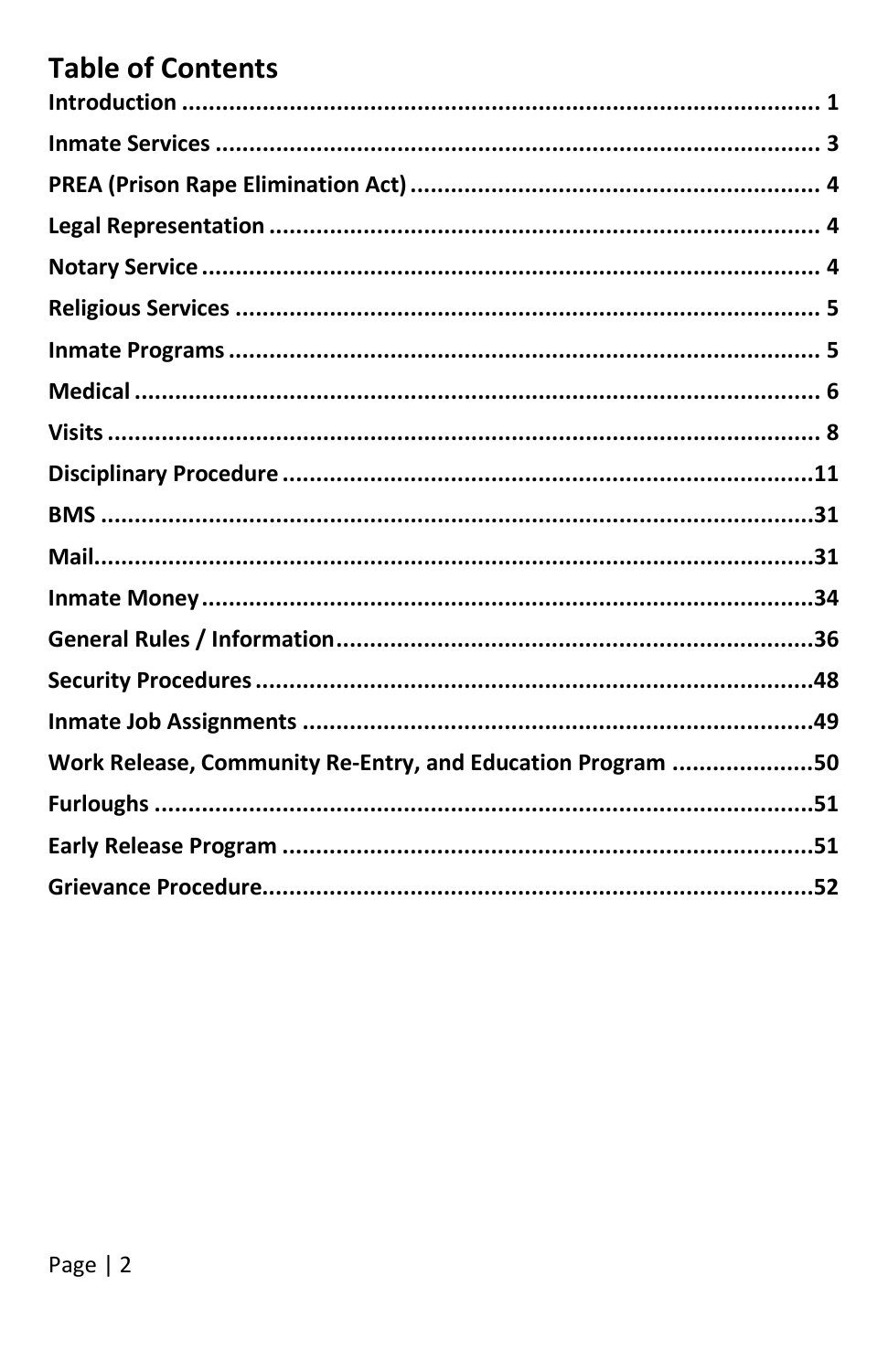# <span id="page-3-0"></span>*Inmate Services*

## **Counseling**

Each inmate will be assigned a counselor. The counselor will assist the inmate's transition into the correctional facility. This can be done through individual sessions and written request slips by the inmate. If deemed necessary and appropriate, the counselor will facilitate communication with outside agencies, service providers, and/or individuals. The counselors cannot advise inmates on legal matters. They will handle legal questions by referring inmates to their attorney. Counseling staff will also conduct various classes and programs throughout the facility. Counselors will refer inmates to appropriate programming.

## **Classification**

Classification is a mandatory assessment process in which the counseling staff determines special needs of the inmate. It is conducted in an interview format. We will examine employment and educational history, history of drug and alcohol abuse, and criminal history. This process is used to determine where the inmate will be housed and enrollment in appropriate programs. Refusal to participate in the classification process will result in disciplinary action.

Classification categories are as follows:

- Minimum
- Medium
- Maximum

Most un-sentenced inmates, as well as those with current detainers or significant criminal history, will score high in this process. The classifications scores are not permanent, and will be reviewed periodically. At different times, inmates can be re-classified to determine if there are adjustments that need to be made.

Any inmate wishing to appeal their classification level may write a request slip to the Director of Treatment for consideration.

Inmates may be able to modify their scores when reclassified based on:

- Resolution of criminal cases
- Change in sentence status
- Resolution of detainers
- Misconduct status and history
- Participation in facility programming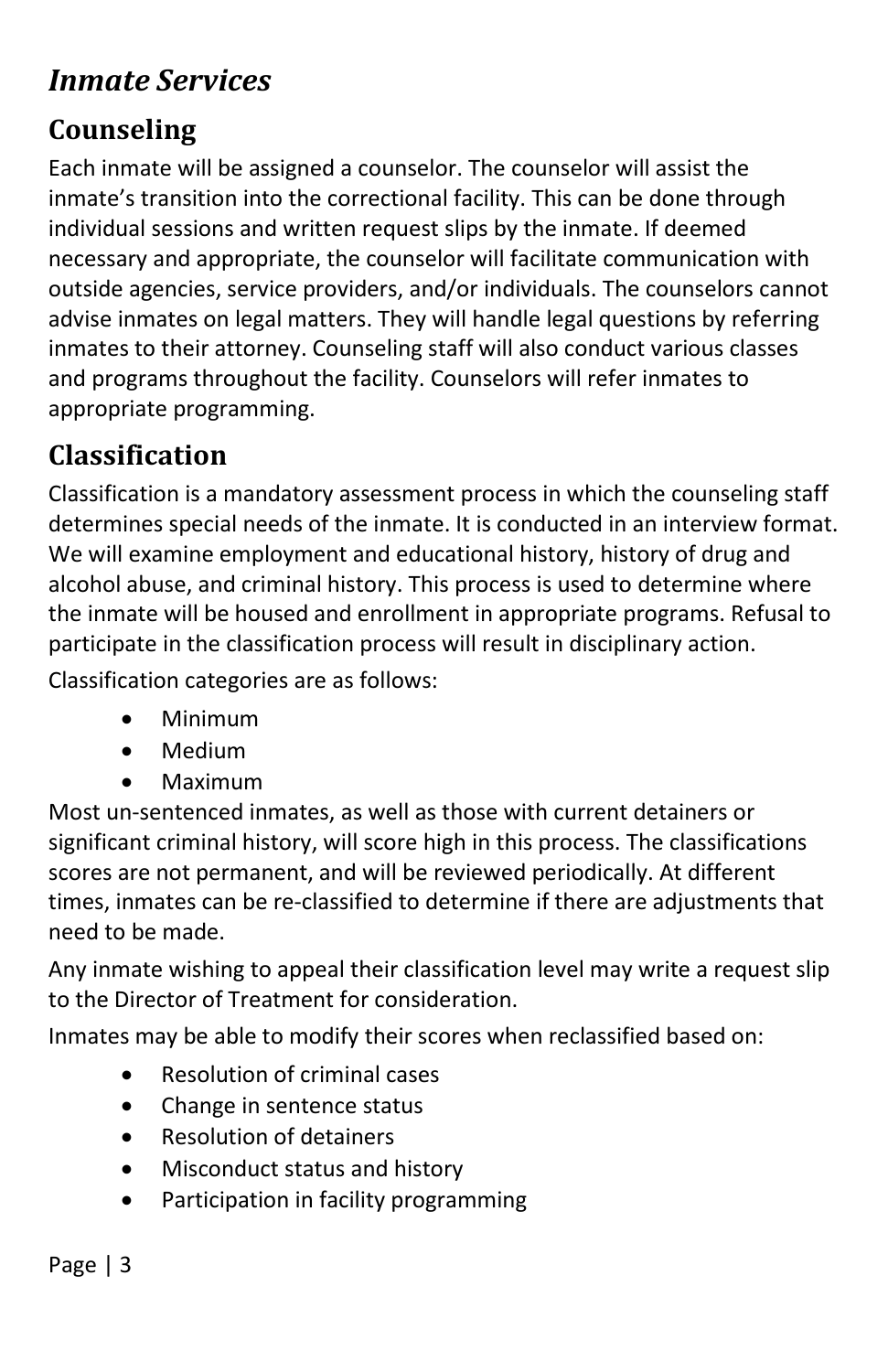# <span id="page-4-0"></span>*PREA (Prison Rape Elimination Act)*

The Centre County Correctional Facility has zero tolerance toward all forms of sexual abuse and sexual harassment. During your incarceration, you will meet with a counselor for classification, complete a medical assessment, and view the Orientation and PREA educational videos. If you need to disclose or discuss any concerns regarding sexual victimization, these are opportunities to do so in a very private setting.

The following resources are available at any time during your incarceration. If you have been the victim of sexual abuse or sexual harassment here, or at any other institution, you should report it to one of the following:

- Counselor by completing a request form
- Medical employee
- Correctional Officer
- Volunteer Chaplains
- Shift Commander
- PREA Hotline (not available in RHU)
	- o Enter PIN on inmate phone
	- o Push Prompt #5
- In the RHU, by writing via US Postal Mail:
	- o Centre County Women's Resource Center 140 W. Nittany Ave State College, PA 16801

# <span id="page-4-1"></span>*Legal Representation*

For Centre County legal cases, the Office of the Public Defender serves the Centre County Correctional Facility. To request representation, you must submit a Public Defender Form and place it in the Request Box which is located in each housing unit. All other communication with the Public Defenders must be sent by US Postal Mail.

For inmates held from other jurisdictions by contract, you can request a Public Defender Application from your County by writing to Records or Counselor on an inmate request form. We will facilitate getting that information to the appropriate office. Other communication with your County's services must go by US Postal Mail.

# <span id="page-4-2"></span>*Notary Service*

Notary Services are available for legal documents. If more information is needed concerning this service, submit a written request to your counselor.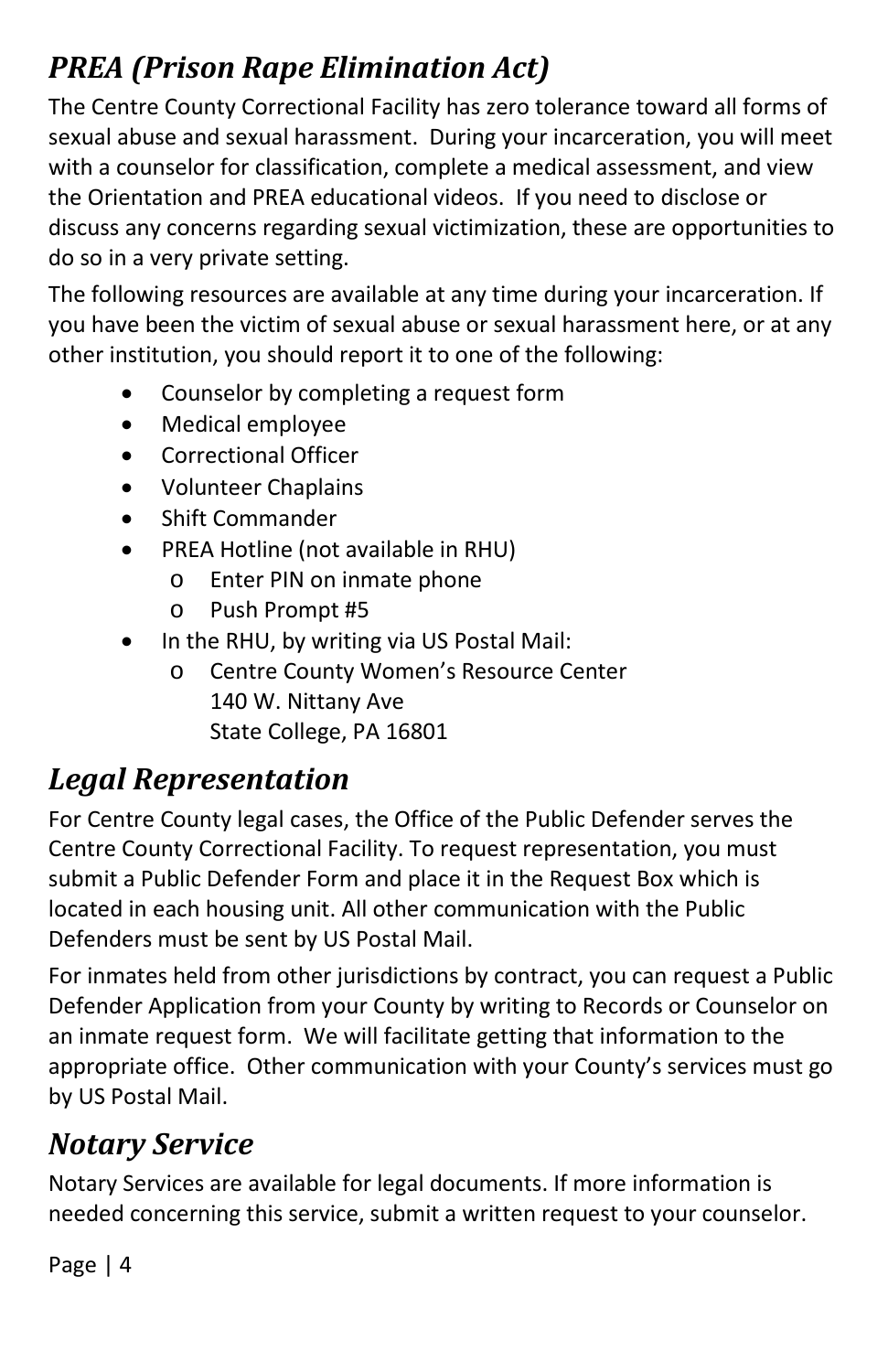# <span id="page-5-0"></span>*Religious Services*

Religious Services are available in accordance with the sign-up sheets posted in each housing unit.

Inmates will be permitted to have in their possession one religious text, one set of Rosary or Prayer beads, Yarmulke/ Kufee, Prayer Rug, and a reasonable amount of religious literature.

You can only wear your Yarmulke/Kufee in you cell and during scheduled Prayer Group. The Yarmulke/Kufee must be carried from your cell to the location of the prayer group; you may not wear it in between. Prayer rugs may be used for prayer in your cell only.

Prayer beads may be worn outside the cell, but must be worn under your shirt. Those worn over the clothes will be considered contraband.

# <span id="page-5-1"></span>*Inmate Programs*

The Inmate Services Department offers a variety of educational, vocational, and counseling programs. Some are available to all inmates by sign-up sheet on the Housing Unit bulletin board. For other programs, you may request admission by using a request form. During Classification, your Counselor will make an Individual Service Plan with you regarding programs that you may find of benefit. Contact your assigned counselor for programs and services that are available.

Any inmate who signs up for programming will be required to attend all of the groups, classes, meetings etc. **The only way that an inmate is excused from the programming is by the medical department.** The inmate will have to complete a sick call slip and be seen by the medical department. **This will be a charged medical visit.** If the Medical department feels that the inmate is too ill to attend the programming, they will excuse the inmate from this programming. If the Medical Department feels that the inmate can participate in the programming, the inmate is required to attend. Failure to comply with this process can result in disciplinary action.

# **PRIDE**

## **Personal Responsibility, Intensive Drug/alcohol Education**

PRIDE is an in-house, community based drug/alcohol program for male inmates. The program provides a structured environment for inmates who are willing to take responsibility for their actions and make a conscious effort to learn healthier ways to live. It is designed to teach inmates to hold themselves accountable, develop a sense of self-worth and self-respect and increase their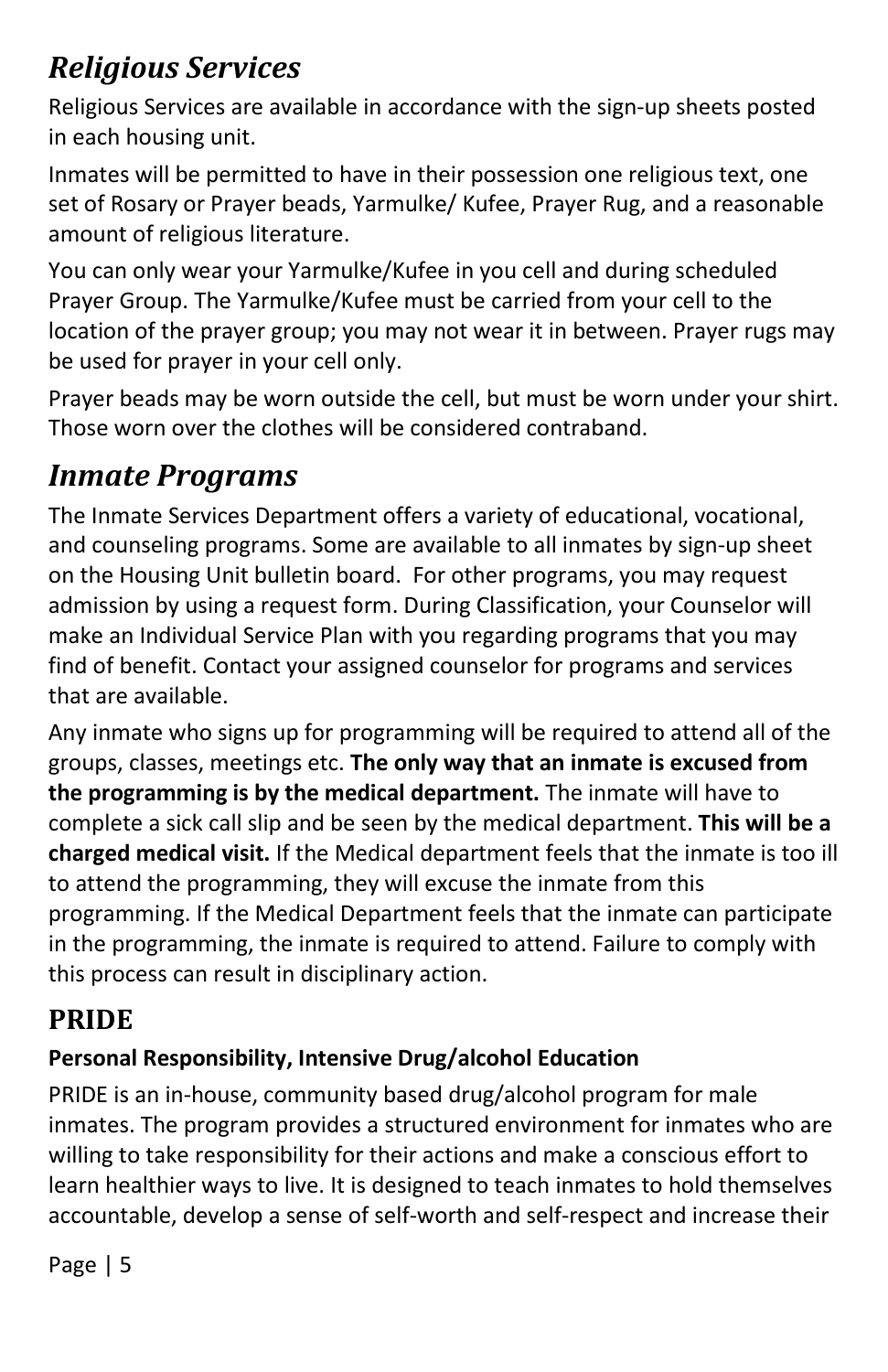awareness of how drugs/alcohol has negatively impacted their lives and the lives of those around them. PRIDE is a minimum of three months in length, with a weekly schedule of drug/alcohol and life skills education to prepare inmates for reentry into society.

# **Choices**

Choices is a weekly drug/alcohol education program for female inmates. Choices focuses on the issues surrounding women in recovery. It provides a structured and supportive environment to address and prioritize social, emotional, physical, family and legal issues. Choices provides women with the basic tools to face life with resiliency and self-sufficiency. Choices can be a crucial step in the long, but rewarding journey towards a life free of drugs and alcohol. Choices is a minimum of three months in length and woman actively participating will begin to identify sober, socially acceptable skills to ensure successful community re-integration.

# **Outpatient Drug and Alcohol Groups**

These groups will be offered to those inmates that are referred by the counseling department and/or recommended by the Courts. Inmates may request admission to the program by contacting a Counselor with a request slip. Inmates must meet prerequisite criteria to be eligible. These groups are held on a weekly basis.

# <span id="page-6-0"></span>*Medical*

# **Medical Services**

Medical care shall be routinely and consistently provided to all inmates regardless of their financial standing. At no time shall Medical Staff deny treatment of an inmate due to indigent status or unavailability of sufficient funds to pay for the service. All inmates will be charged a fee for medical care that is provided to them, where applicable.

# **Inmate Co-Pay for Medical Care**

To request to be seen by the Medical Staff, fill out a "Sick Call Request Form", and place both copies (white and yellow) in the "Medical Box" located in each housing unit. You will see the Nurse and be charged for each visit. If the Nurse determines that you need to see the Doctor/Dentist, s/he will refer you to the Doctor/Dentist. Requests to the Facility Mental Health/ Intellectual Disabilities counselor should also be placed in the "Medical Box".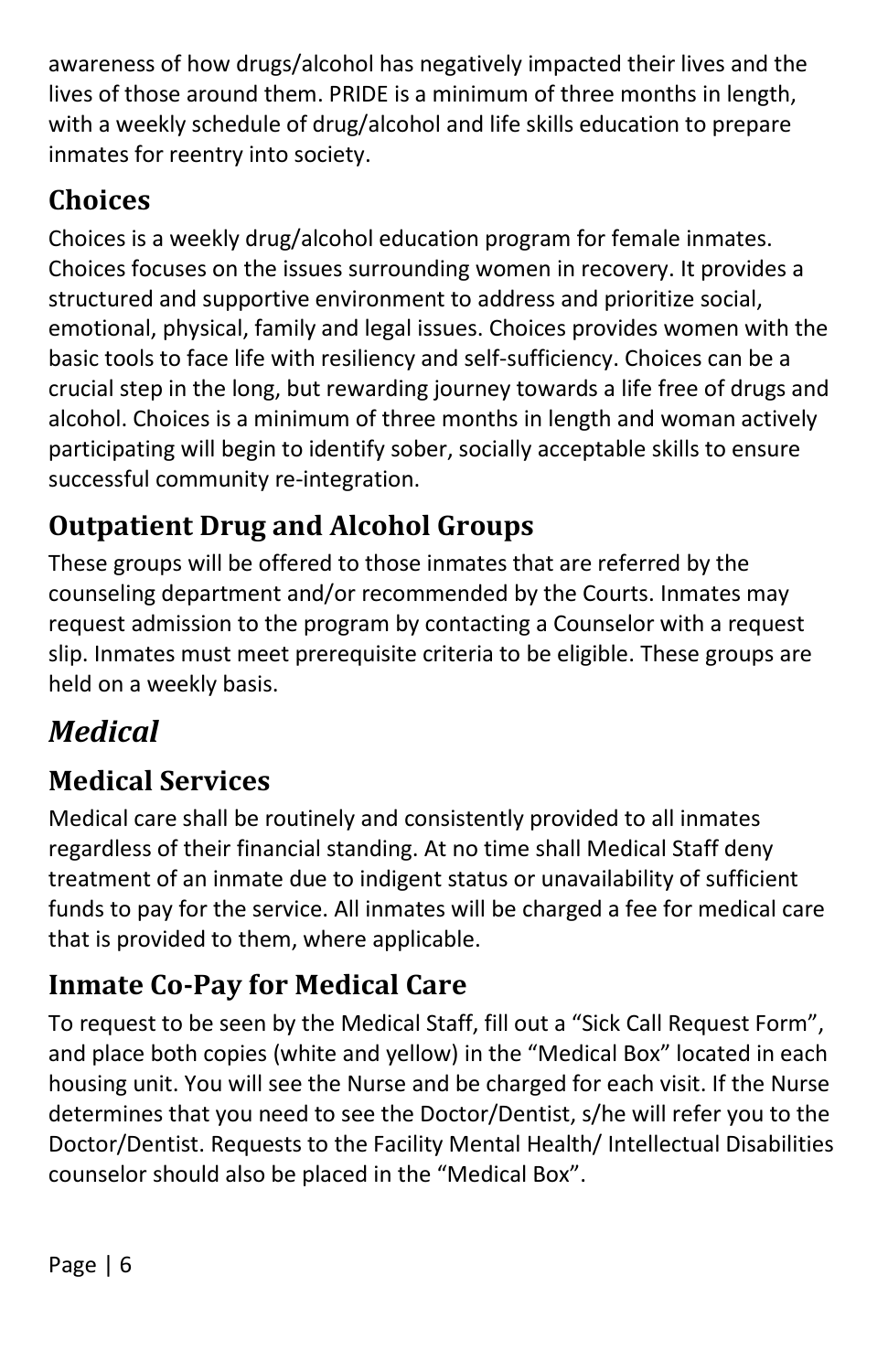Inmate request forms that are sent to medical that are deemed to be sick calls will be returned to the inmate who must submit the request on a sick call slip.

When you see the Nurse, you will be asked to sign an "Inmate Accounting Form" so that the visit can be recorded and deducted from your account. Refusal to sign will not stop the co-pay from being debited from your account. Questions regarding co-pay charges must be submitted to the Administrative Assistant on a request form.

There are certain exceptions that will not be charged co-pay for service:

- **1.** Initial commitment, psychiatric, and/or emergency screening.
- **2.** Initial treatment for chronic illness (i.e. diabetes, hypertension, asthma, or HIV related illnesses).
- **3.** Follow-up treatments.
- **4.** Emergency services, as determined by the Health Services Administrator or designee. All accidents may not qualify as emergencies.

Nurse/Doctor co-pay incurred during the immediate medical care of selfinflicted/induced emergencies (including engaging in a fight) shall be the financial responsibility of the inmate.

The co-pay schedule is as follows: (subject to change w/out notice)

| Nurse Visit   | $\sim$ | \$5.00                                  |
|---------------|--------|-----------------------------------------|
| Doctor Visit  | $\sim$ | \$7.00 (only if not medically referred) |
| Dentist Visit | $\sim$ | \$7.00 (only if not medically referred) |

If you place a Sick Call and refuse to go to medical, you are still responsible for the co-pay.

There will be no charge for prescription medication ordered by contracted facility Doctors.

When medication is called in your housing unit, you are required to line up in a single file line at least ten feet away from the medication cart. You will be called up to the medication cart one at a time. You must bring a cup of water with you. If anything other than water is in your cup, you will be instructed to dump it out and to return with water. The nurse will give you a cup containing your medication, which you must take with a drink of water and swallow. You will then take a second drink of water, swish it in your mouth, and swallow. You will then be asked to open your mouth so it can be checked by the nurse and officer. Failure to comply with the proper procedure may result in disciplinary action. If you do not wish to take prescribed medication, you must sign a refusal form during medication pass to indicate you refused.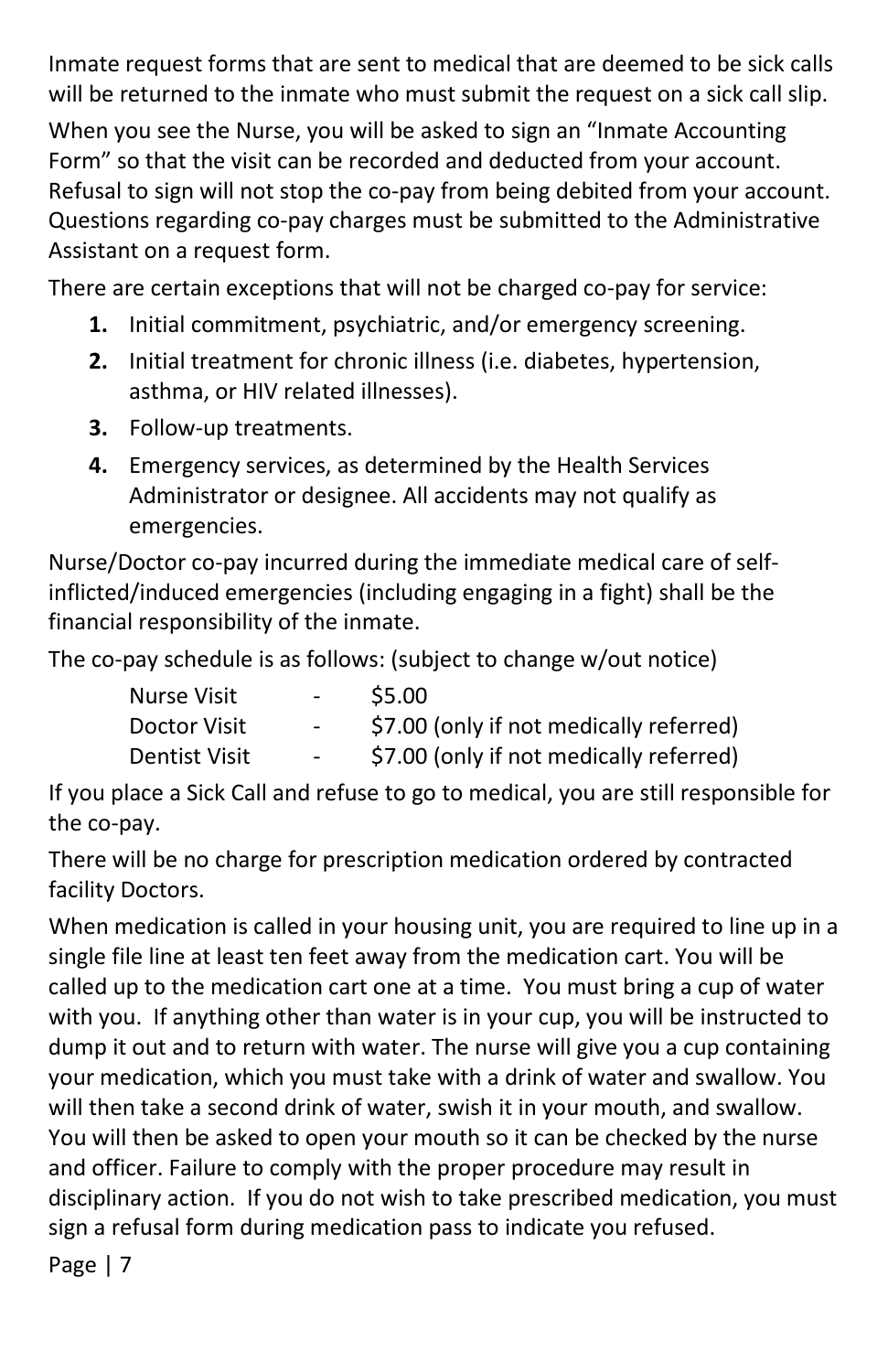If you are out of the unit during medication time, the unit officer will notify medical and you will receive your medication after you return to the unit.

No inmates will be allowed behind the nurse and medication cart during medication pass. For B1 and B2 housing unit, inmates will not be allowed in the Multi-purpose room during medication pass.

If at any time during the medication process you become disruptive or fail to comply with the Nurse's orders, disciplinary action will be taken.

If the medication line becomes disruptive, the Nurse will leave the housing unit. When order has been restored the Nurse will distribute only lifesustaining medications. These medications will include but not be limited to the following: seizure medication, insulin, heart medication etc.

# **Over the Counter Medication**

Information relative to over the counter medications available in the commissary is posted on the bulletin board in each housing unit.

You are permitted to have a total of twelve (12) pills/tablets in your possession that are currently available on commissary.

# <span id="page-8-0"></span>*Visits*

# **General Visits**

The visitation policy is designed to give all inmates the opportunity to visit with family, friends, legal representation, and community resources. Everyone is given the opportunity to be eligible for visitation. Guidelines that govern visitation include:

Check the schedule posted in your housing unit. All visits will be by appointment only and must be scheduled one day in advance. You are responsible for scheduling your visit.

Inmates are permitted one 1-hour visit per week plus one special visit per month during any week in the month. The week is defined as Sunday through Saturday. For the special visit, the inmate must submit a request slip to the Shift Commander with the date and time of the visit for approval. Inmates in the RHU will not receive the monthly special visit.

Inmates are permitted a maximum of 10 persons on their Visiting List. Additions or deletions to the list will be made by submitting a request to Visitation. (Persons under the age of 18 do not need to be on the list, and will not count toward the 10.)

Any visitor under 18 years of age must be accompanied by an adult.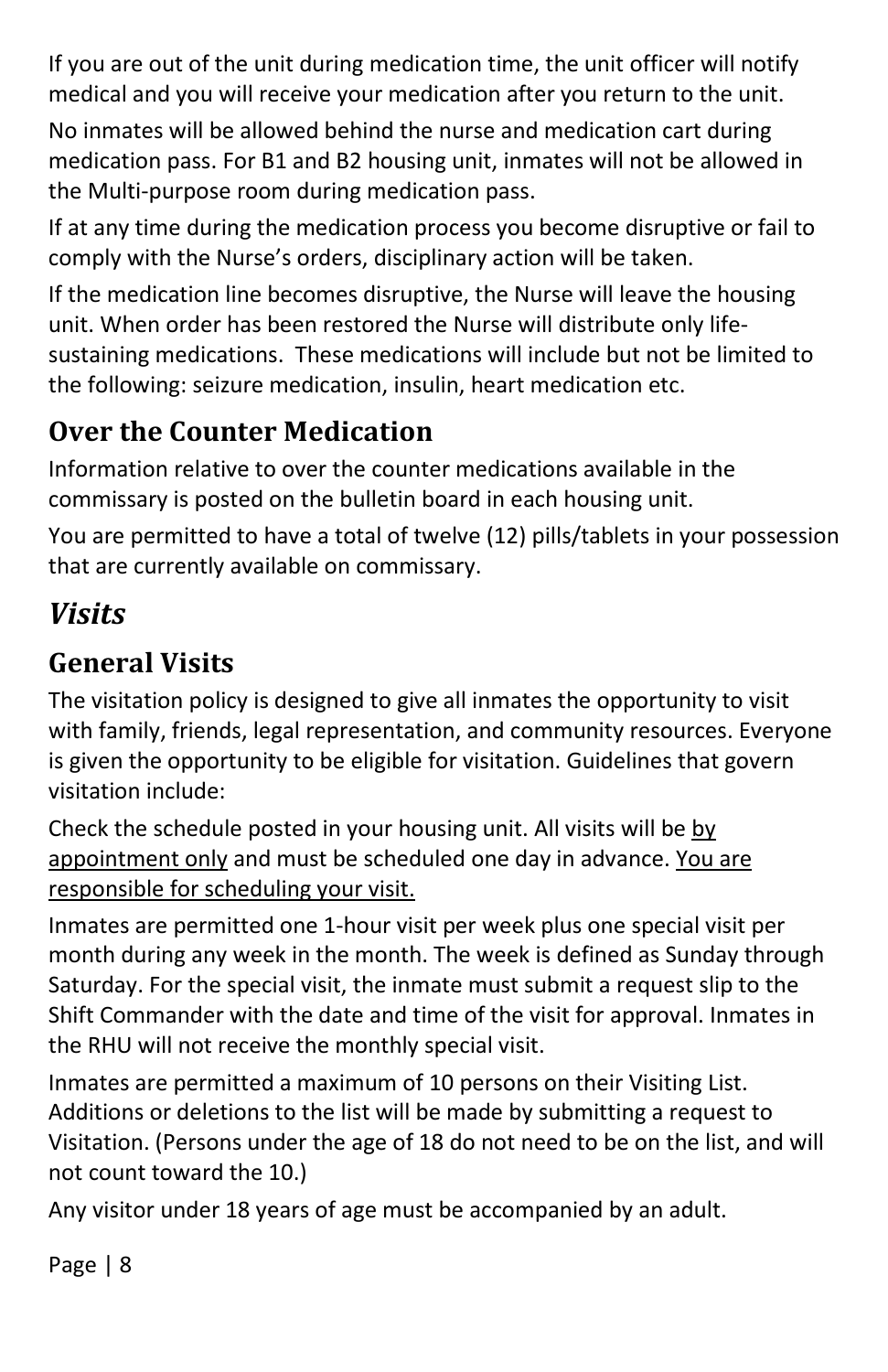You must list the visitor's name on the "Visitors Request Form". If your visitor fails to show for your scheduled visit, that will be counted as a visit.

Visitors must show a valid state photo ID, driver's license, or federal photo ID at each visit. **No exceptions to this rule.**

#### **Visitors must sign in and out of the facility with the lobby officer.**

All visitors are subject to search.

Visitors must be dressed appropriately. (No halter tops, half shirts and/or tube tops, see through blouses, miniskirts, etc.)

Any visitor suspected to be under the influence of drugs or alcohol will be denied visitation.

Visitors leaving the Visitors Room for any reason may not return.

Visitors are subject to the rules of this institution. Any violation of the rules may result in termination of a visit and suspension of future visitation privileges.

You may not share your visit with another inmate.

Inmates may only take legal documents to a visit. No food products, candy, writing instruments, etc. are permitted; these items will be confiscated as contraband, and destroyed. The visit will be terminated, and a misconduct issued.

Former inmates released from this facility are required to wait six months to visit unless written approval is obtained from the Warden.

Individuals under any type of court supervision, including probation/parole, pending charges, and bail, will not be permitted to visit unless written approval is obtained from the Warden.

Visiting privileges may be restricted or discontinued in the event of an emergency situation.

The peeling or scratching of the paint in the visitation room is prohibited and will result in disciplinary action. Disciplinary action may include loss of visitation privileges and restitution for damages. Visitors who are found to be peeling or scratching the paint in the visitation rooms will be prohibited from entering the facility for visitation.

Visitors who are found to be exposing any part of their body to any individual will be prohibited from entering the facility for visitation.

Visitors will be limited to one (1) adult and a maximum of two (2) children per visit. If two (2) adults are present, they may split the visit by one (1) half hour each.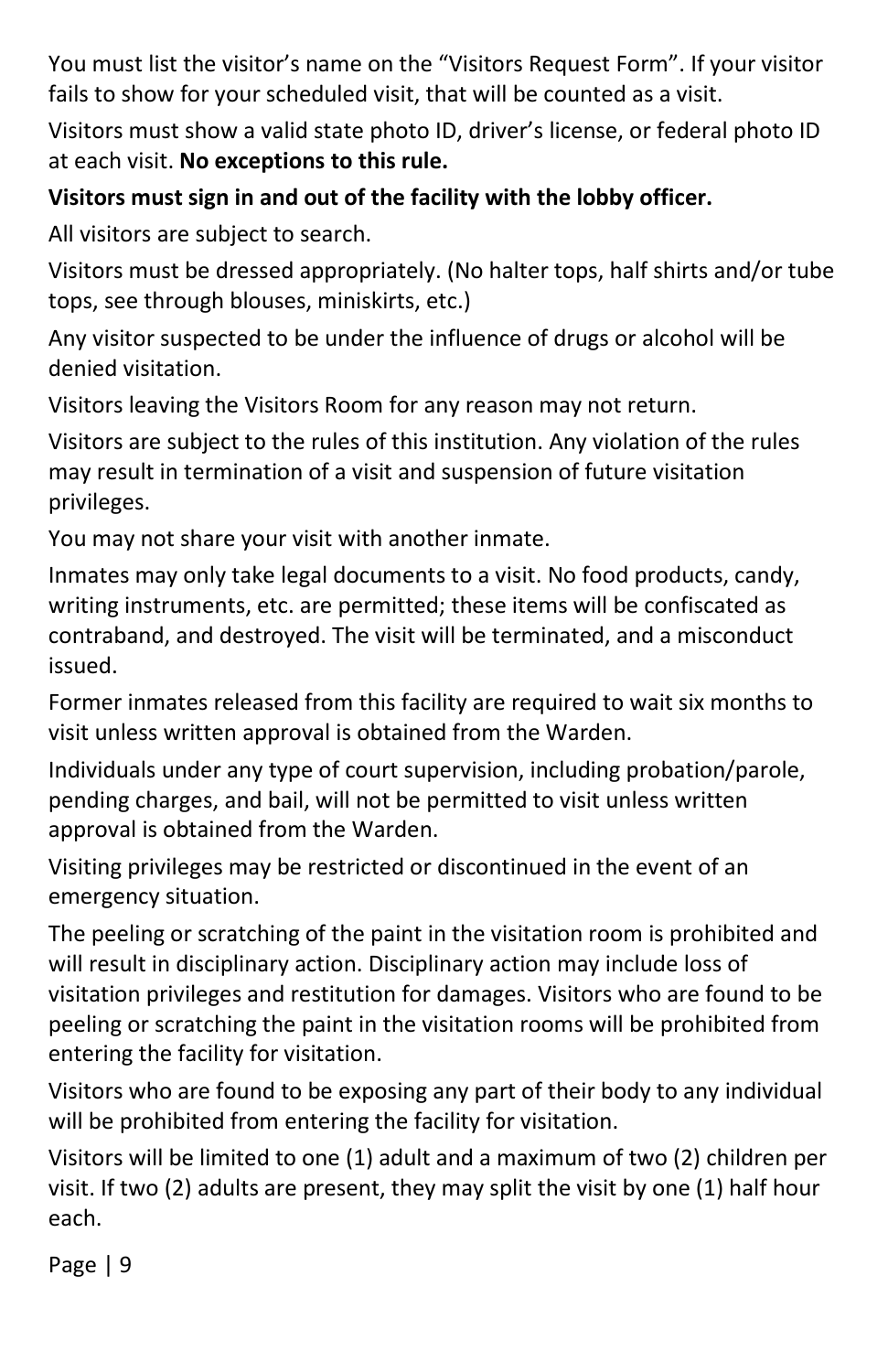## **Parenting Classes**

Parenting Classes will be offered periodically for inmates who have children (under the age of 18). The class is designed to aid parents in reunifying with their children, preparing for re-entry, and learning information and skills about parenting. When the class is offered, additional information on eligibility and how to apply is posted to each housing unit. As part of the program, the incarcerated parent is then eligible to receive contact visits with their child(ren).

## **Contact Visits**

Contact visits are permitted for those inmates who are receiving visits arranged through, and supervised by, Children and Youth Services (CYS).

An unclothed search of the inmate will be conducted before, and after, each contact visit. All visitors can be subject to a pat search and search of any belongings.

All inmates and visitors are expected to conduct themselves in a respectable manner. The inmate and visitor are to sit in a normal fashion. Inmates are permitted to hold and show affection with their children.

Conduct that is found to be unacceptable by a facility or CYS staff member, or offends or disrupts other adults or children will result in the visit being terminated and the inmate may be subject to disciplinary action.

All rules governing general visits are applicable to contact visits.

# **Religious/Spiritual Advisor**

Inmates will be provided the opportunity to meet with an Approved Religious/Spiritual Advisor on a one-on-one basis. Inmates must put a request form into their counselor to request a Religious/Spiritual visit. It is the responsibility of the inmate to contact the Religious/Spiritual Advisor to have them complete a Religious/Spiritual Advisor application.

Approved advisors will not count as one of the 10 approved regular visitors. CCCF inmates may only have one Religious/Spiritual advisor listed on their visitor list at any time.

Religious/Spiritual visits will take place in the housing unit visitation rooms. The visits will be one hour in length. Visits will be limited to one per week. The Religious/Spiritual visit will not count as a regular or special visit.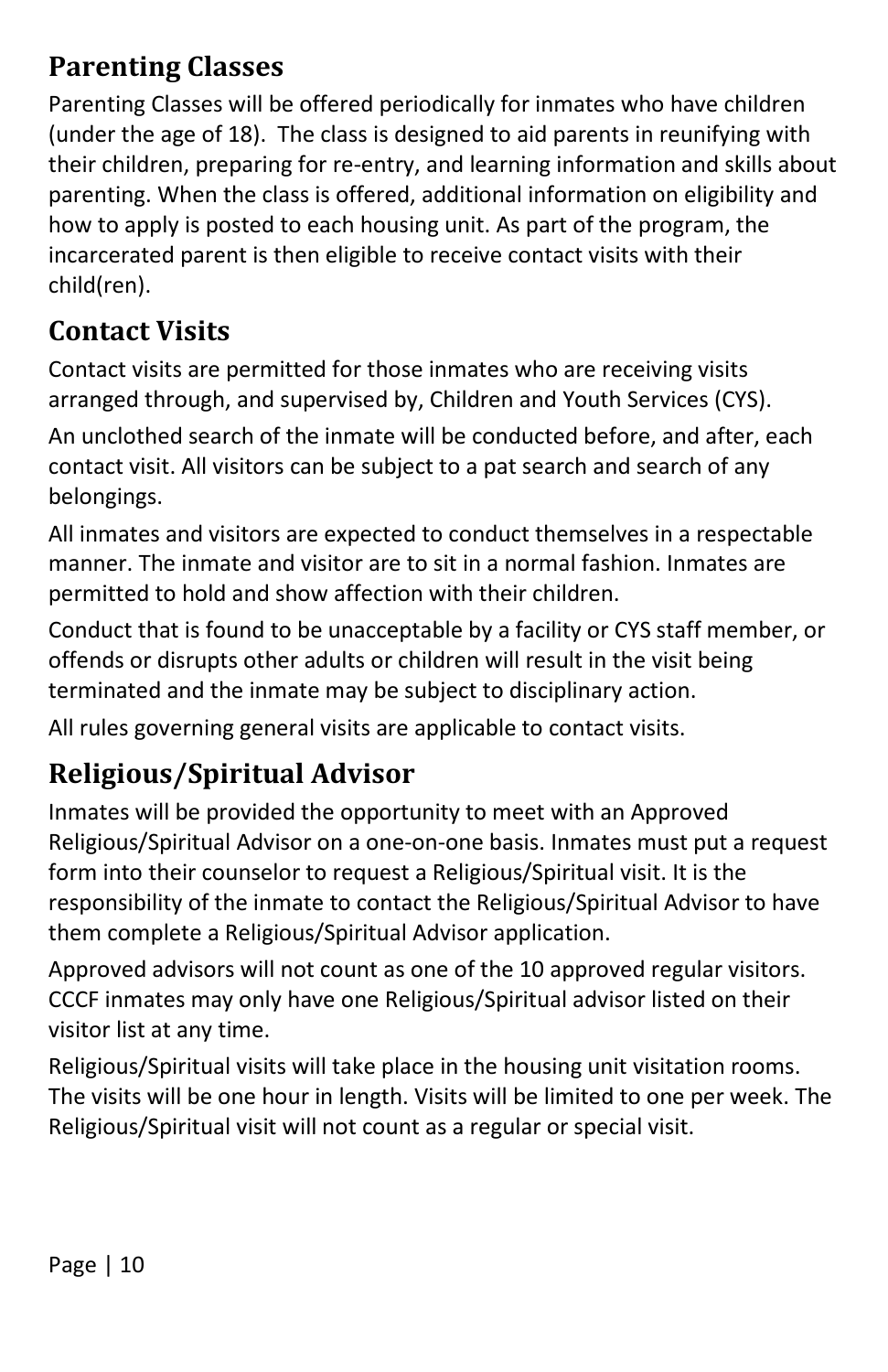# <span id="page-11-0"></span>*Disciplinary Procedure*

Inmates are required to conduct themselves in an orderly manner. Any violation of the rules, regulations, policies and procedures of the facility will result in disciplinary action. In addition to these disciplinary procedures, any behavior that violates any local, state, or federal law may be referred to the appropriate authorities for prosecution.

- **1.** There are nine (9) forms that are used from the time an inmate commits a disciplinary infraction to the end of the hearing procedure, concluding with the appeal process. The papers are in the order as they are used in the disciplinary and hearing procedures:
	- **a. Informal Resolution:** This is the Informal Resolution action form. The inmate signs acknowledging agreement, a copy is then provide to the inmate. **Note:** if inmate refuses to agree to set sanction, a Misconduct Report will be completed.
	- **b. Misconduct Report:** The reporting officer will utilize the Misconduct Report forms to document the actual incident, Misconduct Charges, and all of the inmate information.
	- **c. Investigation Report:** The Investigating Shift Commander will utilize the Investigation Report form to document his/her findings through the investigation that was conducted on such incident.
	- **d. Notification of Hearing & Inmate Request for Representation or Witness Form:** This form is given to each inmate to inform them of their rights and hearing date. The inmate will sign this form indicating that he/she has been notified of his/her rights. This form also provides the inmate a chance to request the presence of witnesses, or a staff representative at their hearing. If the inmate requests witnesses or a staff representative, they must complete their copy and submit to a Shift Commander.
	- **e. Disciplinary Hearing Report:** This form contains the inmate's plea to the present charges and the Disciplinary Hearing Committee's findings of guilty, not guilty, or dismissed charges. This form will also contain why the Disciplinary Hearing Committee found the inmate guilty or not guilty. In addition this report will include the decision on how many days the inmate will spend in the Restricted Housing Unit. The form will also contain information the inmate's eligibility date to be reclassified. The inmate is given a chance to either testify or remain silent during the hearing.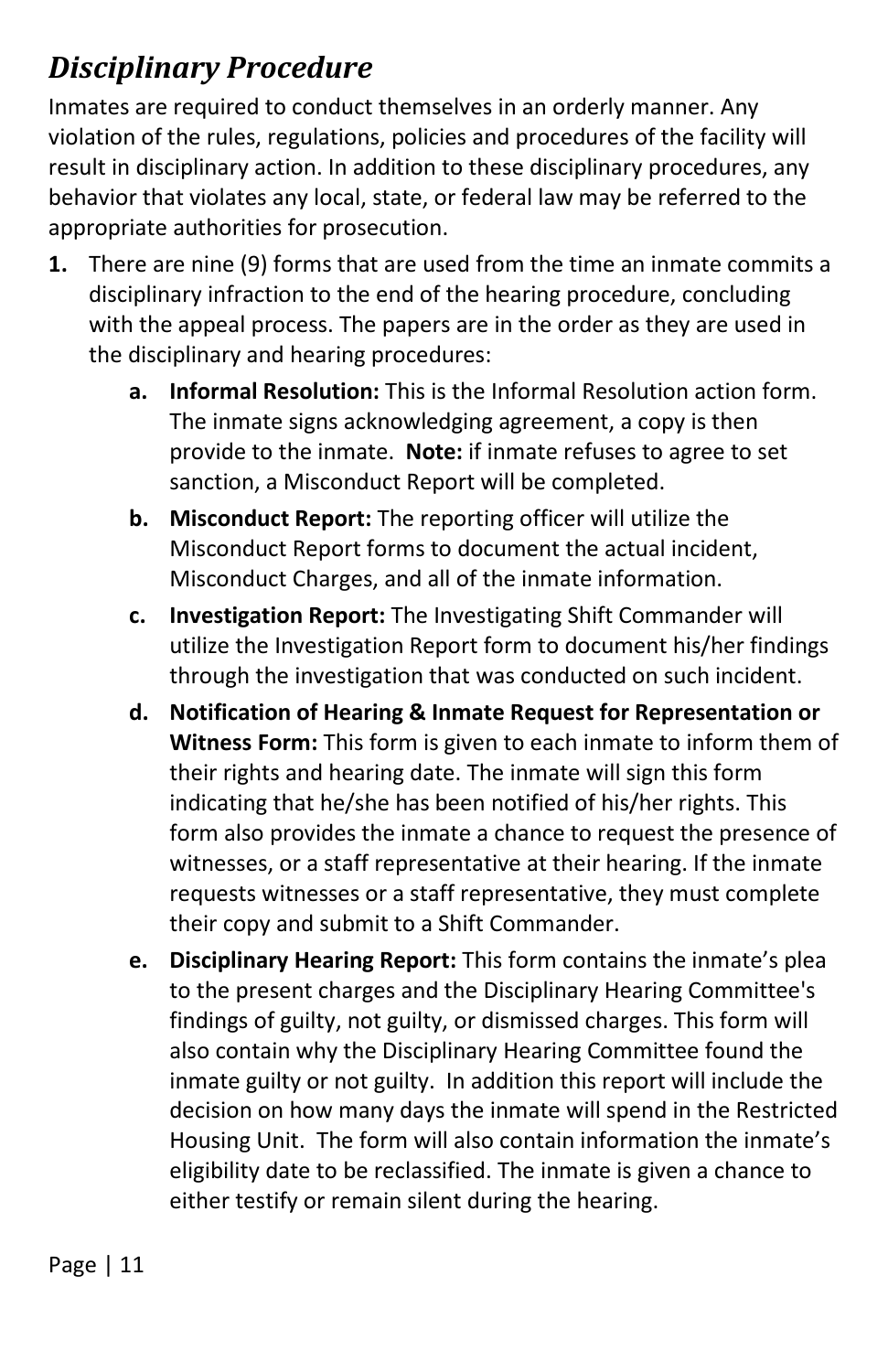- **f. Misconduct Hearing Appeal:** This is the inmate misconduct appeal form used to appeal the Hearing Committee's decisions.
- **g. Program Review Committee Action Report:** This form will contain the verdict that will Sustain, Amend, or Exonerate the DHC's decision. The PRC will review all relevant information that was obtained through the initial investigation, DHC Facts, and any other new evidence that was brought forth to render a verdict
- **h. Program Review Committee Appeal:** The inmate will utilize this form to appeal the Program Review Committee decision to the Warden.
- **i. Warden Appeal Response:** This form will contain the Warden's decision that is binding of the appeal.

#### *Informal Resolution*

- **A.** The Shift Commander may handle reported misconduct infraction informally for minor transgressions that are reported.
- **B.** Minor transgressions are Moderate and Low category offenses.
- **C.** The Shift Commander shall investigate and then discuss the pending misconduct/alleged infraction with the Officer, and then with the inmate. If the inmate admits guilt to the infraction and agrees to the informal resolution sanctions, the reports will be part of the inmate's permanent file.
- **D.** The Shift Commander may assign the following sanctions for an informal resolution:
	- **a.** No action
	- **b.** Warning
	- **c.** Restricted to Housing Unit Cell
		- i. Will remain in their assign cell with cellmate if one is present.
		- ii. All meals will be consumed in their assign cell
		- iii. Will not be permitted to utilize the phone, the Recreation Area or attend programing or services.
		- iv. Not permitted to have conversation with other inmates at their cell door, may talk with their cellmate
		- v. May receive visits, which will be included as part of recreation time
		- vi. Will receive daily showers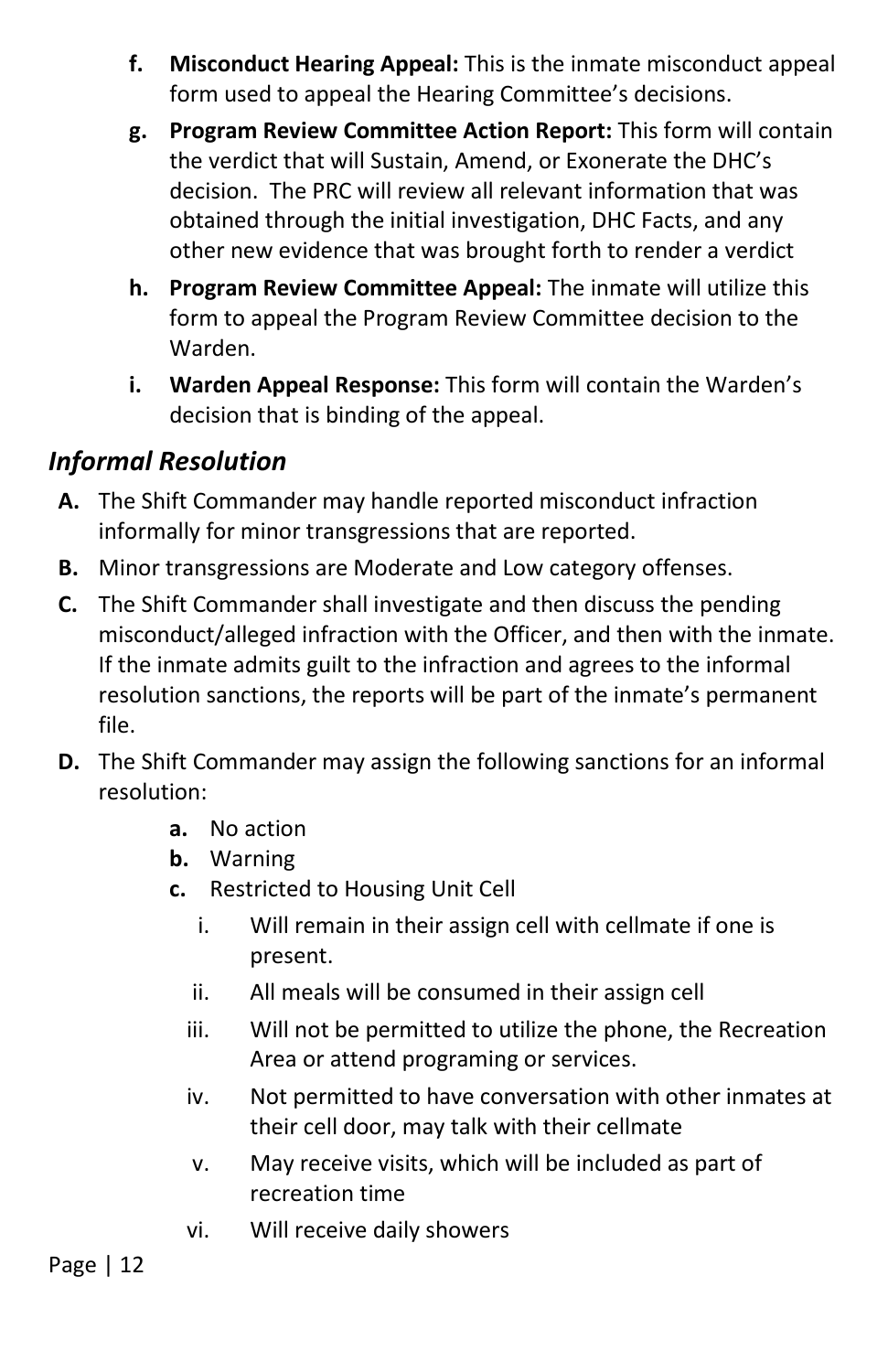- vii. Will receive one (1) hour Recreation time, which will include their shower time. The rest of the recreation time shall be utilized in the Dayroom with other inmates as long as it does not cause a disturbance.
- **d.** Up to fourteen (14) days loss of specific privileges such as:
	- i. Telephone
		- $\cdot \cdot$  Inmate's phone calls will be placed on hold.
	- ii. Recreation
	- iii. Visits
		- Loss of Visits would be up to two (2) full weeks including the one extra visit per month upon Shift Commander's decision.
		- ❖ Loss of Contact Visits will need to be approved by Administration
	- iv. Commissary
		- $\cdot$  Inmate's commissary may be taken, inventoried & stored and/or Commissary placed on hold upon Shift Commander's decision.
	- v. Programming/Services
		- $\cdot$  Loss of programming or services, unless it is in a court order.
	- vi. Removed from Trustee/worker position
	- vii. Cost for repairs or replacement of a damaged item/structure.
		- \* The Shift Commander will complete the Informal Sanction of the Informal Resolution, have the inmate sign acknowledging agreement and then provide a copy to the inmate and the unit officers.
		- $\cdot \cdot$  If the inmate does not agree or refuses to sign, a Misconduct Report will be completed by staff and the Shift Commander will follow the Misconduct section within this policy. All reports will be forward to the Disciplinary Hearing Committee for review.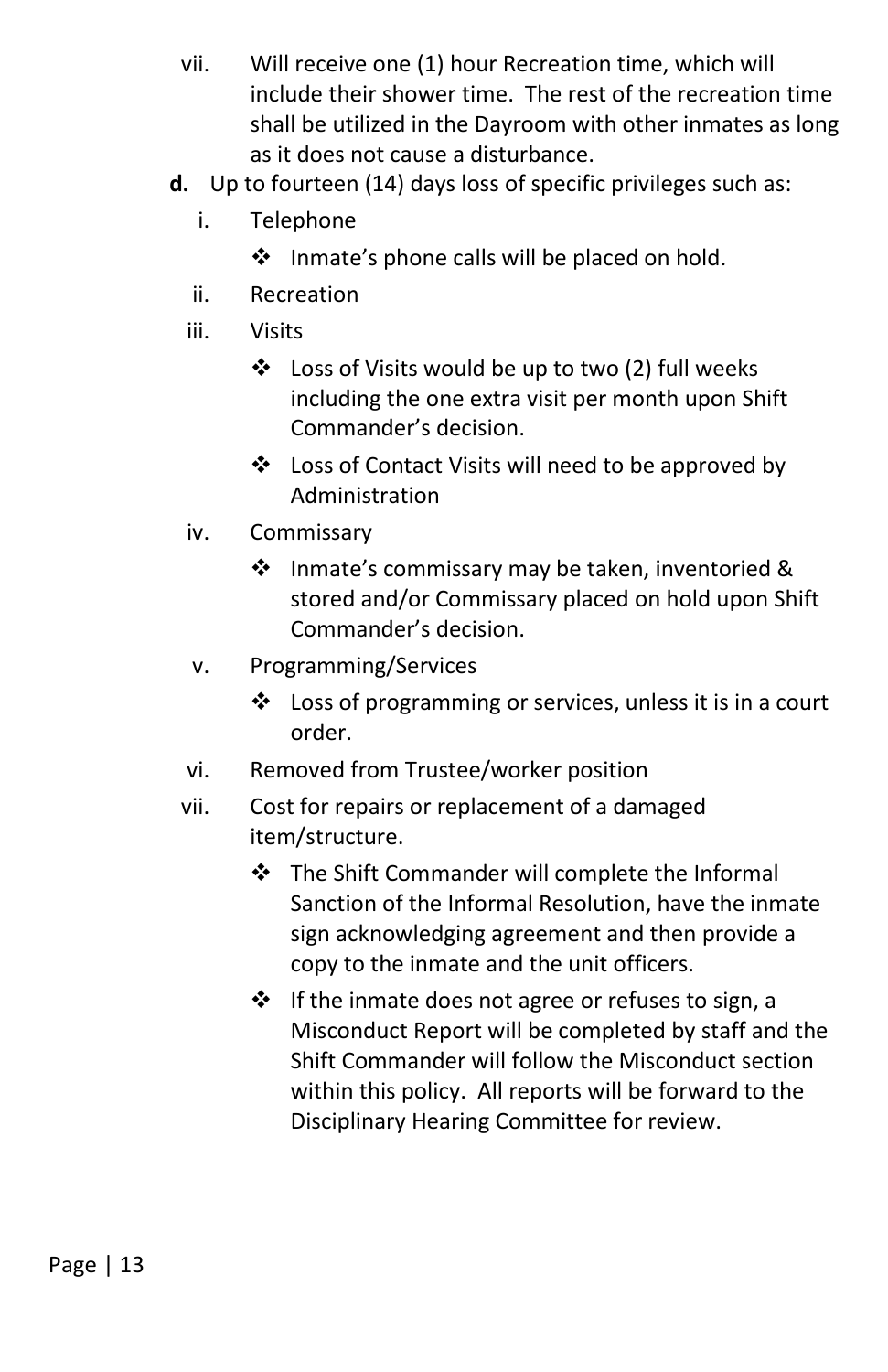## *Highest Offense Category*

- **100.** Murder or attempted murder.
- **101.** Escape; Attempted escape, Possession of implements or conspiracy to escape.
- **102.** Rioting; Conspiracy, solicitation or inciting to riot.
- **103.** Carrying or possession of a weapon.
- **104.** Assault; Attempting to cause or threatening bodily harm to staff, visitors or another Inmates.
- **105.** Kidnapping; Taking hostage or holding any person against their will.
- **106.** Arson; Starting or attempting to start a fire.
- **107.** Possession of staff clothing, unauthorized personal clothing.
- **108.** Possession or Knowledge of Hard Contraband: Any item which poses a serious threat to safety, security, or good order of the facility or protection of the public; and which ordinarily is not approved for possession by an inmate or for admission into the facility (any item is that inherently dangerous such as illegal drugs, tobacco products, alcoholic beverages, deadly weapons, dangerous instruments, explosives or any other article that could be used to endanger other persons or the preservation of order in the facility).
- **109.** Possession, introduction, conspiracy, distribution, solicitation, or use of narcotics, narcotic paraphernalia or drugs not prescribed for the individual by the Medical Department.
- **110.** Attempting/conspiracy to commit or committing any felony, misdemeanor or summary offense not otherwise specified.
- **111.** Escape/walk off from unescorted activities open or unsecure facility, proceedings without violence (work release, furlough, or temporary release.)

## *Highest Offense Category Sanctions*

- **A.** Initiate criminal proceedings
- **B.** Disciplinary Segregation (1 day up to 60 days)
- **C.** Monetary restitution, if funds are available
- **D.** Loss of privileges, (e.g., Telephone, Recreation, Visits, Commissary, etc.)
- **E.** Change of Housing or status

## *High Offense Category*

- **200.** Sabotage, damage, altering of any property or Security Devices or Equipment.
- **201.** Engaging in any sexual act with another person.
- **202.** Exposing one's genitalia, buttocks, or female breasts to another person and/or toward a facility camera.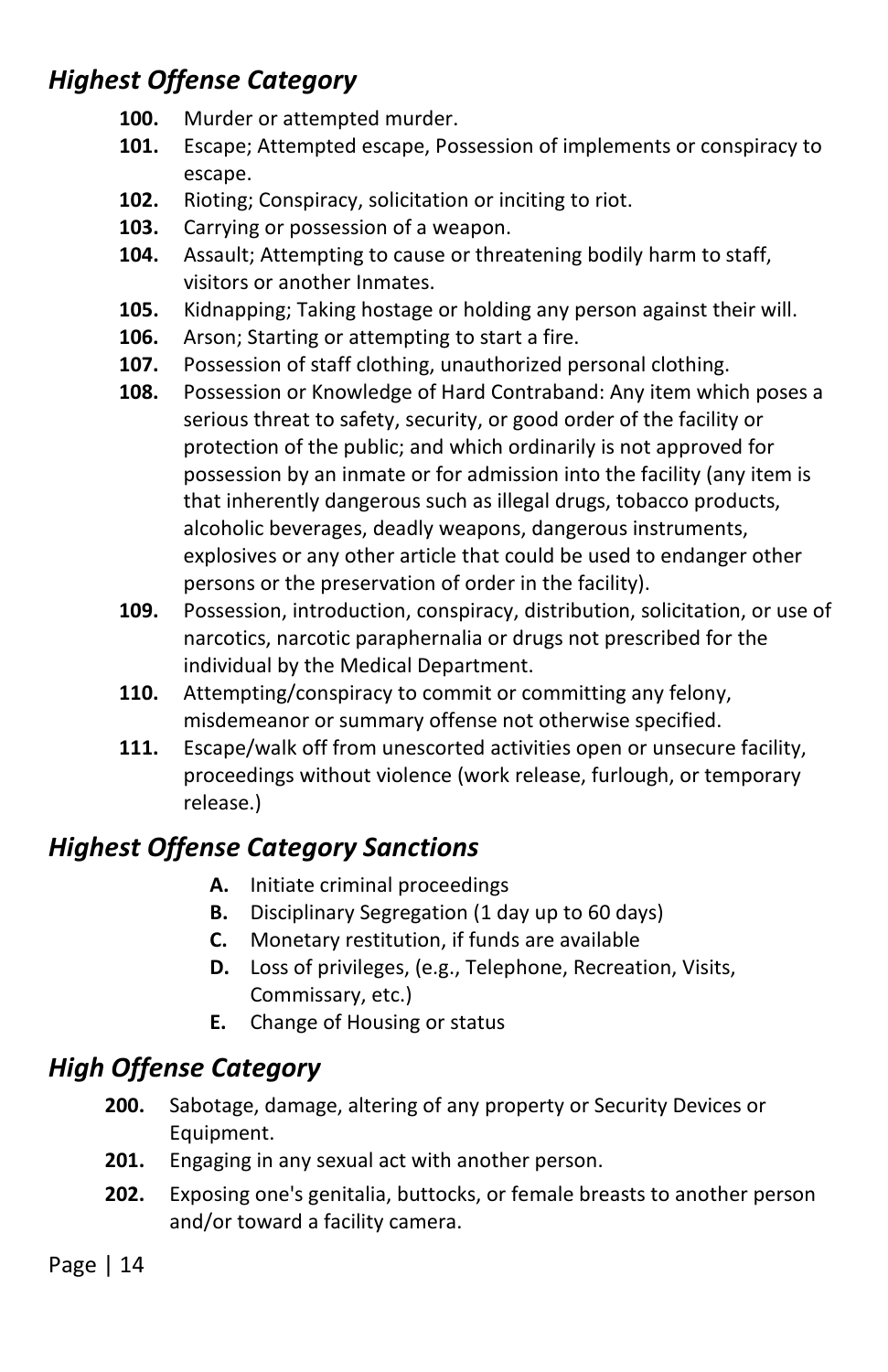- **203.** Fighting, boxing, wrestling, sparring, and any other forms of physical encounters including horseplay, that causes or could cause injury to another person; except when part of an approved recreational or athletic activity.
- **204.** Unauthorized possession and/or alteration of a razor.
- **205.** Tattooing or self-mutilation.
- **206.** Ethnic Intimidation or General Intimidation of an inmate by words, actions or behavior.
- **207.** Bribery or attempting to bribe a staff member or visitor.
- **208.** Threatening/conspiracy to adulterate or poison any food or drink.
- **209.** Indifferent, deliberate action or attempt to expose others to bodily fluids or substances.
- **210.** Flooding or attempting to flood an area.
- **211.** Possession/consumption/making intoxicating beverages or Being Intoxicated.
- **212.** Extortion, blackmail, demanding or receiving money or anything of value.
- **213.** Using abusive or obscene language to a staff member or visitor.
- **214.** Harassment of a staff member or visitor by words, actions or Behavior.
- **215.** Misuse or improper use of the Law Library Equipment.
- **216.** Encouraging, facilitating, or otherwise conspiring with others to commit any prohibited act.
- **217.** Unauthorized assembly
- **218.** Theft/Robbery
- **219.** Repeated (four) Informal Resolution, Being found guilty of any combination of four or more moderate or low moderate offenses within 30 days.

#### *High Offense Category Sanctions*

- **A.** Initiate criminal proceedings
- **B.** Disciplinary Segregation (1 day up to 30 days)
- **C.** Monetary restitution, if funds are available
- **D.** Loss of privileges, (e.g., Telephone, Recreation, Visits, Commissary, etc.)
- **E.** Change housing or status
- **F.** Warning/Reprimand or Recommend Counseling (Referral to Medical or Mental Health).
- **G.** Remove from program and/or group activity
- **H.** Removed from Trustee/worker position
- **I.** Confiscate contraband or property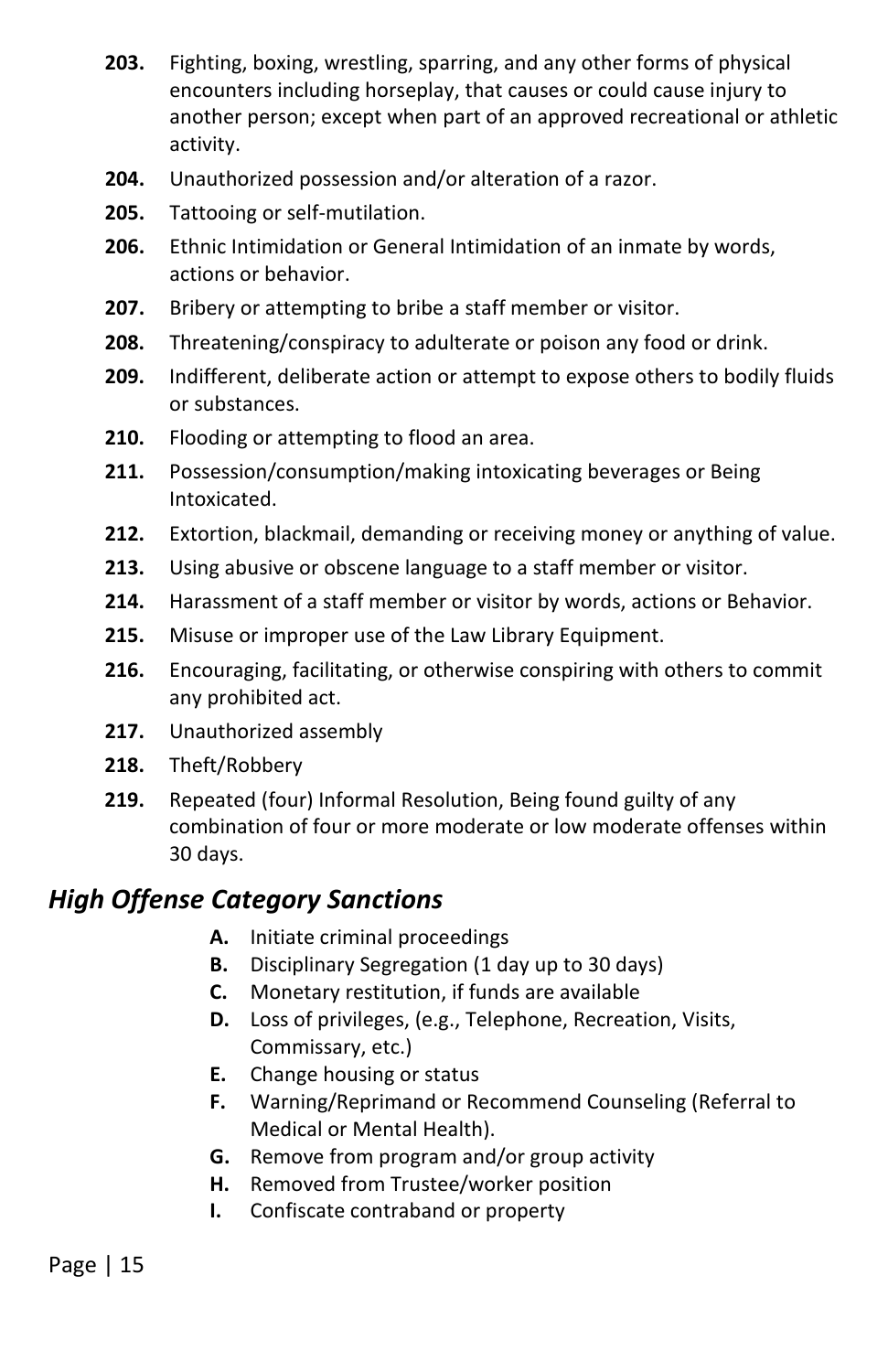**J.** Restrict to housing unit

## *Moderate Offense Category*

- **300.** Destroying, damaging or altering facility property.
- **301.** Misuse or accumulation of authorized medication.
- **302.** Disrupting normal operations/creating a disturbance.
- **303.** Giving false information to a staff member.
- **304.** Making false reports or accusations against staff members.
- **305.** Passing items to/from inmates housed in the RHU, or designated lockup area.
- **306.** Refusing to provide a urine sample or otherwise cooperate in a drug test, a breathalyzer test or other test of alcohol consumption.
- **307.** False alarms to agencies of public safety (i.e. smoke detectors, pull boxes etc.).
- **308.** Counterfeiting, forging, or unauthorized reproduction of any document, article, identification, security, or official paper.
- **309.** Using equipment or machinery contrary to instructions or posted safety regulations.
- **310.** Signing, preparing, circulating, or soliciting support for prohibited group petitions.
- **311.** Refusing to obey the order of a staff member and/or delayed compliance of the order (may be categorized and charged as a greater or lesser offense, depending on the kind of disobedience: This includes refusal to be ready for medications and disrupting the medical department duties, continuing to fight when instructed to stop).
- **312.** Possession of, use, or conspiracy to use tobacco or tobacco products, lighters or matches.
- **313.** Refusing to participate in the classification process.
- **314.** Refusing to work.
- **315.** Refused to sign Informal Resolution Form.
- **316.** Insolence or being Disrespectful toward a staff member.
- **317.** Possession of an unauthorized facility uniforms.
- **318.** Harassment of an inmate by words, actions or Behavior.
- **319.** Possession of Nuisance Contraband: includes, but is not limited to, items that do not pose a direct and immediate threat to safety but have the potential to create dangerous or unsanitary conditions in the facility, such as excess papers that create a fire hazard, and food items that are spoiled or retained beyond the point of safe consumption. Any item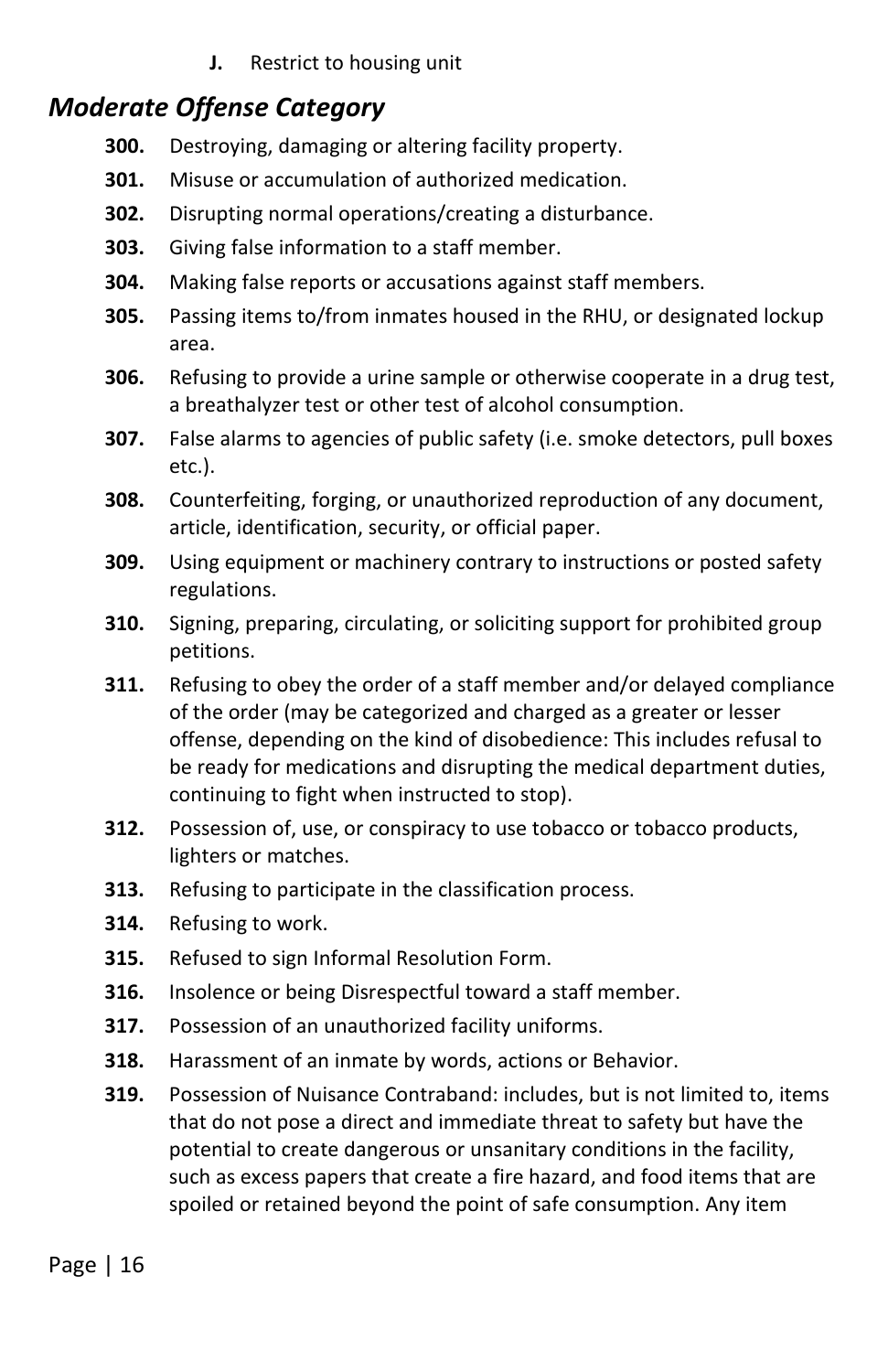which could be represented, displayed, or drawn as gang graffiti or paraphernalia

#### *Moderate Offense Category Sanctions*

- **A.** Initiate criminal proceedings
- **B.** Disciplinary Segregation (1 day up to 15 days)
- **C.** Monetary restitution, if funds are available
- **D.** Loss of privileges, (e.g. Telephone, Recreation, Visits, Commissary, etc.)
- **E.** Change housing or status
- **F.** Warning/Reprimand or Recommend Counseling (Referral to Medical or Mental Health).
- **G.** Remove from program and/or group activity
- **H.** Removed from Trustee/worker position
- **I.** Confiscate contraband or property
- **J.** Restrict to housing unit
- **K.** No Action taken

#### *Low Offense Category*

- **400.** Delaying or interfering with the inmate count.
- **401.** Unauthorized written or verbal communication with other inmates; either through the mail, or by other means within the facility.
- **402.** Unauthorized use of mail or telephone.
- **403.** Gambling or possession of gambling paraphernalia.
- **404.** Interfering with a staff member in the performance of their duties (The Offensive Level may vary).
- **405.** Violation of visiting rules.
- **406.** Possession of any unauthorized item, not specifically mentioned elsewhere.
- **407.** Violation of any rule contained in the Inmate Handbook or any properly posted regulation not specified here.
- **408.** Presence or entering into another cell/dorm room.
- **409.** Using abusive or obscene language, not directed toward a staff member or visitor.
- **410.** Being unsanitary or untidy/failure to keep yourself or your cell/dorm room in accordance with posted standards.
- **411.** Taking food or unauthorized food from the food cart or Kitchen to cell, dorm room, or housing unit.
- **412.** Failure to report to work or unauthorized absence from work.
- **413.** Possession, posting, or creating pornographic material.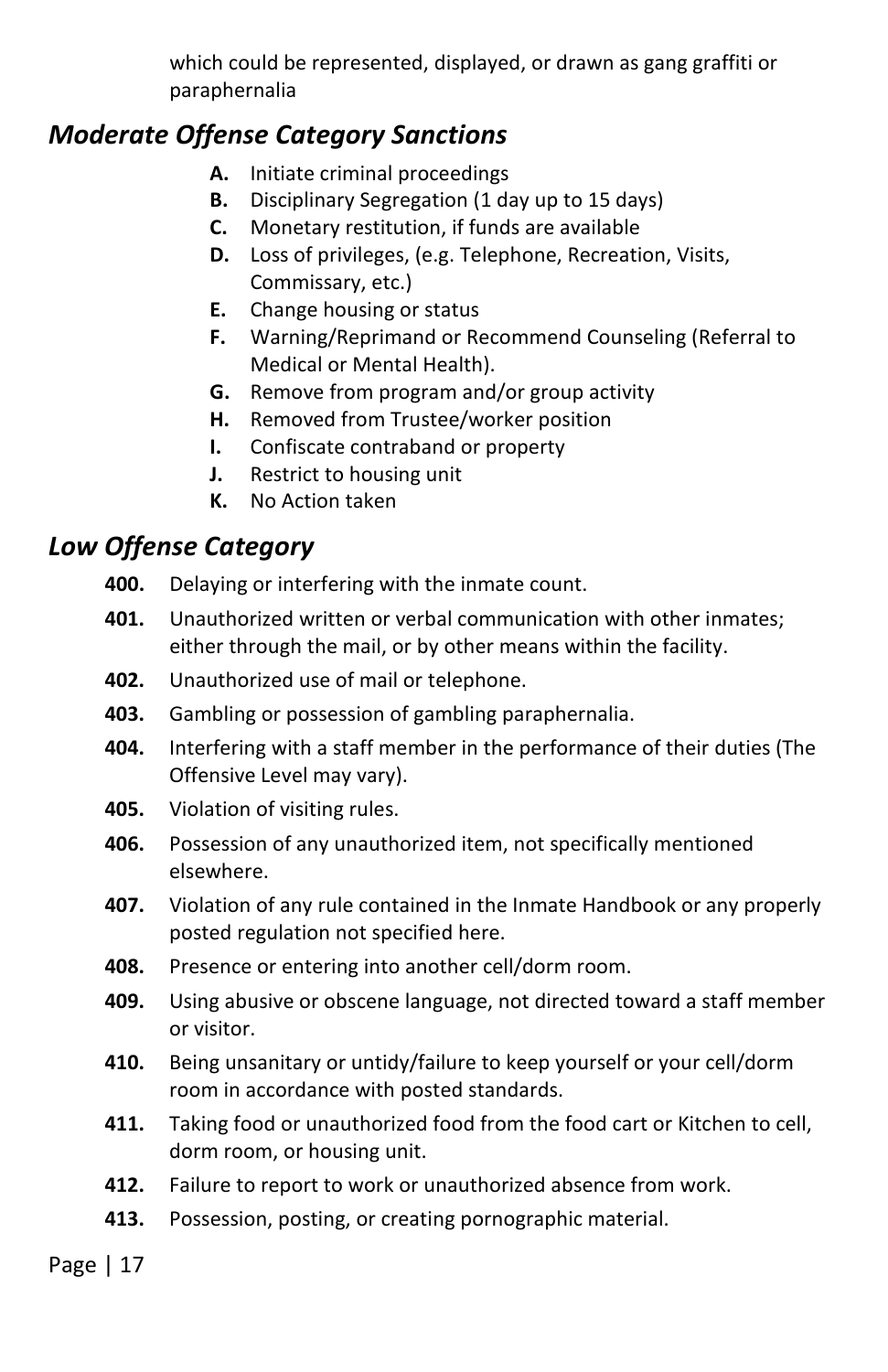- **414.** Wearing a disguise or mask.
- **415.** Littering or improper disposal of waste material.
- **416.** Obstructing cell vents, windows or cell entrance.
- **417.** Unnecessary running within the facility.
- **418.** Loaning, borrowing and/or giving property, except legal material.

## *Low Offense Category Sanctions*

- **A.** Loss of privileges, (e.g. -Telephone, Recreation, Visits, Commissary, etc.) Change housing or status
- **B.** Warning/Reprimand or Recommend Counseling (Referral to Medical or Mental Health).
- **C.** Remove from program and/or group activity
- **D.** Removed from Trustee/worker position
- **E.** Confiscate contraband or property
- **F.** Restrict to housing unit
- **G.** No Action taken

# **Pre-Hearing Confinement (Administrative Custody)**

- **A.** An inmate may be placed in Pre-Hearing Confinement (Administrative Custody) when he or she has been charged with, or is under investigation for a violation of facility rules and there is a need for increased control pending disposition of charges, protection of others and/or completion of the investigation;
- **B.** An inmate placed in Pre-Hearing Confinement due to an investigative/pre-disciplinary hearing status shall receive an Misconduct Report documenting the reason for the placement; or
- **C.** A copy of their Misconduct Report documenting the charges against the inmate along with other disciplinary paperwork listed in this procedure.
- **D.** Inmates may be placed in Pre-Hearing Confinement for Highest, High, and Moderate level charges.
- **E.** Inmates may be placed on Unit Restriction or remain in their current housing assignment for Low, Moderate and High level charges pending a hearing.
	- a. The inmate may only remain in their current housing assignment as long as the Shift Commander does not foresee any reasonable harm or conflict to any inmate or staff in the unit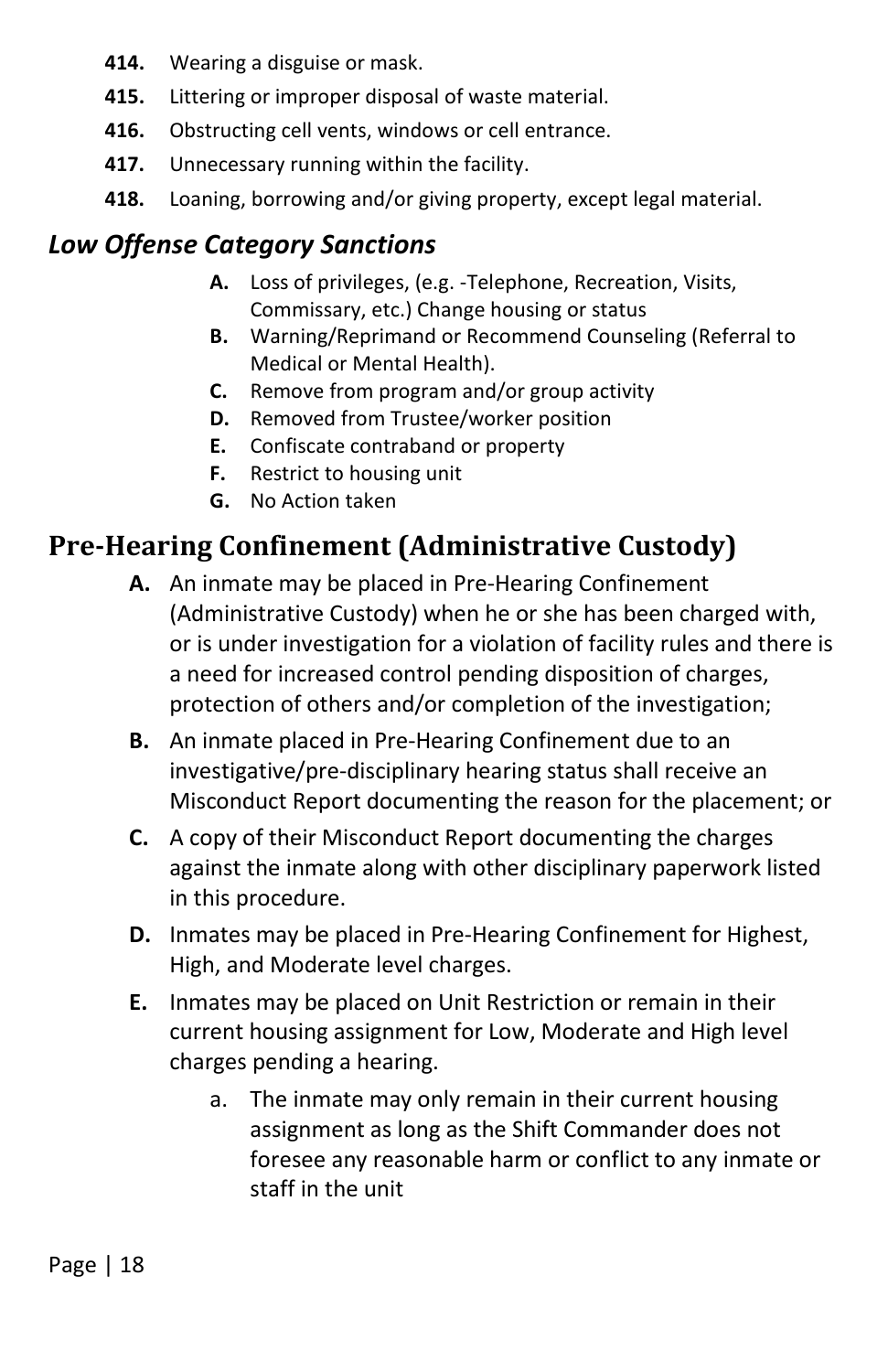- b. The inmate being charged with the infractions has no concerns for his/her safety.
- **F.** Property and privileges for inmates on Pre-Hearing housing shall be the same as general population, with exception to certain security concerns. Inmates who are charged with offenses of the "Highest" level of offense(s) must be evaluated by the Shift Commander to determine if their behavior/conduct is appropriate for such privileges.
- **G.** The following are privileges typically retained, with exception to compelling security concerns or otherwise directed by Shift Commander:
	- a. Inmates may retain all property, except regular writing utensils, and hygiene items. Hygiene and writing utensils will be issued by housing unit staff.
	- b. Inmates may not make telephone calls until a Hearing is held and a verdict is render guilty or not guilty.
	- c. Inmates may not have visits until a Hearing is held and a verdict is render guilty or not guilty.

# **Disciplinary Hearing Committee (DHC)**

- A. The DHC is a three (3)-person panel assigned by the Warden or designee to investigate and adjudicate moderate, high and highestlevel infractions as defined in the disciplinary scale section of this procedure.
- B. The DHC shall consisting of a Hearing Examiner (Shift Commander), Treatment Staff (Counselor), and a Correctional Officer who are not the reporting staff member (the initial investigating Shift Commander or a witness or staff member directly involved in the inmate infraction reported).
	- a. Treatment Staff will record the information for the committee, on the Disciplinary Hearing Action Form.
- C. The hearing will be held within seven (7) days of the misconduct being written, excluding weekends and holidays.
	- a. The Hearing Examiner may choose to postpone or continue the hearing due to a need for further investigation, preparation of defense, illness and/or unavailability of the inmate.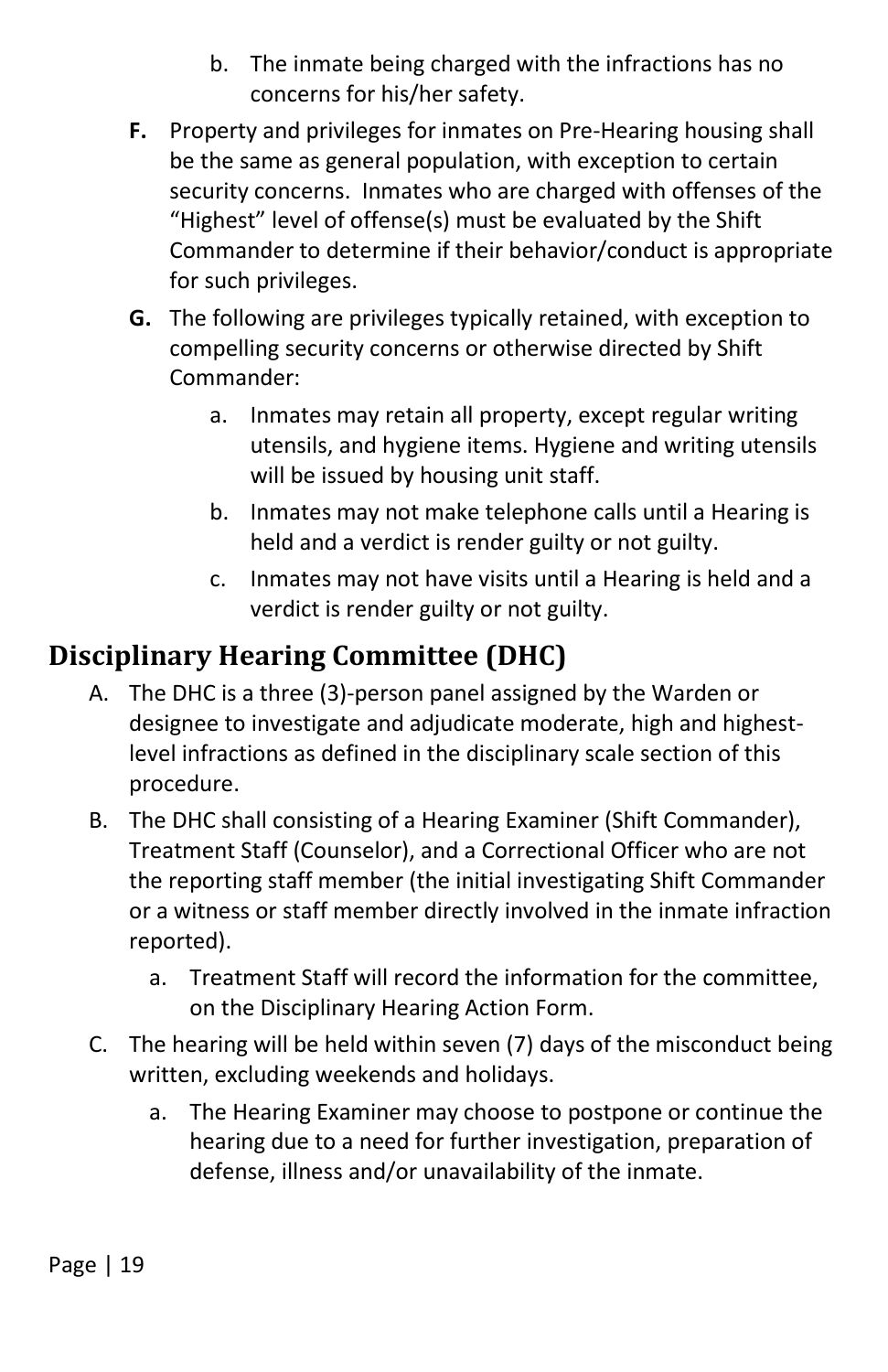- b. The hearing may be delayed due to the unacceptable behavior of the inmate to participate in a reasonable manner.
- c. If the inmate refuses to attend the hearing, it will be held in his/her absence.
- d. The seven (7) day period for inmates on Security Risk or Suicide Watch will not start until the inmate is returned to Disciplinary Custody.
- D. The hearing will be conducted as follows:
	- a. Shall conduct hearings referred by the Shift Commander for charges of the Highest and High categories, and with some Moderate categories.
	- b. If relevant, call witnesses to testify
	- c. The inmate shall have the following rights during the DHC Hearing:
		- i. Remain silent at any stage of the disciplinary process.
	- d. The charge(s) and fact(s) in support of the charge will be read by the Hearing Examiner.
		- i. The Officer writing the misconduct may be present, at the discretion of the Hearing Examiner.
	- e. Listen to the pleadings by inmate and staff representative. The inmate will be permitted to admit or deny the charges and give his/her version which will be recorded by the Counselor.
	- f. The inmate may present information to support his/her version of the incident. The committee may question the Reporting Officer, the inmate and others as necessary.
	- g. When all evidence, reports, and testimony has been presented, the inmate will be removed from the Hearing Room.
	- h. Consider written reports, written statements by inmates, physical evidence, and oral testimony by inmates.
	- i. DHC will render a verdict of guilty, not guilty, or further investigation is needed, based on the preponderance of evidence.
	- j. DHC may dismiss any misconduct charge without prejudice, to permit recharge without determination of guilt or innocence; or dismiss with prejudice and do not allow a recharge. Recharges must occur within three (3) business days of being dismissed.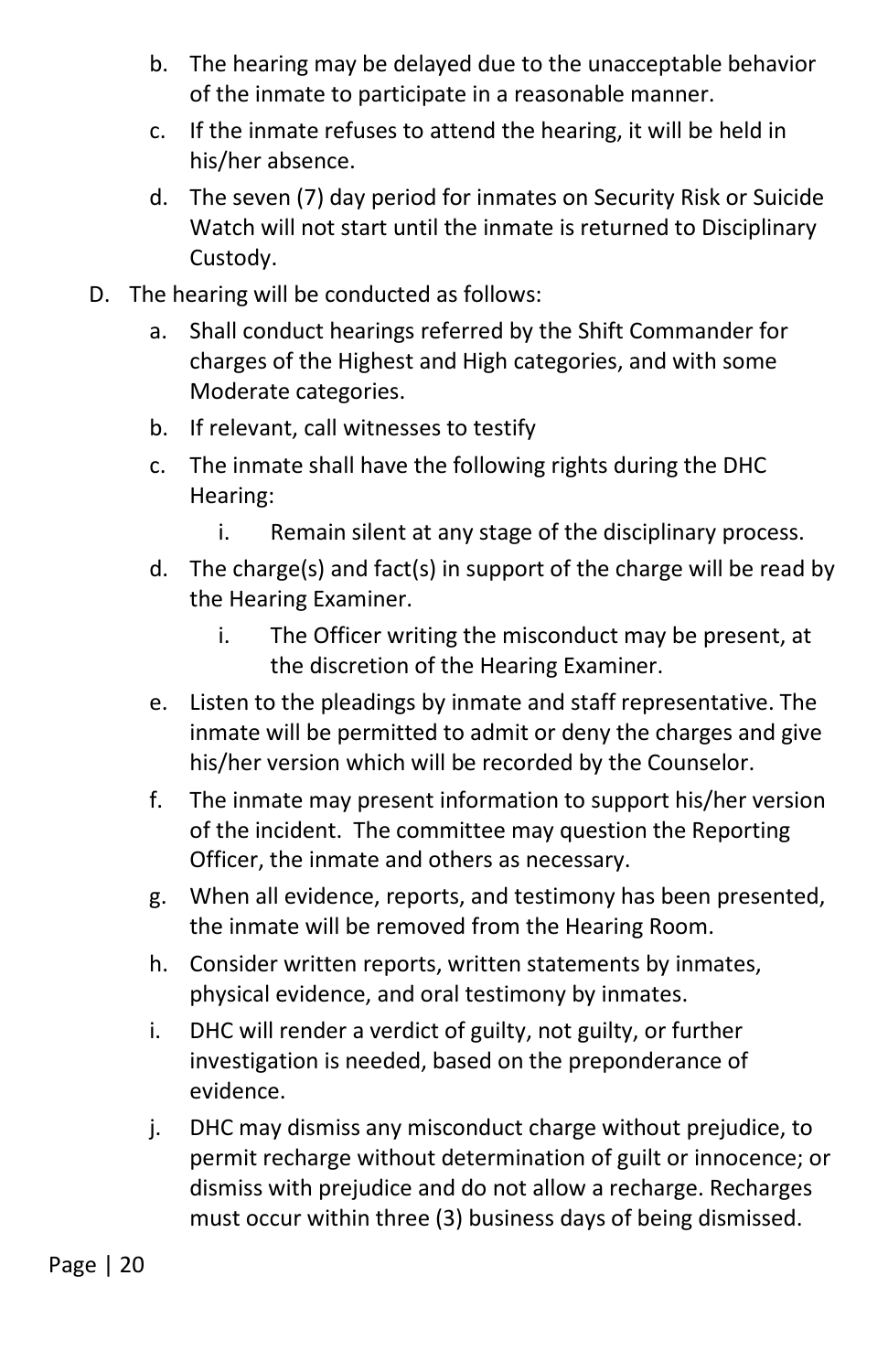- k. DHC reaches a verdict, the inmate will be informed of the decision, and the evidence the decision was based on. At this time, the inmate will be informed of the action to be taken.
- l. The Disciplinary Hearing Form must illustrate the following:
	- i. The inmate was advised of his or her rights.
	- ii. The evidence considered by the DHC.
	- iii. The subsequent findings.
	- iv. The decision and sanctions imposed, along with a brief explanation.
	- v. Eligibility Date for Reclassification.
	- vi. Signature of Hearing Examiner.
- m. Hearing Examiner will forward the Disciplinary Hearing Form to the inmate for signature.
- n. Once the inmate has signed the Disciplinary Hearing Report form, a copy will be delivered with a Misconduct Hearing Appeal form and inform the inmate of appeal rights.
- o. Disciplinary Hearing Report will be part of the inmate's permanent file.
- p. Dispositions of the disciplinary hearings will be reviewed by the Program Review Committee to assure conformity with Policy and Procedure.
- E. Due process, which includes:
	- a. Attending the entire hearing (excluding committee deliberations).
	- b. Waiving the right to appear.
	- c. Having a DHC hearing within seven (7) days excluding holidays and weekends after the conclusion of the investigation.
	- d. If security considerations prevent inmate attendance, the committee must document the security considerations and, to the extent possible, facilitate the inmate's participation in the process via telephonic testimony, the submission of documents, written statements, or questions to be asked of witnesses.
	- e. Witnesses must be requested at the time the inmate completes the Notification of Hearing and Inmate Request for Representation or Witness Form.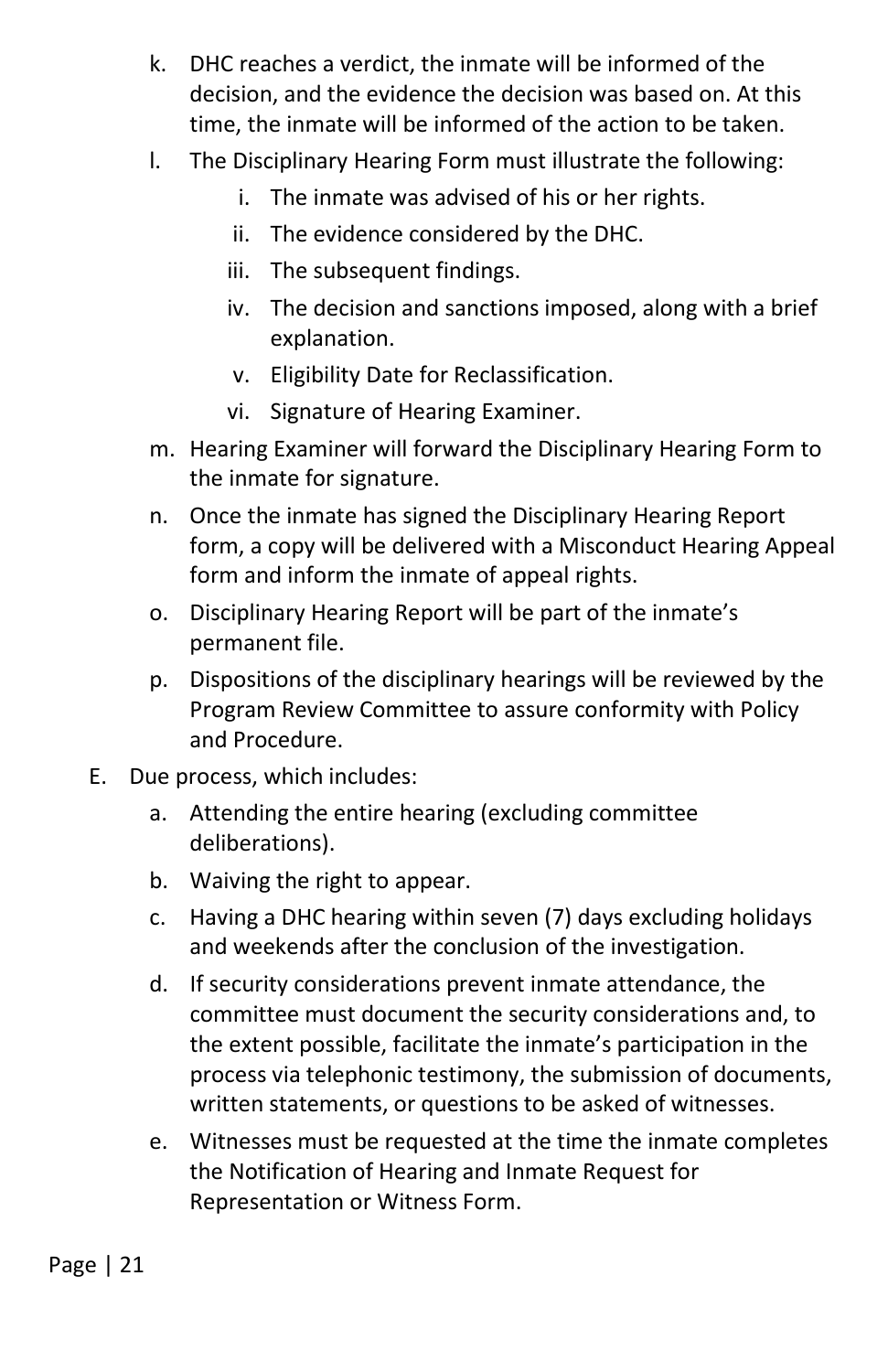- f. Present statements and evidence, including witness testimony, on his or her behalf.
- g. Appeal the committee's determination through the Misconduct Hearing Appeal.
- h. If the inmate refuses to attend the hearing, the DHC shall document the refusal and continue the hearing without the inmate.

## **Requesting Assistance before the DHC Hearing Committee**

- A. The inmate may request assistance by a Staff Member, the Warden, Deputy Warden(s), or Director of Treatment. They shall, upon the inmate's request, assign a staff representative to help prepare for the hearing.
- B. This help shall be provided for inmates who are:
	- a. Illiterate
	- b. Limited English-language skills inmates without means of collecting and presenting essential evidence.
- C. A staff representative must be a full-time employee.
- D. Because of the potential conflict of interest, the Warden or Deputy Warden(s), members of the DHC, initially involved in the case, eyewitnesses, the reporting officer and Investigating Shift Commander, and anyone else with a stake in the outcome shall not act as staff representative.
- E. The inmate may select his or her staff representative, barring staff is not the reporting staff member, the initial Investigating Shift Commander, or a witness or staff member directly involved in the inmate infraction reported.
	- a. DHC shall arrange for the presence of the staff representative selected by the inmate. If that staff member declines or is unavailable, the inmate may (hearings will not be postponed due to a specific staff member not being present for a hearing)
		- i. Select a different representative.
		- ii. Wait for the unavailable staff member to become available (during that same day).
		- iii. Proceed without a staff representative.
	- b. A staff member who declines to serve must state the reason.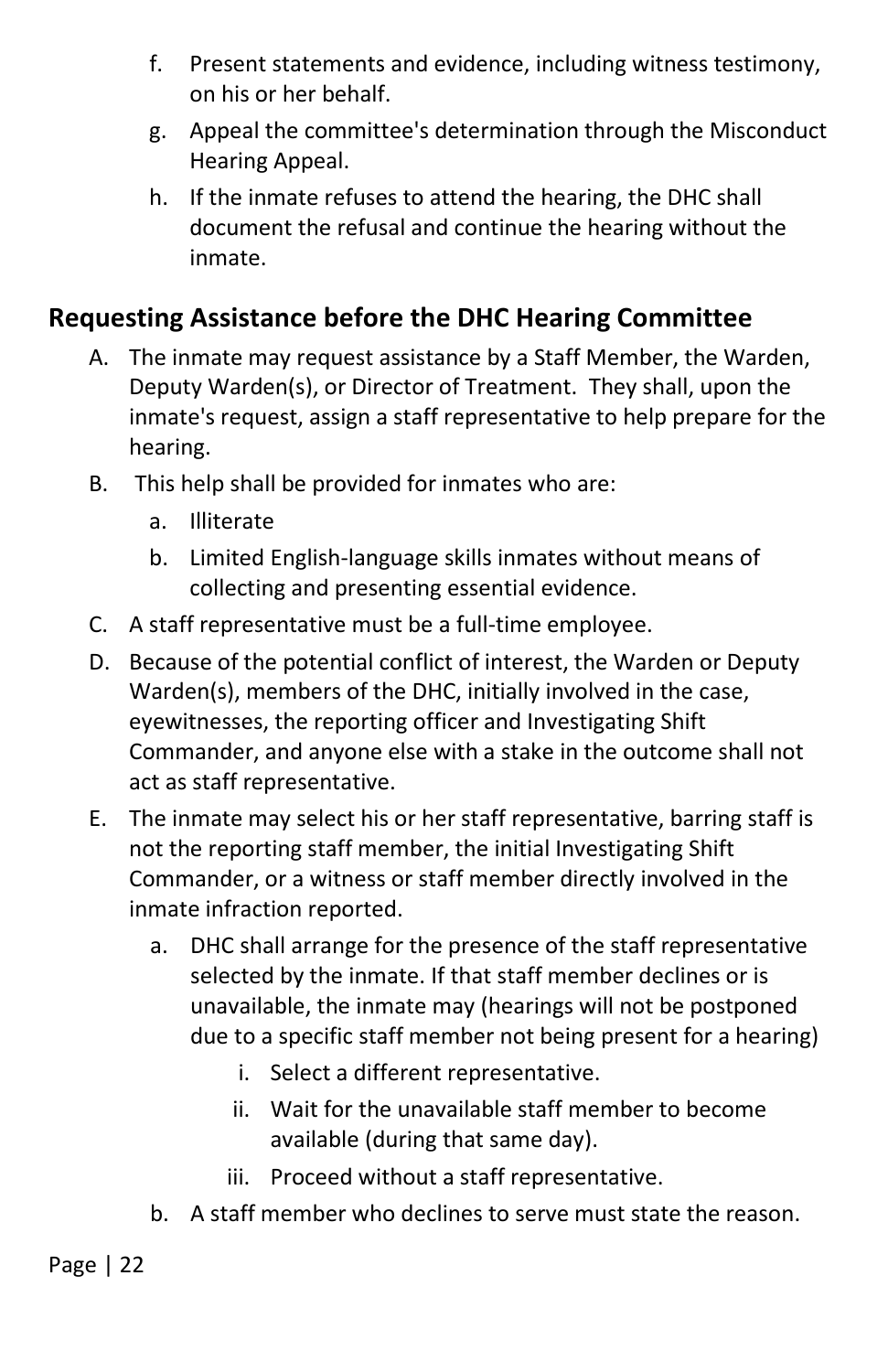- c. If several staff decline, the Deputy Warden (s) or Director of Treatment shall assign one.
- F. DHC shall allow the staff representative enough time to speak with the inmate.
	- a. The staff representative will help the inmate to understand the charges against them.
	- b. The hearing process that will occur.
	- c. Assist with answering any questions that the inmate may have or to ask the DHC.
	- d. The DHC may grant a request for extension of time if required for an adequate defense.
- G. DHC shall establish the reliability of information provided by a confidential source before considering it in the disciplinary proceedings.
- H. DHC may withhold the confidential source's identity from the staff representative. While the staff representative may not question its reliability (which is pre-established by the DHC).

#### **Misconduct Hearing Appeal**

- A. The Misconduct Hearing Appeal Form must be filed within five (5) days of the decision. Inmates have the right to appeal decisions of the DHC to the Program Review Committee (PRC).
- B. An inmate may request assistance with writing and submitting their appeal, if they are unable to do-so on their own.
- C. PRC will schedule a hearing, which may be formal, or the committee may informally review the facts surrounding the hearing itself. The inmate will be excluded from the hearing at the discretion of the PRC.
- D. If necessary, PRC will interview the inmate(s).
- E. PRC will review all relevant information that was obtained through the initial investigation, DHC Facts, and any other new evidence that was brought forth.
- F. PRC will render a verdict within ten (10) days of the appeal excluding holidays and weekends, which the PRC may Sustain, Amend, or Exonerate the DHC's decision.
- G. DHC and the inmate will be informed of the decision and its rationale.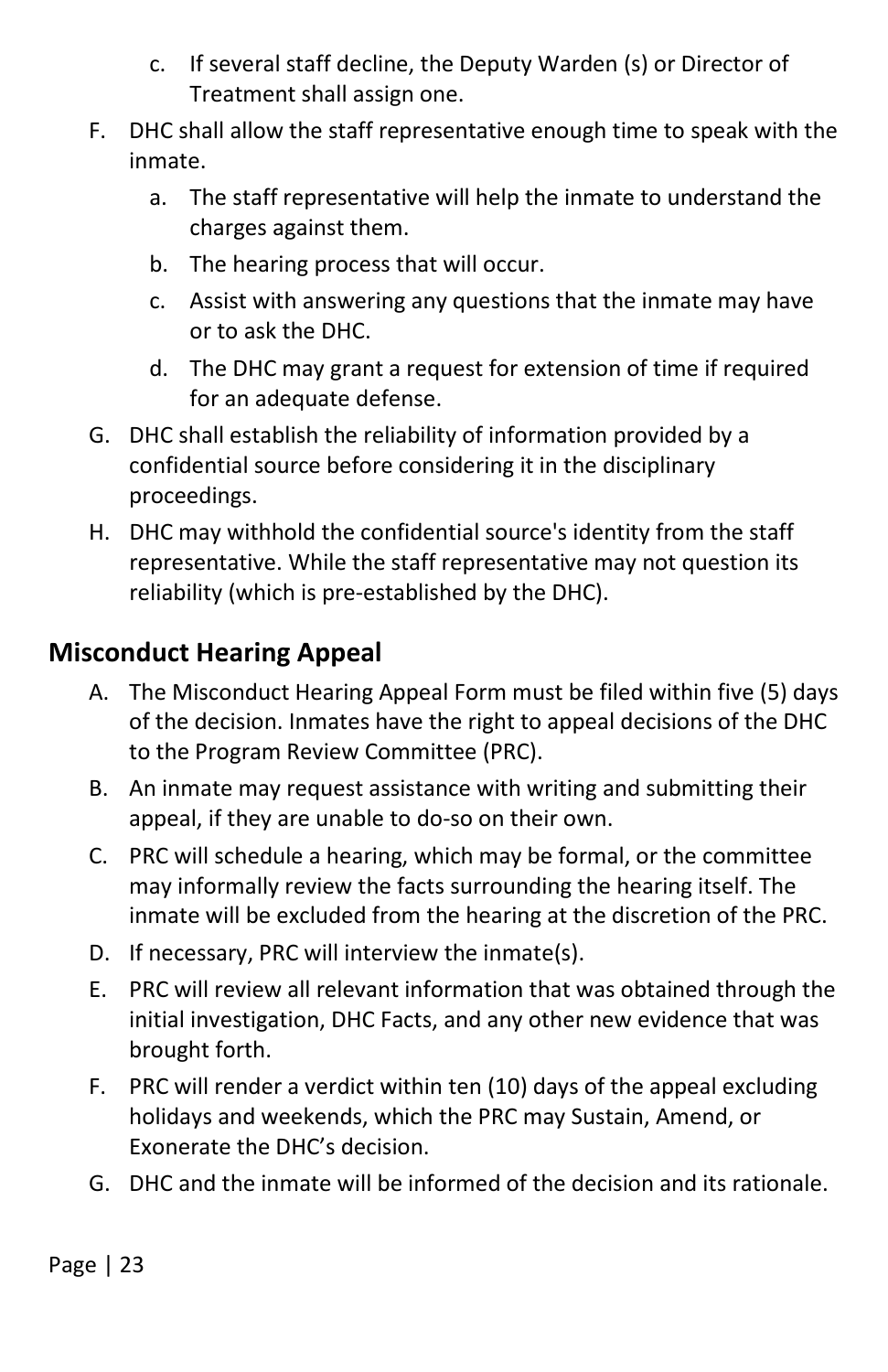- H. The inmate shall receive a copy of the appeal response in writing and inform the inmate of appeal rights.
- I. A copy of the appeal response shall be part of the inmate's permanent file.

#### **Program Review Committee Appeal**

- A. The Program Review Committee Appeal Form must be filed within five (5) days of the decision. Inmates have the right to appeal decisions of the PRC to the Warden.
- B. An inmate may request assistance with writing and submitting their appeal, if they are unable to do-so on their own.
- C. The inmate must maintain his/her same defense from his/her first appeal, unless there is new evidence that needs to be presented.
- D. The Warden will review all relevant information that was obtained through the initial investigation, DHC Facts, PRC, and any other new evidence that was brought forth.
- E. The Warden will render a decision within ten (10) days of the appeal, (excluding weekends and holidays), which the Warden may Sustain, Amend, or Exonerate the PRC's decision.
- F. The PRC and the inmate will be informed of the decision and its rationale.
- G. The inmate shall receive a copy of the Warden's Appeal Response and it will be part of the inmate's permanent file.

#### **Postponement of Disciplinary Proceedings**

- A. Postponements and continuances may occur on a case-by-case basis.
- B. The following are examples of what may require a postponement or continuance
	- a. Escape
	- b. Physical or mental illness
	- c. Security concerns
	- d. Transfer
	- e. Release
	- f. Uncooperative inmate
	- g. Other reasons as determined by the DHC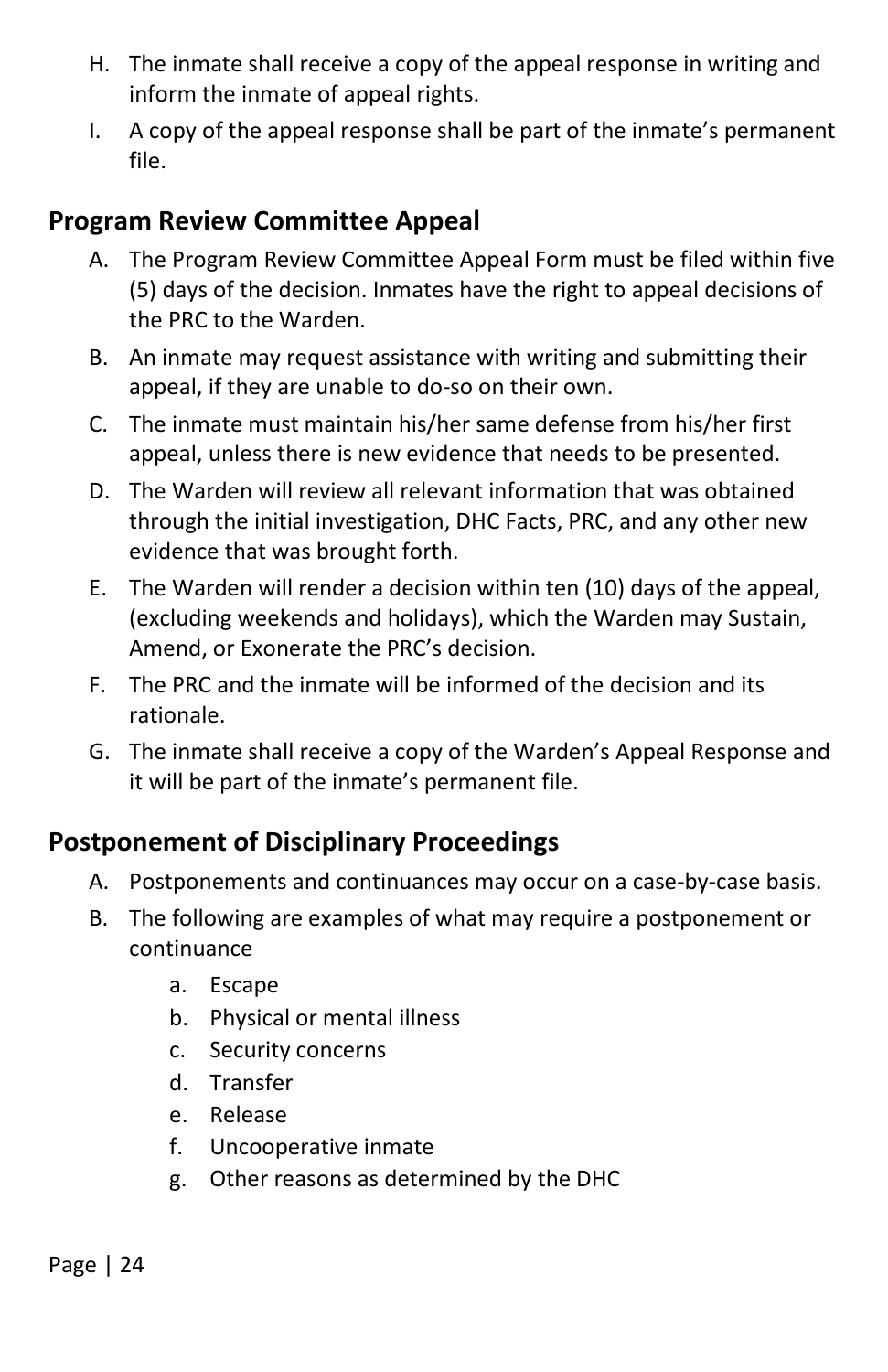- C. Inmates who commit an infraction, but are released from facility custody, may have their disciplinary hearing if they return to the facility within thirty (30) days of the alleged infraction.
- D. Inmates who are temporarily transferred to another facility or escape shall have their disciplinary hearing upon their return, no matter how long they were out of facility custody.

## **Type/Duration of Sanctions**

- A. Disciplinary action shall not be capricious or retaliatory nor based on race, religion, national origin, sex, sexual orientation, disability, or political beliefs.
- B. Any disciplinary sanction shall not violate an inmate's right to be free from cruel and unusual punishment.
- C. Sanctions shall be in accordance with the Misconduct Severity/Sanction Scale and may not be changed or expanded without the approval of the Warden or designee.
	- a. Sanctions may range from withholding of privileges to segregation. Time in segregation or the withholding of privileges after a hearing shall generally not exceed thirty (30) days per violation.
	- b. Time served in Administrative Custody or Pre-hearing Confinement pending the outcome of a Misconduct Hearing may be credited to the number of days spent in Disciplinary Custody (DC).
	- c. An inmate may be removed from segregation if the Health Services Administrator or designee, Medical Doctor, Psychiatrist, or Licensed Professional Mental Health Counselor determines that continued segregation is detrimental to the inmates physical and/or mental health and release back to a less restricted setting will not likely result in significant harm to others.
	- d. Program Review Committee (PRC) may recommend early release of an inmate from segregation based on positive behavior of the inmate, support from unit staff, and/or needs of the facility.
	- e. However, release may not occur until at least half of the sanction in Disciplinary Custody has been served; unless the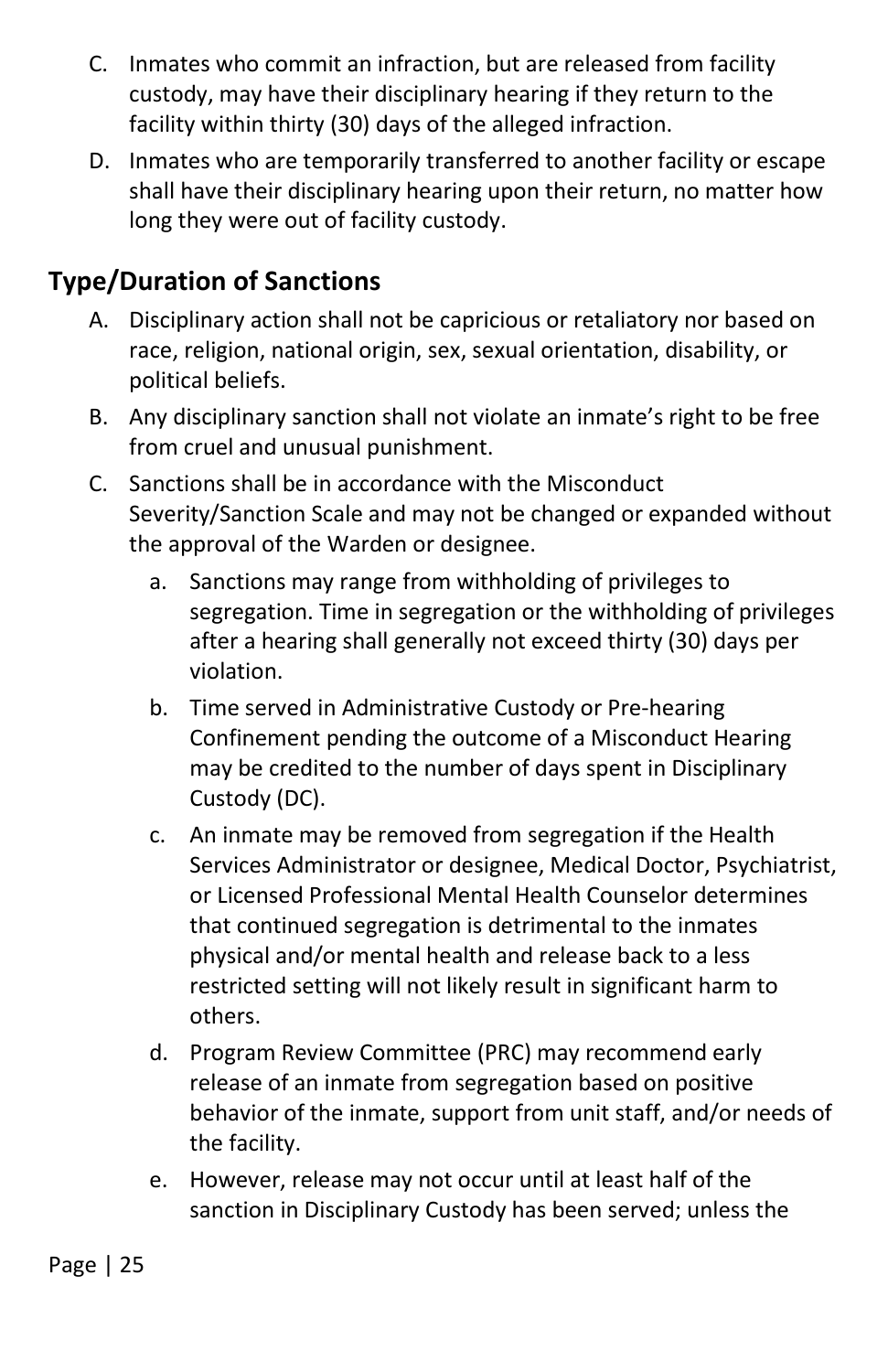inmate meets the requirements as listed in letter 'c' above, or the Warden or designee has given written authorization for earlier release.

- f. An inmate may be placed in Administrative Custody (AC) if it is determined that he/she is a threat to the safety of others, and/or the security of the institution.
- g. An inmate may be designated a security risk by the Shift Commander, DHC, and/or PRC; as a result of additional assaultive/disruptive behavior while being housed in RHU.
- h. An inmate released from Disciplinary Custody may be placed into Administrative Custody should the committee feel that the inmate is a security risk. The inmate will be informed, in writing, of the decision by the appropriate entity.
- i. Any inmate that is currently on Disciplinary Custody or Administrative Custody status at the time of their release from the facility will be placed back in Disciplinary Custody or Administrative Custody if they are re-incarcerated within six (6) months.
- j. Upon completion of serving any sanctioned time in Disciplinary Custody for a misconduct, the inmate must remain 30-days misconduct free to be eligible for the following: Work Release, Community Reentry, and Educational Programs, Trustees, or Probation/Parole. This will be a case-by-case basis.

## **Loss of Earned Time/Parole Eligibility**

- A. Inmates who commit serious, violent, and/or significantly disrupt the orderly operation of the facility may have their earned time revoked by the Warden or Deputy Warden(s).
- B. DHC shall make recommendations for earned time removal when an inmate has demonstrated a pattern of violent behaviors, significant and repeated failure to follow facility rules and/or demonstrated a clear and present danger to the facility and community.
- C. Inmates may lose the following if one or more findings or admissions of guilt to Highest, High and Moderate offenses.
	- a. Loss of earned time accrued
	- b. Delay in parole (must be 30 days misconduct free to be eligible)
	- c. Delay in Community Reentry approval (minimum of 30 days)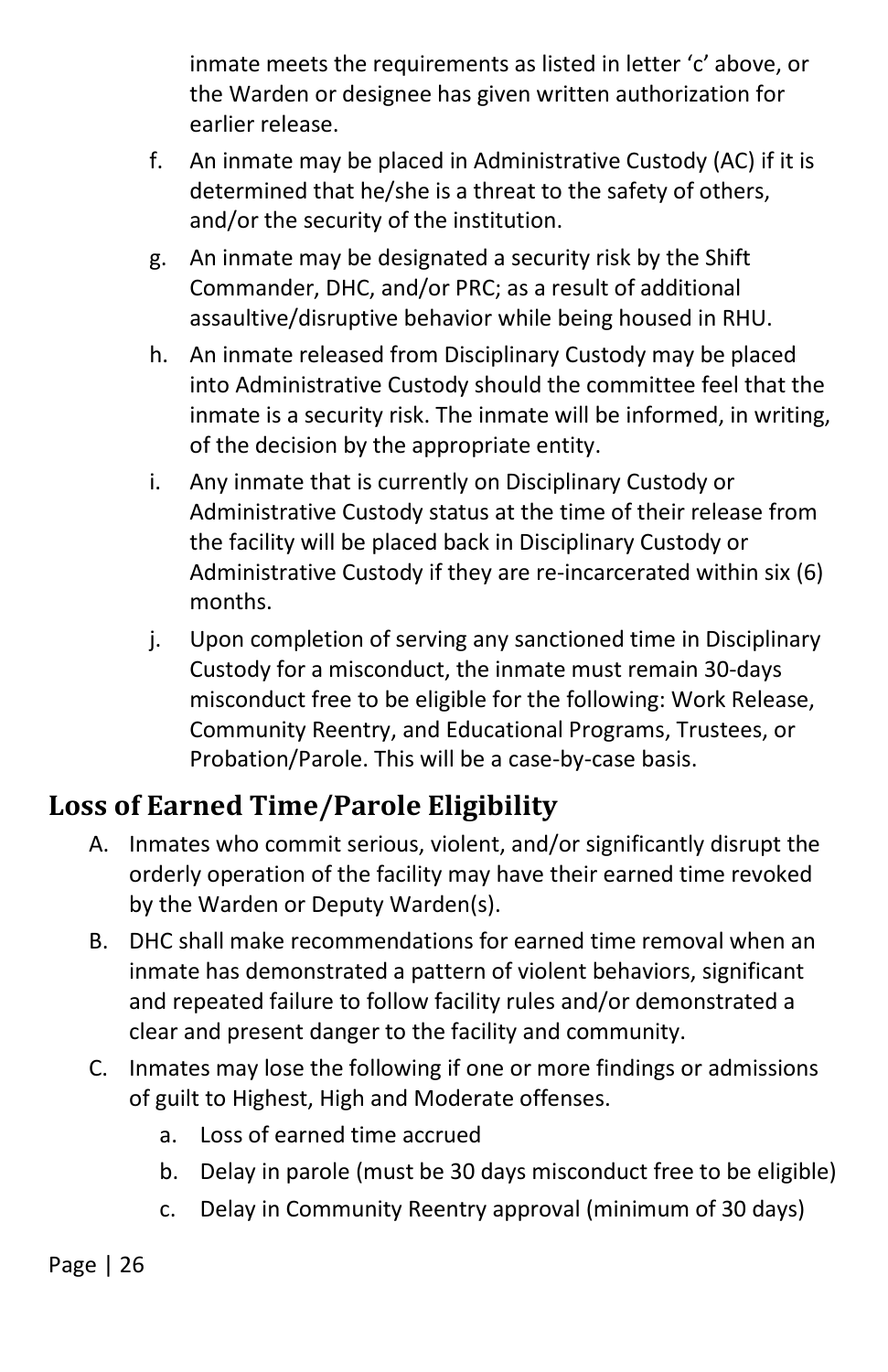- d. Delay in attending programming
- e. Delay in acquiring inside trustee positions
- f. Delay in a housing change to the C-Units (dormitory style)
- D. Earned Time revocation recommendations shall be made by the DHC to the Director of Treatment based on the severity of the offense, the frequency of infractions, and if the behaviors lead the DHC to believe the inmate presents a serious threat to the public, if released on their Earned Time date.
- E. The rationale for loss of Earned Time shall be documented in the inmate's records for the Court/Probation and Parole Department's viewing.
- F. The extension of parole eligibility is at the sole discretion of the paroling authority (Court). However, recommendations for extension of parole eligibility may be requested.

#### **Program Review Committee**

## *(Disciplinary/Administrative Custody Reviews)*

- A. Inmates placed on Pre-Hearing Confinement (Administrative Custody (AC) or Investigative Status) pending a hearing before the DHC or who are on Disciplinary Custody shall be seen by the Program Review Committee (PRC) within seven (7) days of being placed in such custody and then every fourteen (14) days afterwards until released from such custody.
- B. If a hearing is delayed (for example, continuing investigation), the DHC and PRC shall document why and that the delay was approved by the Warden or Designee. The record shall be maintained in the inmate's permanent file.
- C. Inmates placed in AC and/or DC shall receive written notice for that placement using a Misconduct Report procedure as listed within this policy. All documentation will be stored in the inmate's permanent file.
- D. PRC shall document their inmate contacts on the Program Review Committee 'Review' form.
- E. PRC will make decisions about continued confinement in the RHU, and will hear all appeals of misconducts.
	- a. Factors that may affect this determination, but not limited to: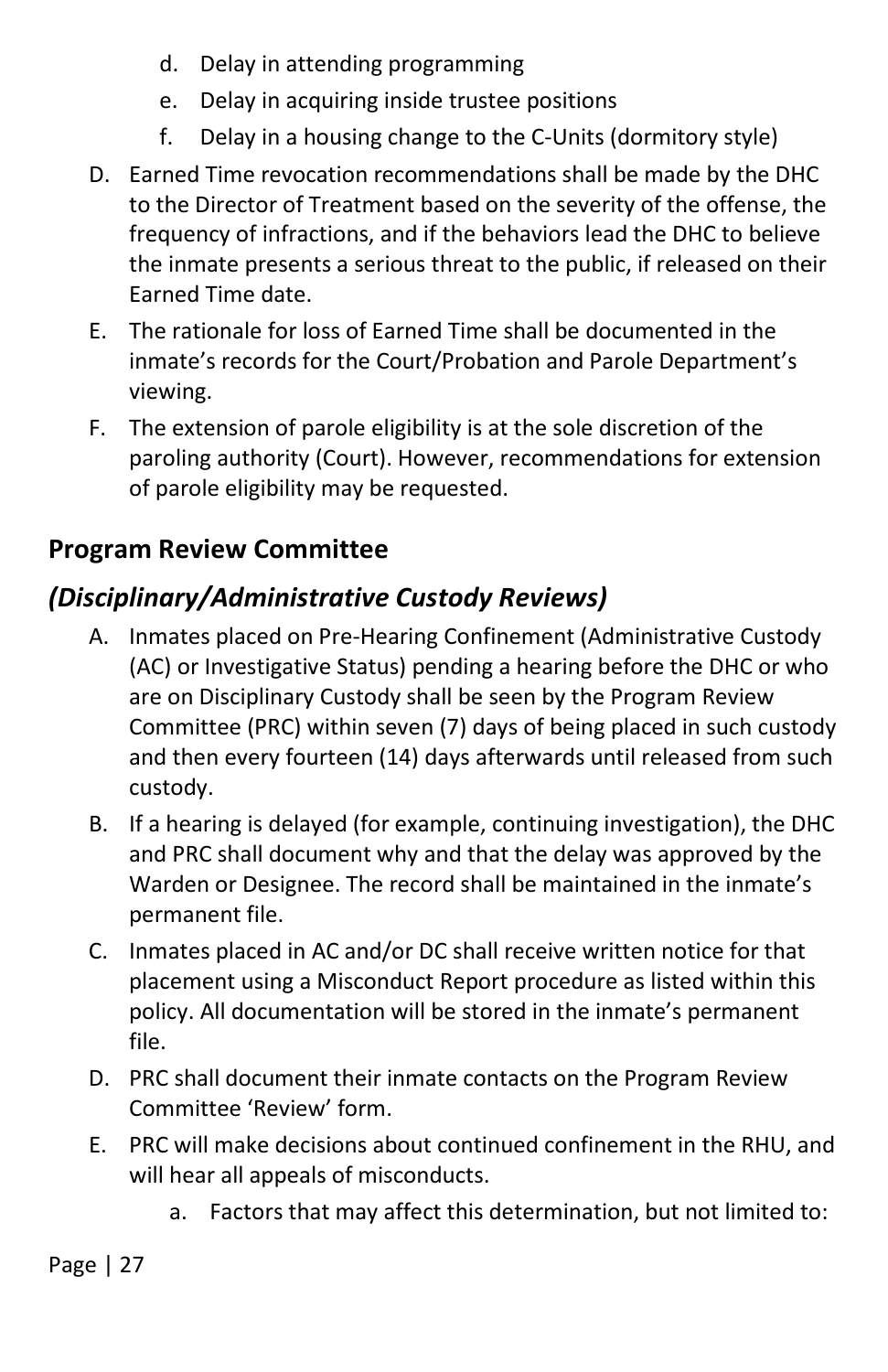- i. The inmate's actions and attitude since being placed in this custody.
- ii. The seriousness of the initial misconduct.
- iii. Recommendations of other staff members based on their observations of the inmate's actions and attitude.
- iv. Whether or not the inmate is a threat to the safety of others, and/or the security of the institution.
- b. Each staff member participating in PRC rounds shall sign a master cover sheet documenting their attendance.
- c. Documentation will be stored in the inmate's permanent file.
- d. Any inmate that is on any type of segregation for more than thirty (30) days, the Deputy Warden of Administration or designee will review such inmate(s) status.
- e. Inmates placed on AC, DC, and/or PC (for protection, investigation, etc.) shall also be seen by the PRC committee within seven (7) days of being placed in such custody and then every fourteen (14) days afterwards until released from such custody.
- f. Inmates housed in Security Risk (psychiatric/medical/suicide) status will be reviewed by the PRC weekly.
- g. If determined that Medical or Mental Health Services are needed, a referral will be submitted by the PRC to the appropriate entity.

## **Disciplinary Custody**

A sanction of disciplinary confinement (DC), in the Restricted Housing Unit (RHU) includes the loss of privileges as prescribed by the policies governing the RHU. Counselors, criminal justice professionals, attorneys and clergy will be permitted to visit in designated areas.

## **Administrative Custody**

An inmate may be placed in administrative custody (AC) if it is determined that he/she is a threat to him/herself, the safety of others, and/or the security of the institution. Inmates housed in AC are subject to the same restrictions as those in DC.

An inmate may be placed in Administrative Custody, under Investigative Status, if there is an alleged violation of institutional rules or criminal activity.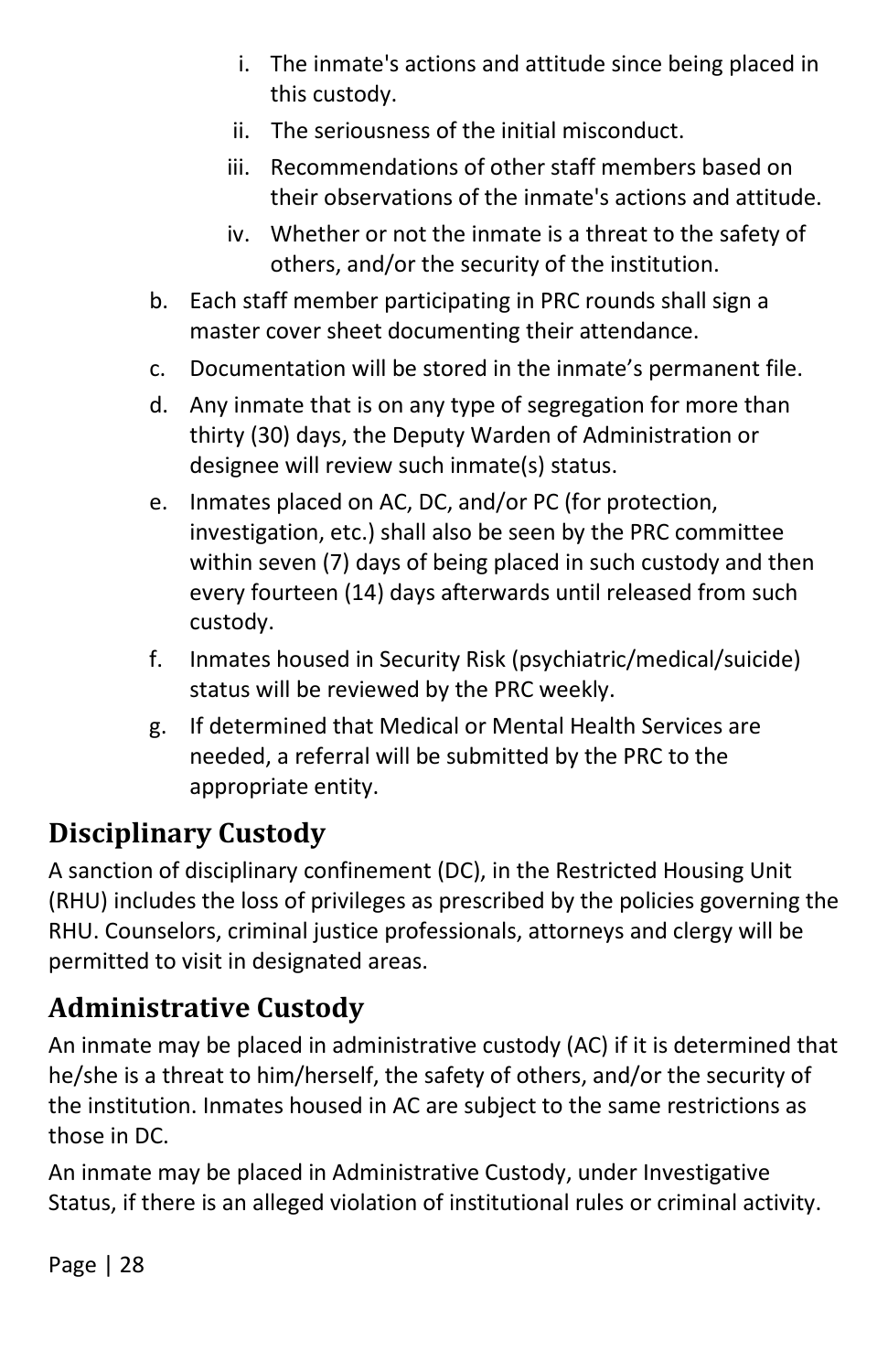## **General provisions**

If you are serving time in DC or AC at the time of your release from the facility, you will be placed back in DC or AC if you are re-incarcerated, within 6 months as stated earlier sections.

After completion of serving your sanctioned time in DC or being removed from AC, you must remain 30 days misconduct free to be eligible for the following: Work Release, Community Reentry, and Education Programs, Treatment Programs, or Probation/Parole.

# **Protective Custody (PC)**

You may request to be placed in PC for your own protection, and are subject to the following conditions:

- 1. You will initially be placed in Temporary Secure Protective Custody (TSPC) pending review.
- 2. Your classification will be reviewed within 7 days.
- 3. Some privileges are more limited while on Protective Custody. Individual considerations will be made during your review(s).

#### I**nmates housed in the RHU:**

- Will be given a copy of the General Rules for RHU inmates upon transfer to the RHU. Additional details on daily routines and expectations will be outlined in these rules.
- Receive mail with the exception of photographs and magazines.
- Schedule visits in accordance with established policy. Inmates in the RHU do not receive a monthly special visit
- Shower three (3) times a week in accordance with the housing unit shower schedule.
- Receive one (1) hour of recreation per day from Monday through Friday. Recreation times will be schedule by the Housing Unit Officer. Inmates do not have the right to choose the time they go to recreation or inmates with whom they wish to recreate.
- Make one (1) phone call a week, this call will be made on Saturday or Sunday as scheduled per procedure. The week will run from Monday through Sunday for phone call purposes.
- Emergency phone calls will be sent to the Counselor by written request.
- Be permitted to use electronic legal research materials in accordance with the procedure outlined in the General Rules for RHU inmates.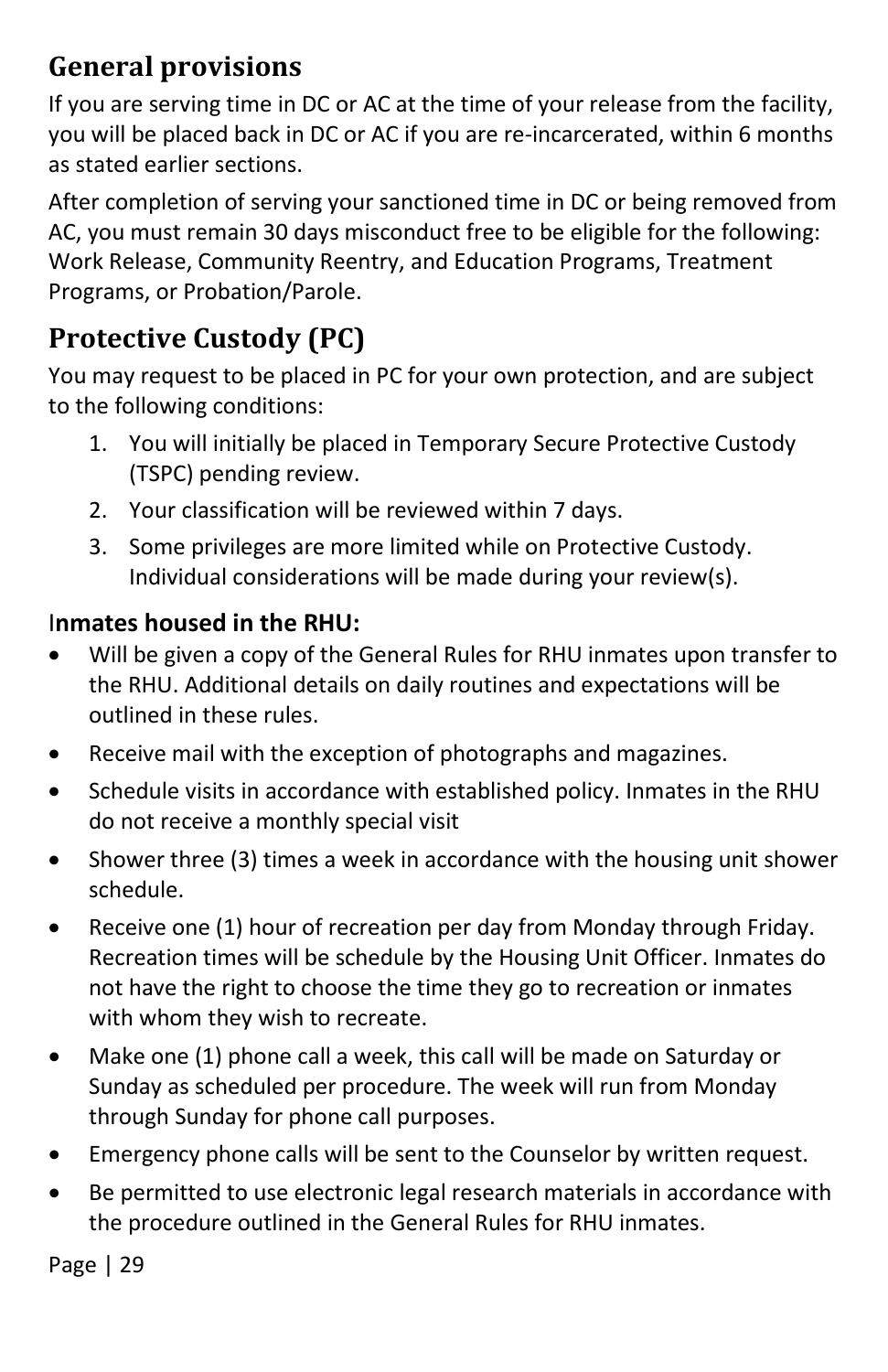- Purchase only those commissary items which are allowed for possession in the RHU.
- Will be reviewed by the Program Review Committee (PRC) once every thirty days of continuous confinement in the RHU.

## **Property in the R.H.U.**

Inmates housed in the RHU (DC, AC and PC), will be permitted to have in their possession the following items

| <b>County Issued Items</b>                      | <b>Personal Items</b>                                                                                                                                       | <b>Commissary Items</b>        |
|-------------------------------------------------|-------------------------------------------------------------------------------------------------------------------------------------------------------------|--------------------------------|
| 1 ID Card                                       | 10 Personal letters (photos not<br>permitted)                                                                                                               | 1 Sweat pants or thermal pants |
| 1 Uniform                                       |                                                                                                                                                             | 1 Sweat shirt or thermal top   |
| 1 Inmate handbook                               | 2 Books                                                                                                                                                     | 1 Pair of shorts               |
| 1 Laundry Loop                                  | 1 Yarmulke/Kufee                                                                                                                                            | Deodorant (1 open and 1 new)   |
| 1 Towel                                         | 1 Prayer rug                                                                                                                                                | Shampoo (1 open and 1 new)     |
| 1 Security Toothbrush                           | 1 Religious Text                                                                                                                                            | Toothpaste (1 open and 1 new)  |
| 1 Pair of shower shoes                          | 1 Rosary/Prayer Beads                                                                                                                                       | Soap (1 open and 1 new)        |
| 1 Pair of shoes                                 | Medical Items (Must be                                                                                                                                      | 2 hair ties                    |
| 1 Blanket                                       | approved in writing by the Med<br>Dept)                                                                                                                     | 1 Soap dish                    |
| 2 Sheets                                        | Prosthetic Devices (Must be<br>approved in writing by the Med                                                                                               | 2 Wash cloths                  |
| 1 Security Pen                                  |                                                                                                                                                             | 1 Comb                         |
| 1 Security Toothbrush                           | Dept)                                                                                                                                                       | 1 Cup                          |
| 3 Pairs of underwear                            | Legal Material (not more than 4                                                                                                                             | 1 Tablet                       |
| 3 T-shirts                                      | inches thick, unless approved<br>by the Warden or his/her                                                                                                   | 10 Stamps                      |
| 3 Pairs of Socks                                | designee)                                                                                                                                                   | 10 Envelopes                   |
| 1 Thermal Top                                   | Glasses/contact lenses and one                                                                                                                              | 1 Box of Tampons (female only) |
| 3 Bras (female only)                            | case                                                                                                                                                        |                                |
| 3 New sanitary napkins/tampons<br>(female only) | Dentures and one case                                                                                                                                       |                                |
|                                                 | Newspaper (no older than 48<br>hours from the facility dated<br>stamp. (Any newspapers more<br>than 48 hours older than this<br>date must be disposed of in |                                |

1. Any of these items may be removed from the inmate's possession for security reasons. If an item is removed an incident report will be completed, stating the specific reason why the item was removed. The incident report will be submitted in the shift packet.

your housing unit trash can.)

2. The PRC, the Warden or Deputy Warden(s) may approve additional items on a case-by-case basis. Special consideration may be afforded to Administrative Custody inmates.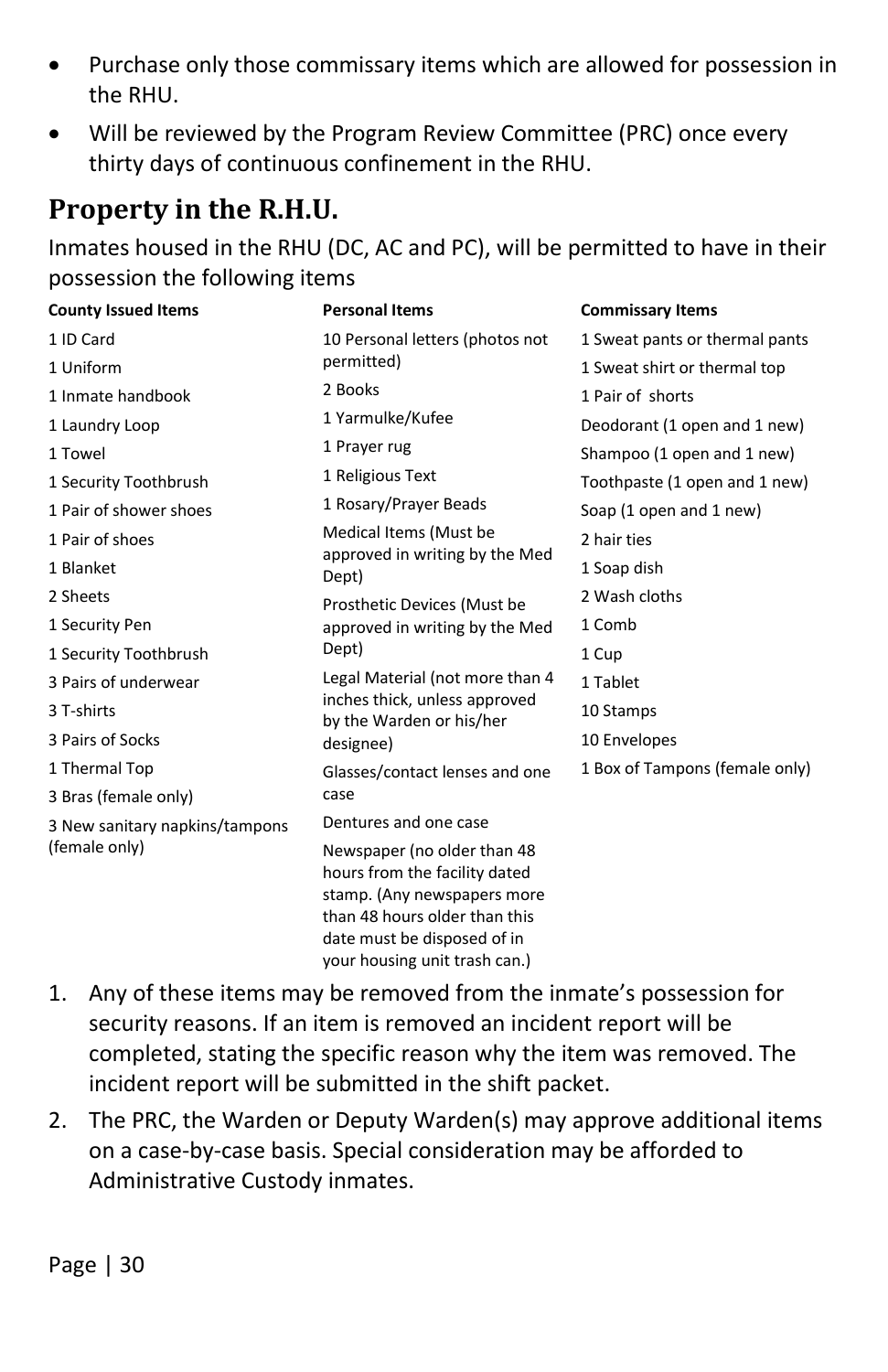# <span id="page-31-0"></span>*BMS*

## **Behavioral Management System**

BMS Behavioral Management System - A program designed to be primarily utilized with inmates who are either level C or D on the Mental Health stability code system. Other inmates may be eligible for placement in the BMS with the Warden's approval. The BMS is a step down program that makes attempts to move inmates from confinement in the RHU towards placement in general population. Inmates will work through the 4 steps of the program based on their individual behaviors. Each step will have allowable items that inmates may possess in their cell, or additional opportunities for recreation, telephone calls, and commissary. Inmates movement within the program will be monitored and movement up or down in the program levels will be based on the inmates overall adjustment. Inmates, who complete the steps of the BMS, will be eligible to be released into general population.

# <span id="page-31-1"></span>*Mail*

## **Incoming Mail**

Mail that does not have a complete address and return address will be returned to the post office. A complete address includes the sender's first and last name, street address, city, state, and zip code. No postage due or COD mail will be accepted.

Letters sent to inmates will be addressed as follows:

Inmate Name, Inmate Booking ID Number Centre County Correctional Facility 700 Rishel Hill Road Bellefonte, PA 16823-1488

Letters will be opened and checked for contraband. Legal mail from public officials, courts, and attorneys will be opened in your presence.

Incoming mail containing any contraband will be returned to the sender. When mail is refused, a receipt will be printed and given to the inmate stating who the mailing was from and the reason it was returned.

Mail that may be refused includes, but is not limited to, those that meet one or more of the following criteria:

• Contains crayon, marker, colored pencils, tape, stickers, glitter, string, ribbon, staples, magazines/newspaper clippings, laminated items, internet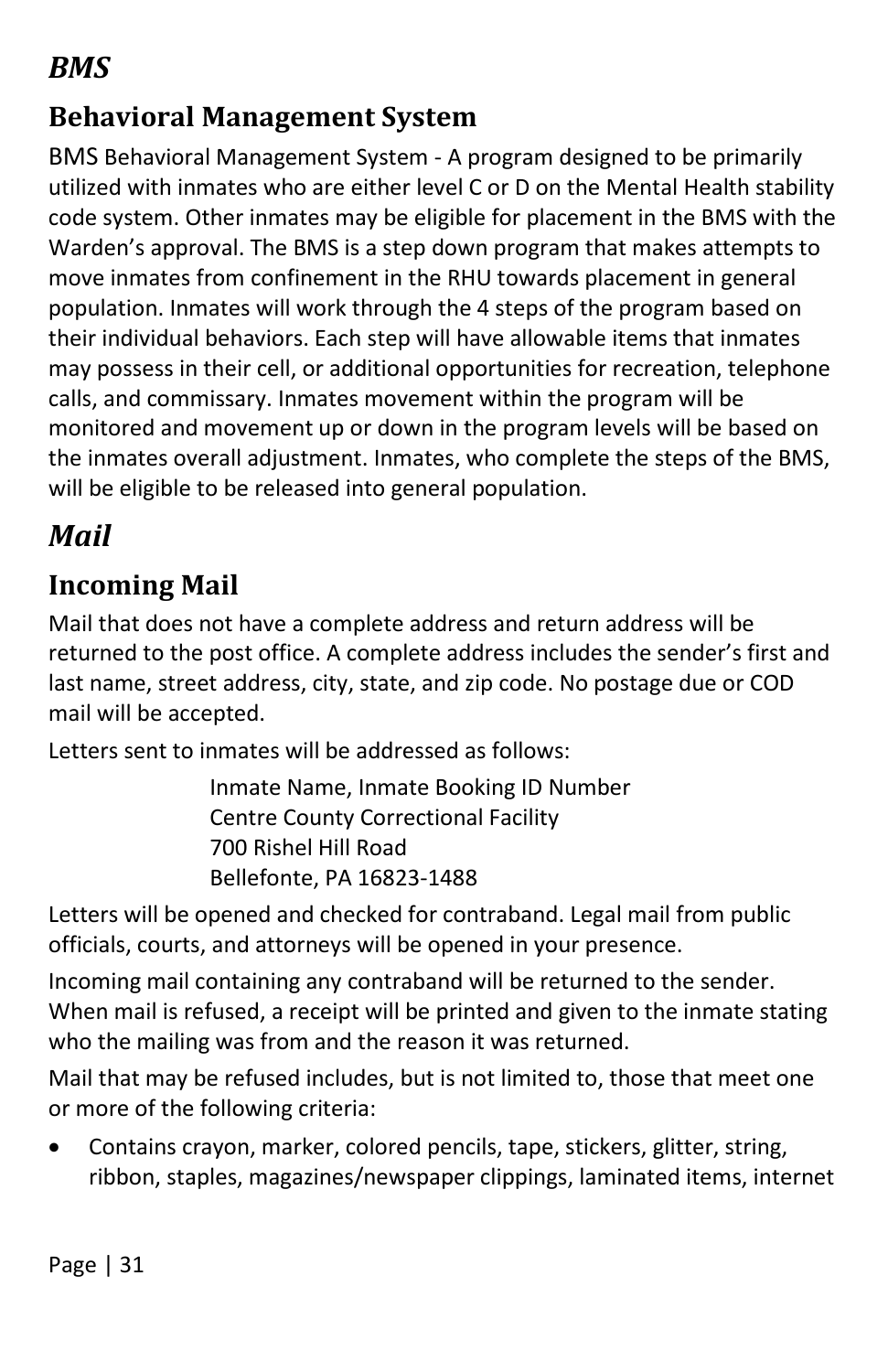printouts, photocopies, envelopes, stamps, or any other item not authorized for inmate possession

- Photos larger than 5 x 7, photos in excess of 10, Polaroids
- Battery-operated or large greeting cards
- Post cards
- Catalogs or pamphlets
- Cash, money order, or personal check enclosed
- Correspondence with any prohibited party, including correspondence directed through a third party
- Any piece of mail that does not have a full legible return name and address
- Any packages that are received without prior approval, not including publications
- All incoming magazines and newspapers must be from the publisher, and all incoming books must be new and from the publisher or bookstore. **Used publications are not permitted.** Books, newspapers, and magazines will be inspected on a case by case basis and if deemed inappropriate, will be refused and returned to sender
- Publications, newspapers, magazines, or photographs that may be refused including but are not limited to those that meet one or more of the following criteria:
	- o It depicts or describes procedures for the construction or use of weapons, ammunition, bombs or incendiary devices
	- o It depicts, encourages or describes methods of escape from correctional facilities or contains blue prints, drawings, or similar descriptions of any jail or prison
	- o It depicts or describes the procedures for manufacturing drugs or for the brewing of alcohol
	- o It depicts, displays, or is drawn to promote or represent gang graffiti, illicit activities, or recruit members
	- o It is written in code
	- o It depicts, describes, or encourages activities which may lead to the use of physical violence or group disruption
	- o It encourages or instructs in the commission of criminal activity
	- o It advocates violence of any kind or literature that promotes hatred towards any group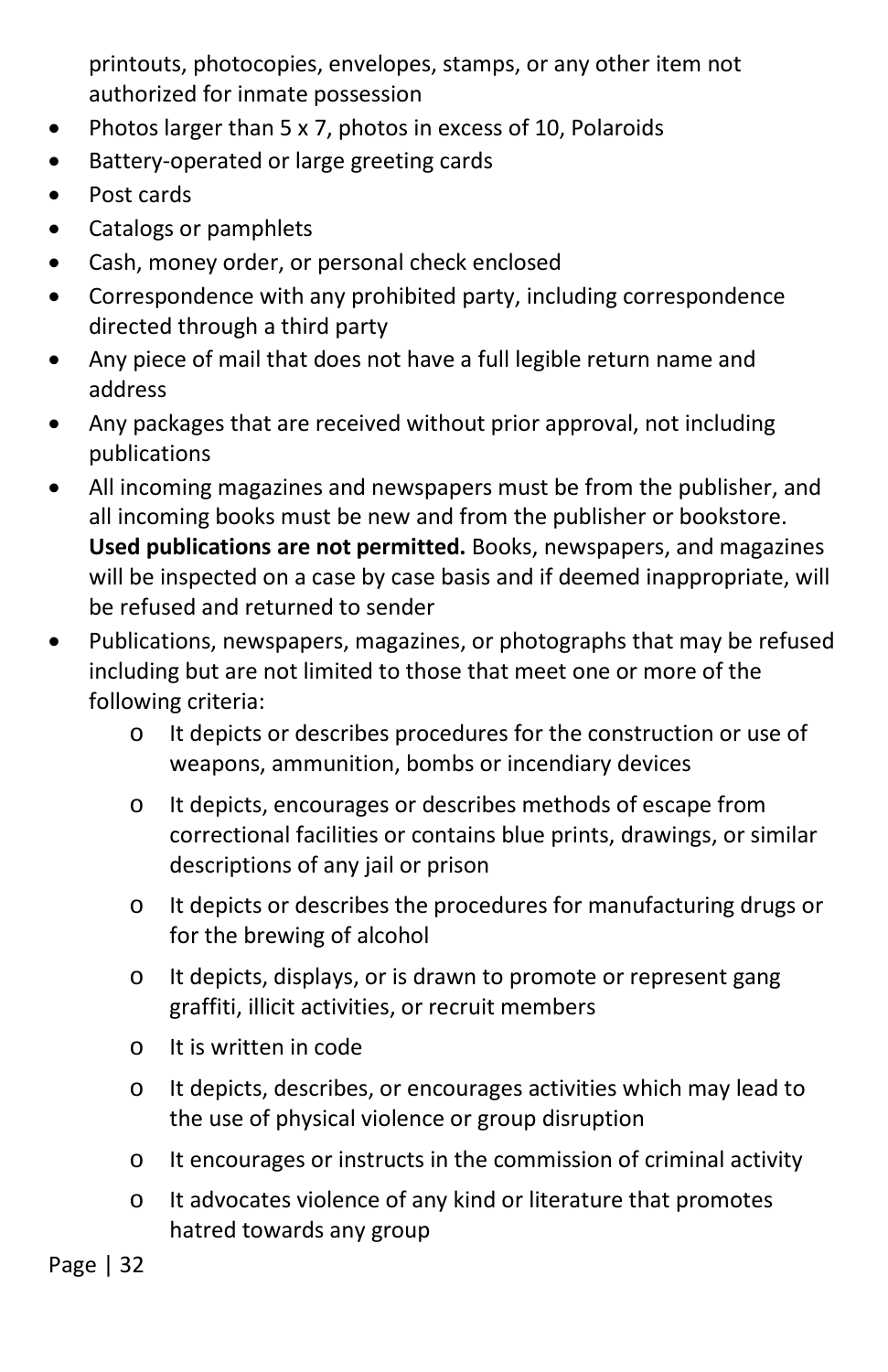- o Material, sexual or otherwise, which by its nature or content poses a threat to the security, good order, or discipline of the institution
- o Facilitates a criminal activity

Publications that contain any of the above information will be refused and sent back to the publisher or bookstore. The inmate will be notified, in writing, the reason the publication is being refused.

All books belonging to an inmate, including religious texts, must be sent new from a publisher/bookstore. No books or texts will be accepted upon commitment, transfer from another institution, or from private individuals. All books and texts will be marked on the inside of the front cover or facing page with the inmate's first, middle, and last name.

Mail containing more than three (3) books shall be denied and returned (Inmate are only allowed to have no more than two (2) books and two (2) magazines or coloring/activity books in his/her possession and three (3) books in their property bin for a total of five (5) Books).

If you have or receive books that total more than five (5), the Visitation Officer will complete an **Excess Book Form,** and you will have three options for the excess books over five (5).

- Have the excess books placed in excess property/Intake for pick-up on the next scheduled visit.
- Send selected book(s) through the mail, which the postage will be paid from your account.
- May donate to the CCCF library.

If the excess books are not picked up through the next visit or within fourteen (14) days, and you do not want to pay for the postage, then the books will be forfeited to the CCCF Library

If you have books in your possession, you will be permitted to accept the new books and place current books in property as long as the total book count does not exceed five (5).

Inmates may not have more than two (2) books and (1) Religious Text in their possession at a time. Inmates are not to have in their possession newspapers that are more than two (2) days old from the date the newspaper was stamped as received.

Books and religious texts may not exceed the standard hardcover publication size of 7" x 10", and may be no more than 2.5" in thickness and/or weighing more than four (4) pounds. Coloring or Activity Books no larger than 9" x 12"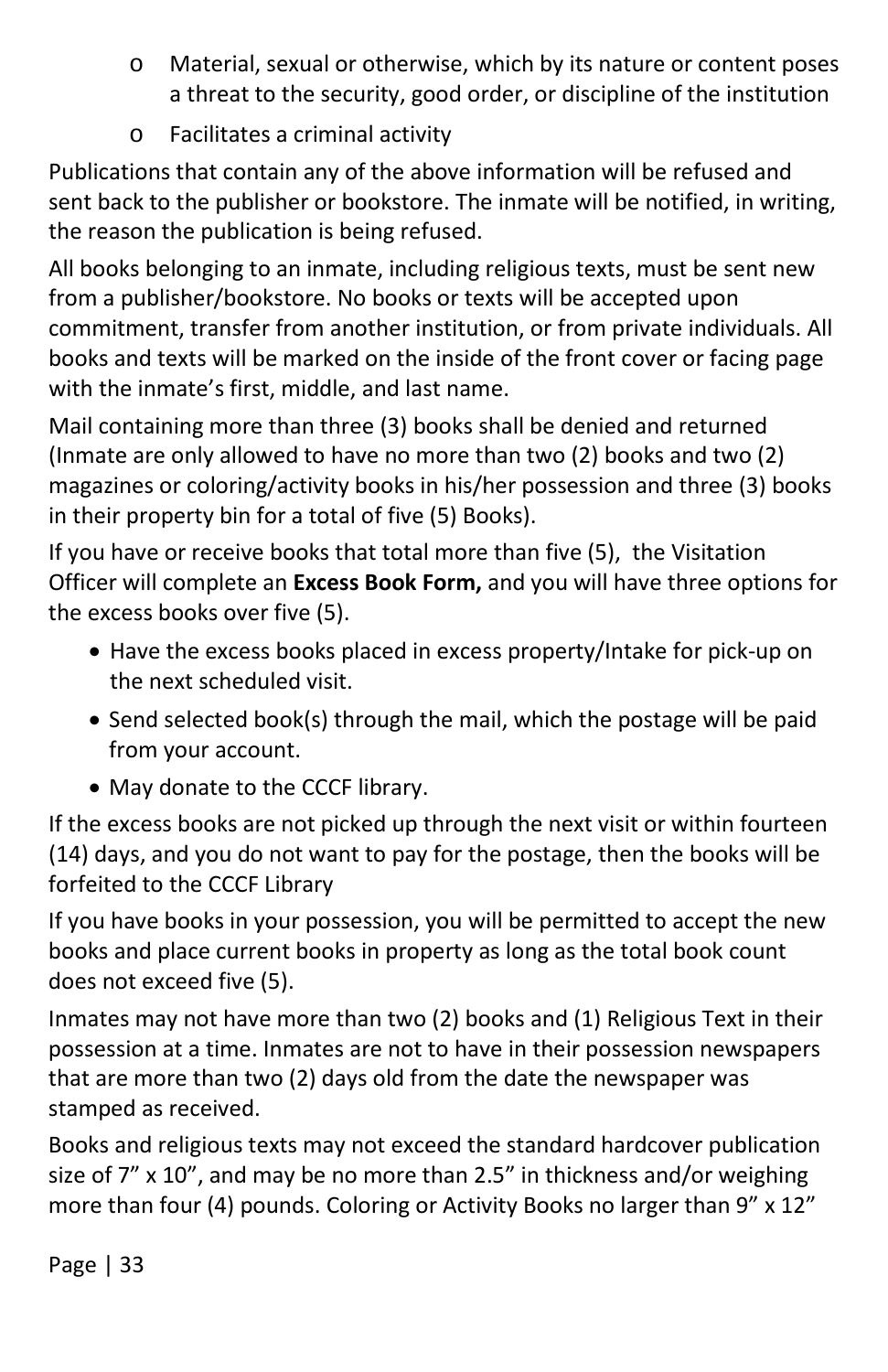Any other books or religious publications not specified, or that exceeds the above limits, must be approved in writing by the Director of Treatment.

# **Inmate to Inmate Correspondence**

An inmate may not correspond with another currently incarcerated inmate, former inmates that were incarcerated at the Centre County Correctional Facility who have not been out more than 6 months after their last release date, parolees, probationers, or co-defendants, unless given prior approval from the Warden.

If an inmate wishes to correspond with an inmate at another facility, the inmate must submit a request form to the counselor with the inmate's name, inmate number, the relationship between them, and the name of the facility where the other inmate is located so that the counselor can verify all information is valid and it can be forwarded on to the Warden for approval.

# **Outgoing Mail**

All outgoing mail must be placed into the mailbox located in each housing unit by 10:00 pm each day.

All outgoing mail must be sealed in an envelope. No envelope that is sealed using toothpaste, labels, etc. will be sent out.

All mail being sent out will have the following return address:

Inmate Name, Inmate Booking ID Number Centre County Correctional Facility 700 Rishel Hill Road Bellefonte, PA 16823-1488

Letters not having the appropriate return address will be returned to the inmate.

Correspondence to any outside agency except Centre County Probation/Parole must be sent through the U.S. Postal Service.

# <span id="page-34-0"></span>*Inmate Money*

# **Inmate Accounts**

All monies will be deposited into the Intake Kiosk at the time of commitment. A receipt for the amount will be given to you.

Upon your release, the Release Officer will issue you a debit card in the amount of any money you may have on your Commissary Account.

Page | 34 From the date of your commitment, you have ten days to send out monies you had in your possession at commitment for personal responsibilities (i.e. bills,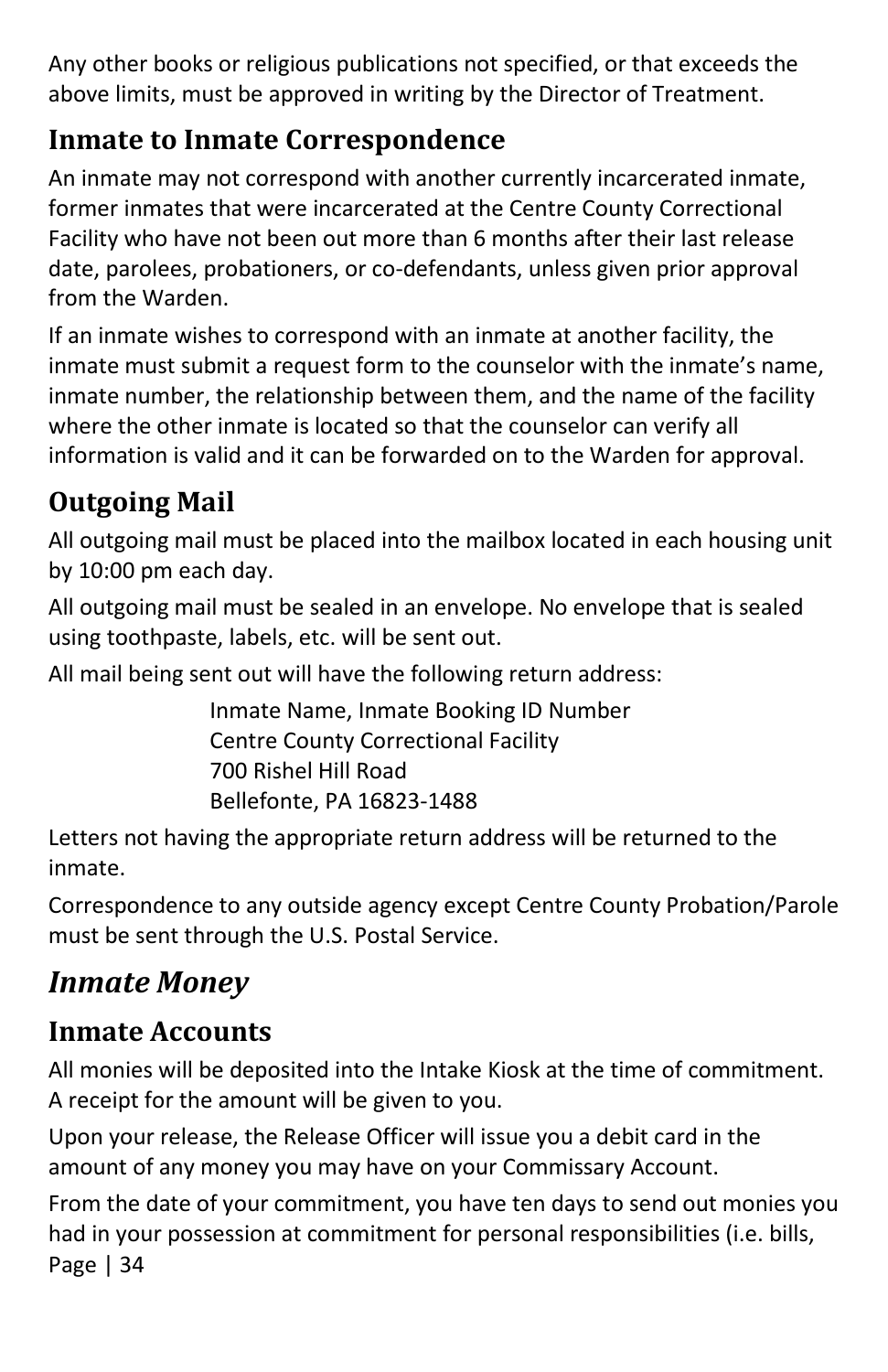family needs, etc.). After the ten days no money will be sent out. No deposits to your account will be sent out

Inmates participating in the Work Release Program will be permitted to send out monies for personal responsibilities based on their pay schedule. Inmates may send a work release request for check form to accounting with a selfaddressed stamped envelope.

Inmates are not permitted to transfer money into another inmates account.

## **Processing Fee**

A one-time per incarceration administrative fee of \$25.00 (cost subject to change without notice) will be deducted from all inmates' account upon commitment.

This fee is not applicable to those inmates being housed for Contracted Agencies. If you are being housed here from another County and have charges in Centre County, or have a detainer from another County, you will be charged the Processing Fee.

If the inmate is indigent at the time of commitment, the inmate's account will be debited for the amount due. The fee will be collected as money is deposited into the inmate's account.

## **Restitution**

Inmates who have abused or misused facility property will be responsible for restitution for any damage, including labor if applicable.

Any inmate who inflicts injury upon themselves, other inmates, staff members, or civilians while incarcerated, will be held financially responsible for all medical costs. Inmates will also be responsible for all loss of wages incurred.

Information concerning the collection procedure will be given at orientation.

## **Indigent**

An inmate is considered indigent if he/she has been continually without funds of at least \$5.00 for a total of seven (7) days. Once an inmate has been determined to be indigent, he/she will be eligible to receive necessary hygiene or writing/stationary items. These items may be requested once per week by request slip to the Shift Commander until they are no longer indigent.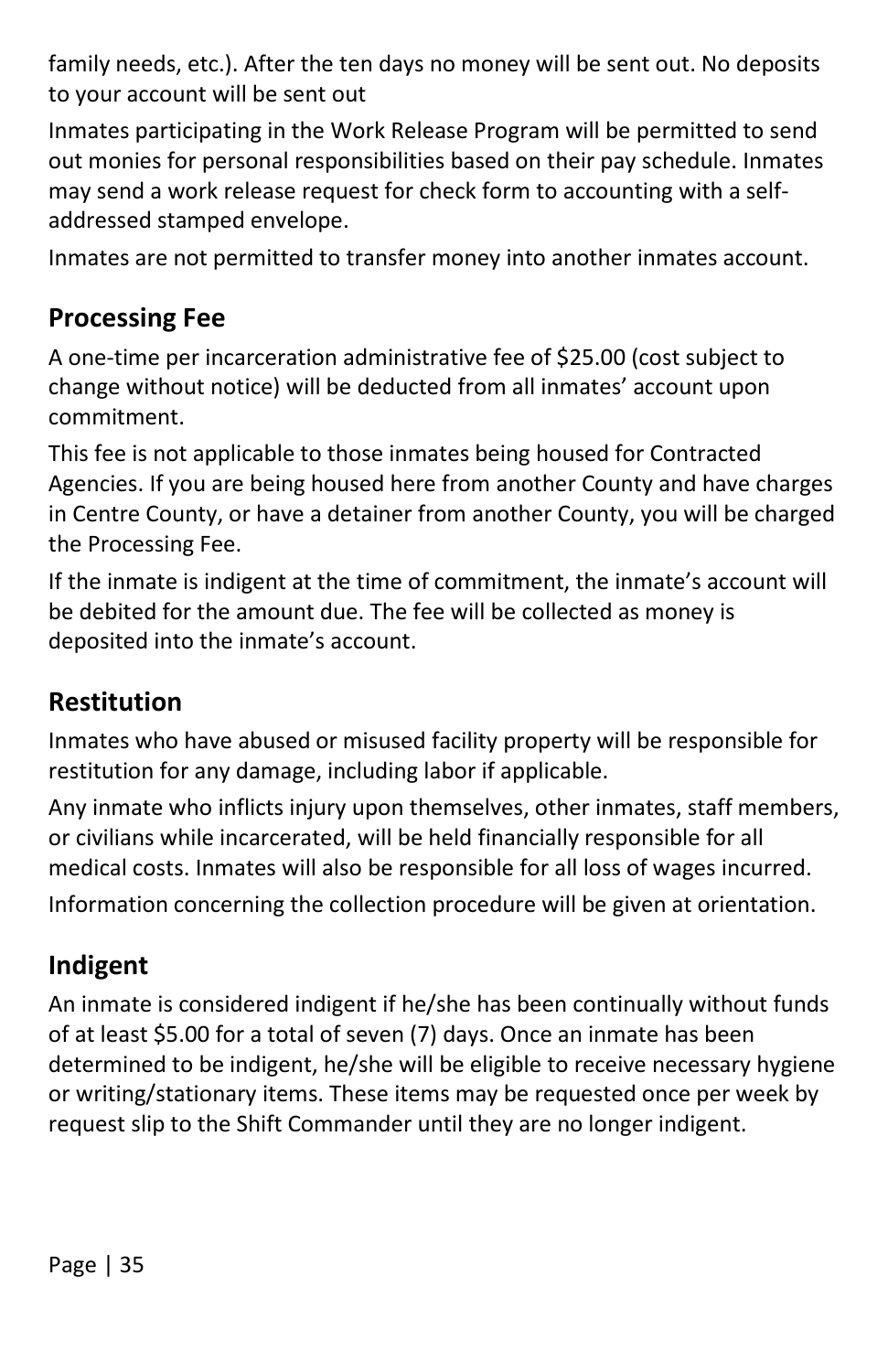# <span id="page-36-0"></span>*General Rules / Information*

The following rules stress consideration and respect for all staff, inmates and property. They are designed for the orderly and secure operation of the facility.

Each inmate will be responsible to have knowledge of, and comply with, all of the rules herein. All facility rule changes will be posted on the housing unit bulletin board. It is each inmate's responsibility to check the bulletin board for rule changes. Ignorance of any rule does not excuse you from non-compliance.

# **Request Forms**

If an inmate requires information from, or has a question of, any member of the facility staff, they may submit an "Inmate Request Form" to that person. Anonymous request forms will be discarded without consideration.

Requests containing obscene language or vulgar remarks will not be considered.

Requests forms are available from the Housing Unit Officer.

When the request form is completed, place it in the appropriate box provided for inmate requests in the housing unit.

# **General Rules**

Gang paraphernalia, drawings, writings, literature, photographs, graffiti, clothing, or any other item that the Warden or his designee determines to be gang related, will be treated as contraband and disciplinary action may be taken.

Inmates may only enter their own assigned cell/cube.

Inmates housed on the first floor are not permitted to be on the mezzanine level  $(2^{nd}$  floor) unless they are going to or from visitation. Inmates housed on the mezzanine level are not permitted to congregate or loiter on this level.

Cell doors, walls, windows, light fixtures and ceilings will be kept free of signs, posters, pictures and other items. This is to include the lockers in the C1, C2, and C3 housing units.

All vents in cells, corridors, sally ports and housing units will remain unobstructed in order to ensure proper air circulation.

Writing on or defacing walls, doors, furniture and other property is not permitted, and will result in a misconduct and restitution.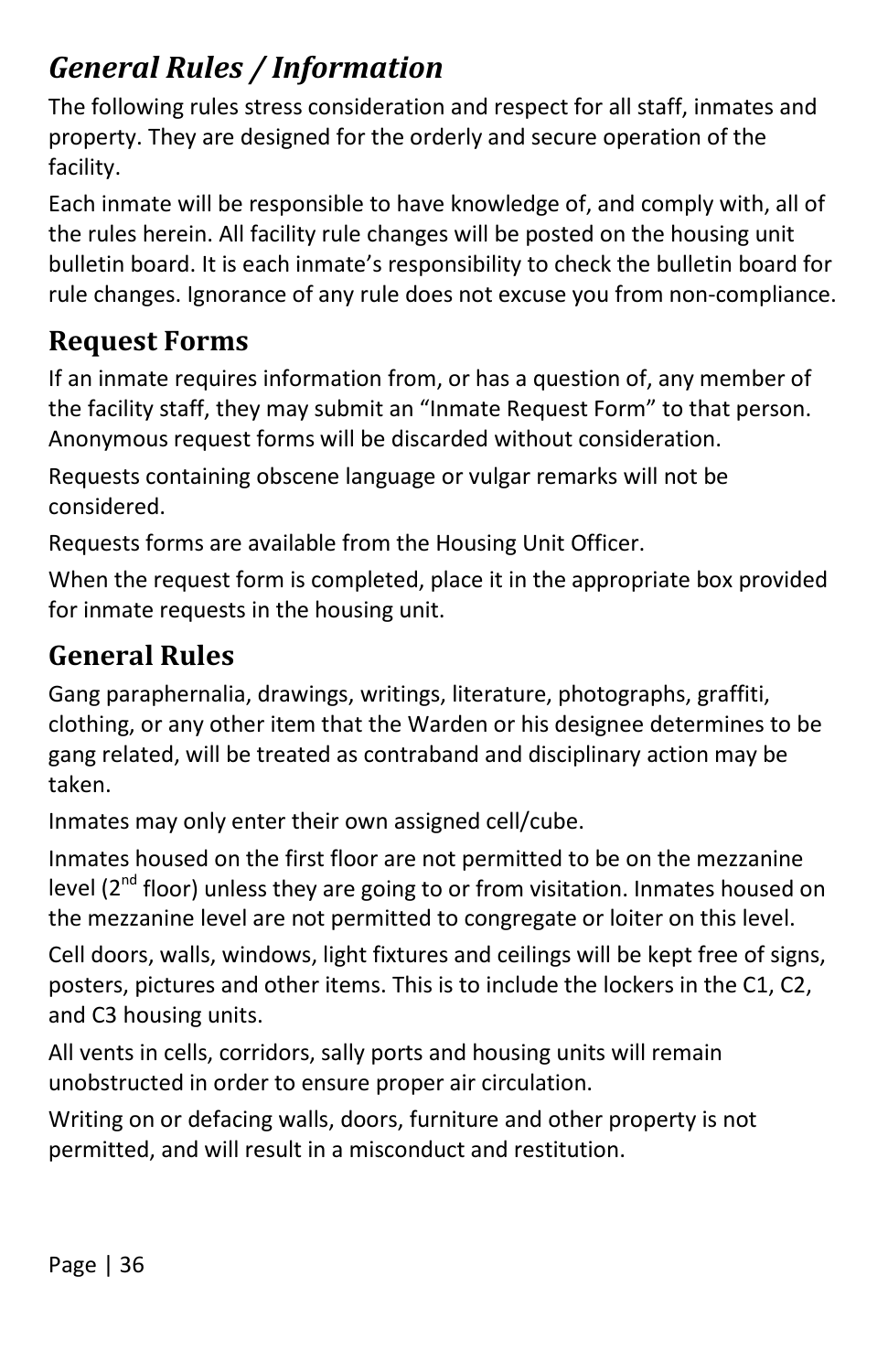Food passes will be operated by facility staff only. Any inmate opening a food pass except in the performance of their job as a unit worker, will be issued a misconduct.

Tampering with any locking device is not permitted and will result in the issuance of a misconduct.

You will shower daily and must be properly clothed going to and from the shower.

For health and security reasons finger nails must be kept trimmed and cannot extend past the tip of the finger.

Board games and puzzles will be provided in each housing unit. No puzzles, games, or pieces of them are permitted in cells/cubes.

Televisions are provided for your recreation. You will be permitted to cooperate in determining the channel setting on the TV. If a dispute arises, the Housing Unit Officer will resolve the issue. Officers will adjust the volume, change the channel or turn off the TV when deemed necessary.

The television will be turned off during meals, counts, lights out, and emergency events. Inmates will at no time have possession of the television remote control.

Practicing of martial arts such as judo, karate, or other methods of selfdefense is prohibited.

Inmates may be subjected to a clothed or unclothed search at any time.

Searches of housing units will be performed on an unannounced and irregular basis. You, your belongings, and cell are subject to be searched at any time. Your presence during cell searches is not a legal requirement. You will be held accountable for any contraband or damage to facility property discovered during a search. When a search is conducted, you are required to cooperate with staff.

Inmates will approach all staff personnel with respect and courtesy. Staff personnel will be addressed by their title.

Any sexual behavior with yourself or another person, whether voluntary or involuntary, is prohibited. Any such conduct will be treated as a misconduct and/or violation of the law.

Sexually explicit behavior, whether written, graphic, or any form of communication is not permitted.

All movement outside of the housing unit will be in single file, in an orderly manner down the right side of the corridor.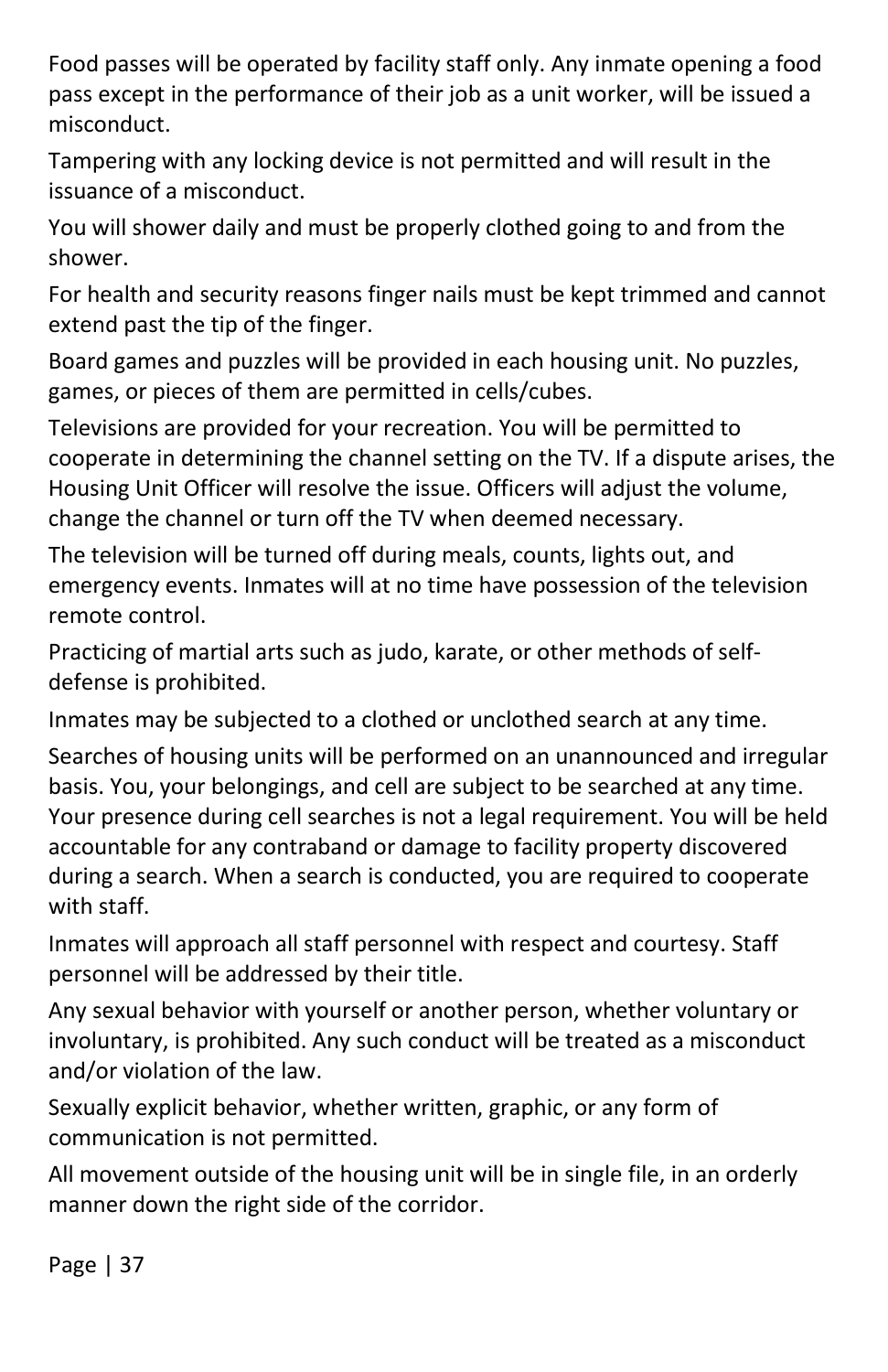Loud talking and/or yelling in the corridors are prohibited.

Inmate phones will be turned off during meals, lock down, count time or any emergency situation.

Radios will be played only with the earphones placed over the ears.

No feet are permitted to be on the furniture in the day area.

Cell doors are to be locked open or closed.

You are to check your assigned cell before moving in, and report any damage to the Housing Unit Officer. You will be responsible for any cell damages not reported.

Inmates will not approach the officer's work station without approval.

Body piercing jewelry (nose rings, ear rings etc.) will be removed by the medical department. Placing any item into a piercing hole is prohibited and will result in disciplinary action.

Obstructing the view into your cell is not permitted, and will result in disciplinary action.

Obstructing the view of either bunk is not permitted, and will result in disciplinary action.

Only toilet paper is permitted to be flushed in the toilets. Disposal containers for feminine hygiene products are available on the female housing units.

Feminine sanitary napkins and tampons are available to female inmates as needed by speaking to the housing unit officer to obtain.

No empty containers are permitted in cells. This is to include garbage bags or plastic commissary bags.

Inmates using the intercoms located at the doors and sliders throughout the facility will identify themselves and give their destination, at each door or slider (i.e. Inmate John Smith going to the kitchen). Non-compliance will result in passage being denied, and a misconduct being issued.

Talking from cell to cell during any lock up is not permitted, and will result in disciplinary action.

Ethnic or racial intimidation in any form, including words, actions, or behavior, will not be tolerated and will result in disciplinary action.

Inmates may only use one mattress, and mattresses may not be used for any other purpose.

# **Bed/Cell Cleanup**

Cells will be swept and mopped daily.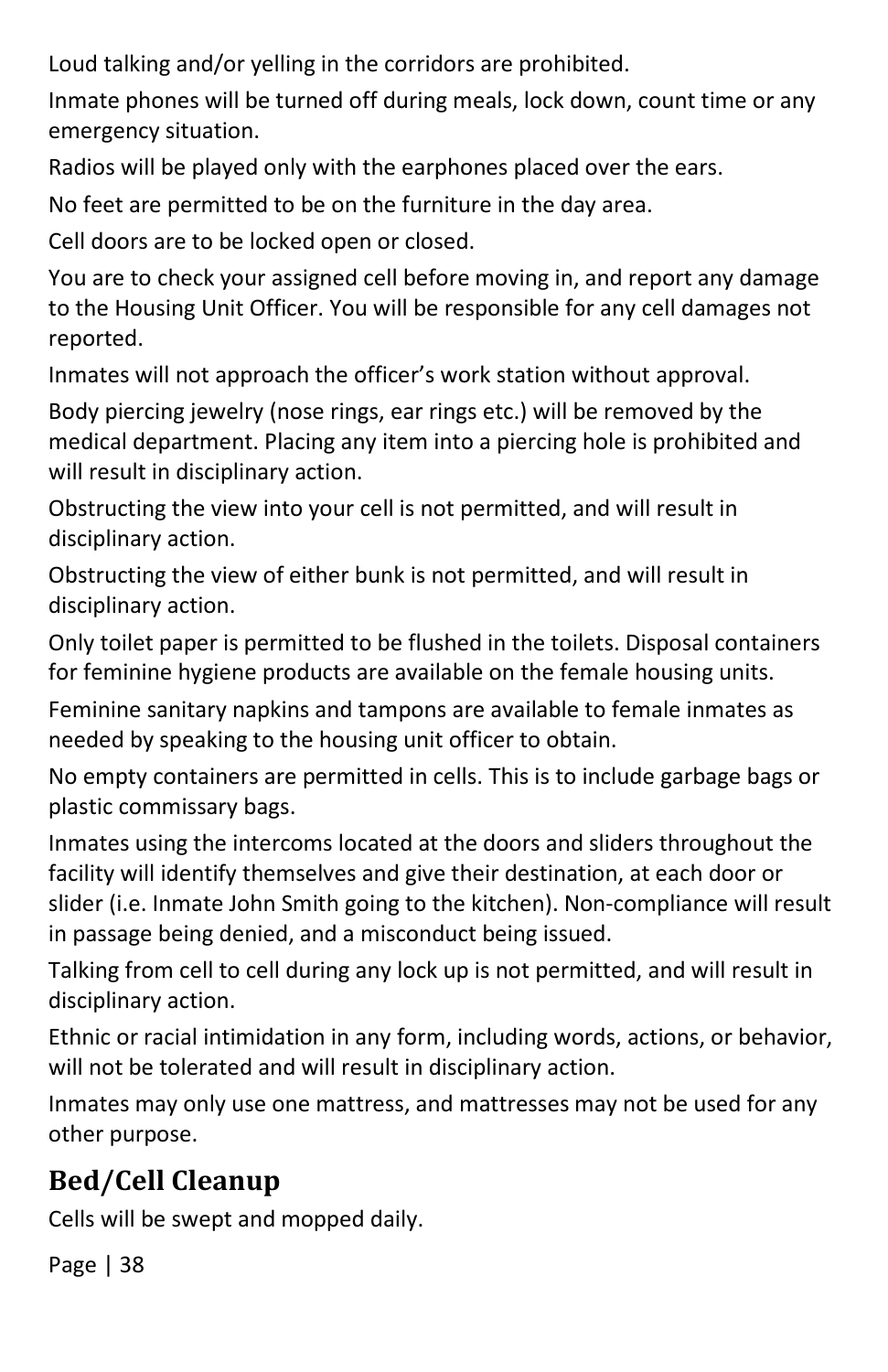Cells will be kept clean and orderly at all times.

Beds will be made at all times, when not in use.

No clothing, or any other items, will be kept on beds.

Sheets and blankets will be tucked in with the blanket pulled all the way up to the head end of the mattress.

Shoes and storage boxes will be kept under the bottom bunk.

## **Cell Vents**

All cell vents will be cleaned once a month on the day that your blanket is exchanged. Inmates will be responsible for their own cells.

## **Mattress Cleaning**

All mattresses will be cleaned once a month on the day that your blanket is exchanged. Inmates will be responsible for their own mattress.

## **Tobacco Policy**

Centre County Correctional Facility is a tobacco free institution. Any inmate found to be in possession of tobacco products and/or accessories will be subject to disciplinary action and/or criminal prosecution. Inmates who leave the facility on a regular basis for Work Release, Community Reentry and Education Programs will be regularly and randomly tested for tobacco usage. Inmates inside the facility can be tested at any time. If nicotine is found in your system, disciplinary action will be taken.

## **Contraband**

Contraband is defined as any item not authorized to be in your possession, any item that has been altered or is being used for anything other than its intended purpose, or any item in excess of allowed amount. Any item determined by facility staff to be contraband will be confiscated and destroyed and may result in disciplinary action being taken against you.

Inmates may receive newspapers through the mail from the publisher. The subscriptions must be initiated and paid for by a friend or family member. The facility will not initiate or pay the subscriptions from the inmate's account. Newspapers will be date stamped and may only be kept for 48 hours.

Only hygiene items, radios, reading material, and pictures are permitted on the shelf, lockers, or table. These areas are to be maintained in an orderly fashion at all times.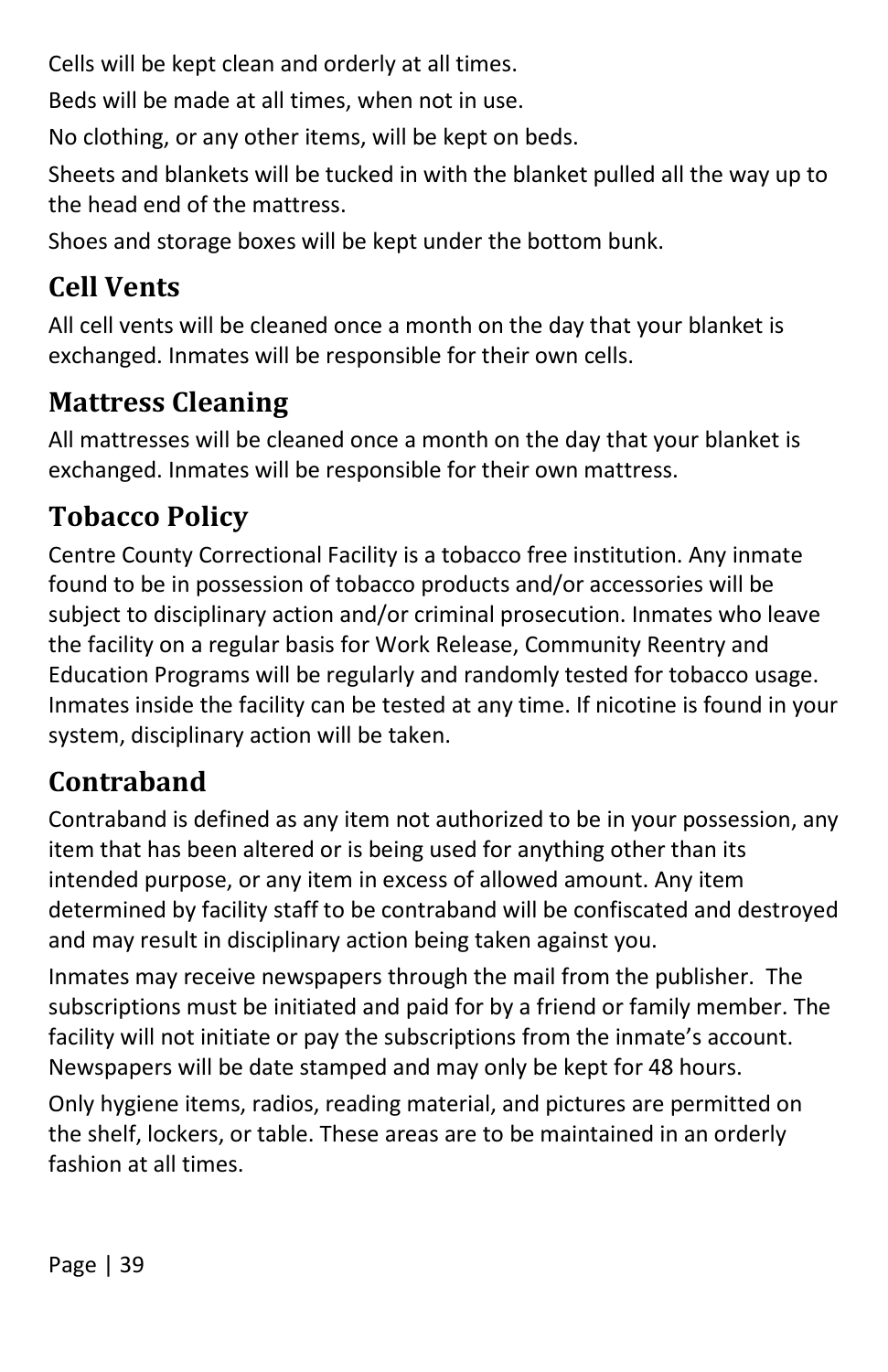## **Items permitted in cells**

| <b>County Issued Items:</b>                                                                                            | <b>Personal Items:</b>                                                                             |  |
|------------------------------------------------------------------------------------------------------------------------|----------------------------------------------------------------------------------------------------|--|
| 1 ID Card                                                                                                              | 2 books                                                                                            |  |
| 1 Uniform                                                                                                              | 1 magazine                                                                                         |  |
| 1 Inmate handbook                                                                                                      | 1 Religious Text                                                                                   |  |
| 1 Laundry Loop                                                                                                         | 1 Rosary/Prayer beads                                                                              |  |
| 1 Towel                                                                                                                | 1 Kufee                                                                                            |  |
| 1 Pair of shower shoes                                                                                                 | 1 Prayer rug                                                                                       |  |
| 1 Pair of shoes                                                                                                        | Newspapers no more than 48<br>hours old                                                            |  |
| 1 Blanket                                                                                                              |                                                                                                    |  |
| 2 Sheets                                                                                                               | 10 Photographs not larger than 5                                                                   |  |
| 3 Pairs of underwear                                                                                                   | x 7 (No Polaroid's. Pictures<br>printed on printer paper will be                                   |  |
| 3 T-shirts                                                                                                             | counted as a photograph and<br>cannot be larger than 5x7)                                          |  |
| 3 Pairs of Socks                                                                                                       |                                                                                                    |  |
| 3 Bras (female only)<br>At the time of your release, you<br>will be responsible for<br>returning all the county issued | 10 Personal letters (greeting<br>cards will be counted as a letter)                                |  |
|                                                                                                                        | Legal material (not more than 4<br>inches thick)                                                   |  |
| property to the Release Officer.                                                                                       | Dentures and one case                                                                              |  |
| You will be charged for any<br>county property not returned<br>or damaged.                                             | Glasses/contact lenses and one<br>case                                                             |  |
|                                                                                                                        | 1 Wedding band (no stones or<br>jewels)                                                            |  |
|                                                                                                                        | 1 Religious medal with chain no<br>larger than a 1 1/2 inches in<br>diameter (no stones or jewels) |  |
|                                                                                                                        | Approved religious reading<br>material (must be approved in<br>writing)                            |  |
|                                                                                                                        | Approved medical items<br>(approved in writing by the                                              |  |

medical depart) Prosthetic devices (approved in writing by the medical depart)

ger than 5 er will be s a letter) **Commissary Items:** 1 Pairs of shoes 1 Pair of sweatpants 1 Sweatshirt 1 Pair of gym shorts 1 Thermal top 1 Thermal bottom 1 Wash cloth 2 Commissary towels 1 Cup 1 Bowl 2 Spoons Hygiene items (1 open and 1 new) 1 Soap Dish 1 Radio 1 Pair of Headphones 12 Pills/tablets 2 Pens/Pencils 1 legal pad 1 Dictionary 1 Deck playing cards 1 Deck pinochle cards 2 Packs Kleenex

- 1 Chap Stick
- 6 Hair ties (female only)

Requests for additional religious items or materials will be made to the Director of Treatment, who will approve or deny in writing.

#### **Inmate Razors**

Inmates in the general population housing units are permitted to shave between the hours of 8:00 am and 10:00 am only. The only exception shall be for unscheduled court/magistrate appearances, where the inmate did not receive notification until after the scheduled shaving time had expired.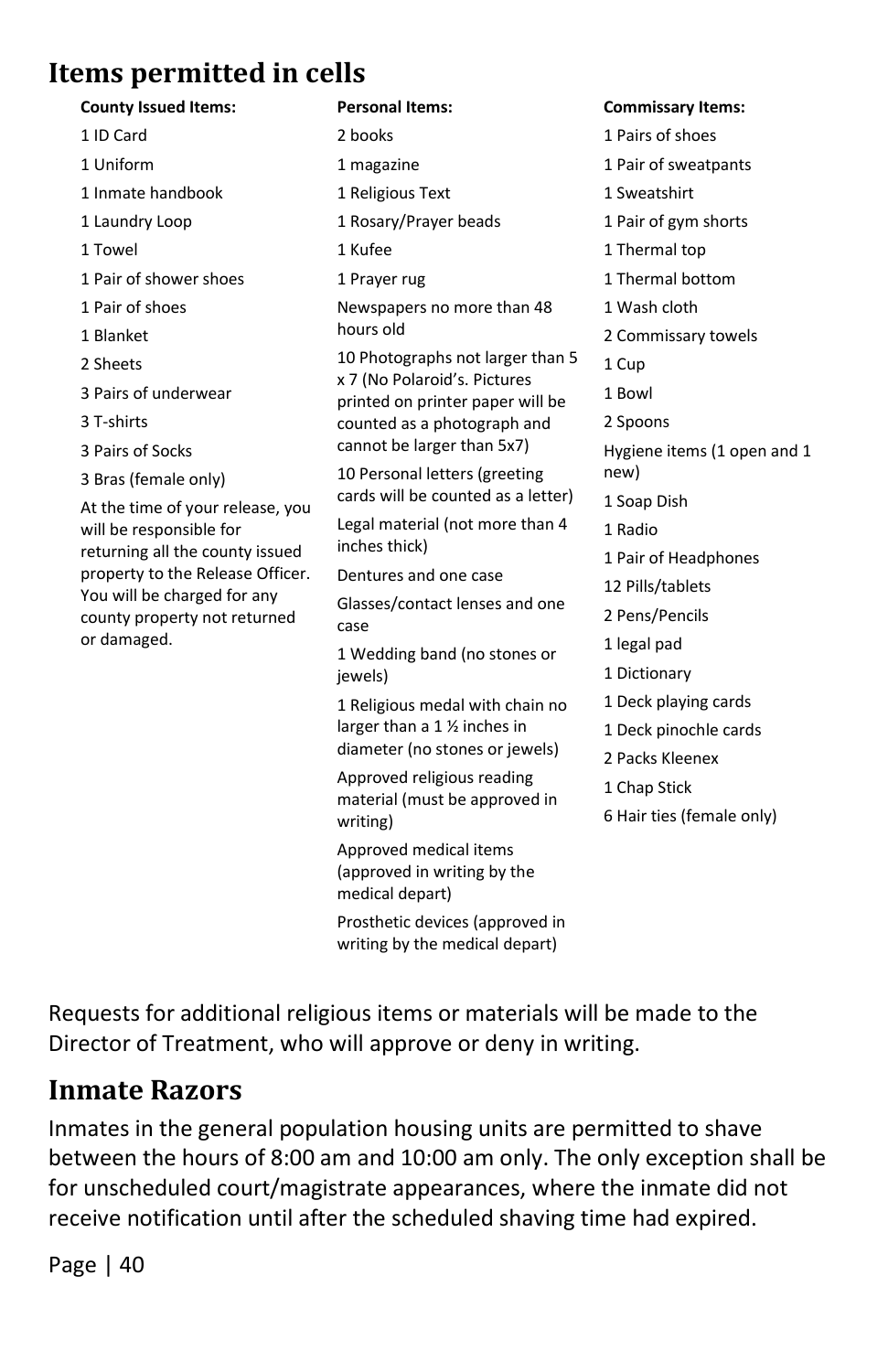Inmates with a work assignment or work release will be permitted to shave within 1 hour of going to or returning from work. If the inmate returns from work and attends a facility sponsored activity (i.e. AA/NA, GED, church etc.) they will be permitted to shave within 1 hour of returning from the activity Inmates in the PRIDE program will be permitted to shave from 10:00 to 11:30 AM.

To receive a razor you must report to the Housing Unit Officer and turn in your ID card in exchange for a razor being issued to you. Immediately upon completion of shaving, you must turn the razor back in to the Officer and retrieve your ID card. Failure to turn in the razor or altering the razor in any way will result in disciplinary action. The razor must be returned to the housing unit officer in a reasonable amount of time (approx. 20 min).

Inmates will be permitted to shave their head, provided that the razor is not taken apart or altered in any way; the inmate shaves only his/her own head, and no patterns, designs, or unusual styles, such as Mohawks, are created. Inmates will receive only one razor per day.

## **Haircuts**

Only the facility barber is authorized to cut hair. Inmates wishing to get a haircut by the facility barber may sign up with the housing unit officer.

The price of haircuts will be posted to all housing units. All inmates are required to pay for the haircut. There will be no refunds after you sign up for a haircut.

# **Inmate Identification (ID) Cards**

The ID card will be carried on your person at all times.

If your ID card is lost or destroyed, you are to notify your Housing Unit Officer immediately.

If your ID card is lost, destroyed, or altered in any way, you will be charged for its replacement.

You will not be permitted visits, commissary, recreation, law library, or attendance to any programs without having your ID card.

Your ID card will be presented to any employee or service provider upon request.

Your ID card will be turned in to the Release Officer at the time of your release. If you do not produce your ID card you will be charged.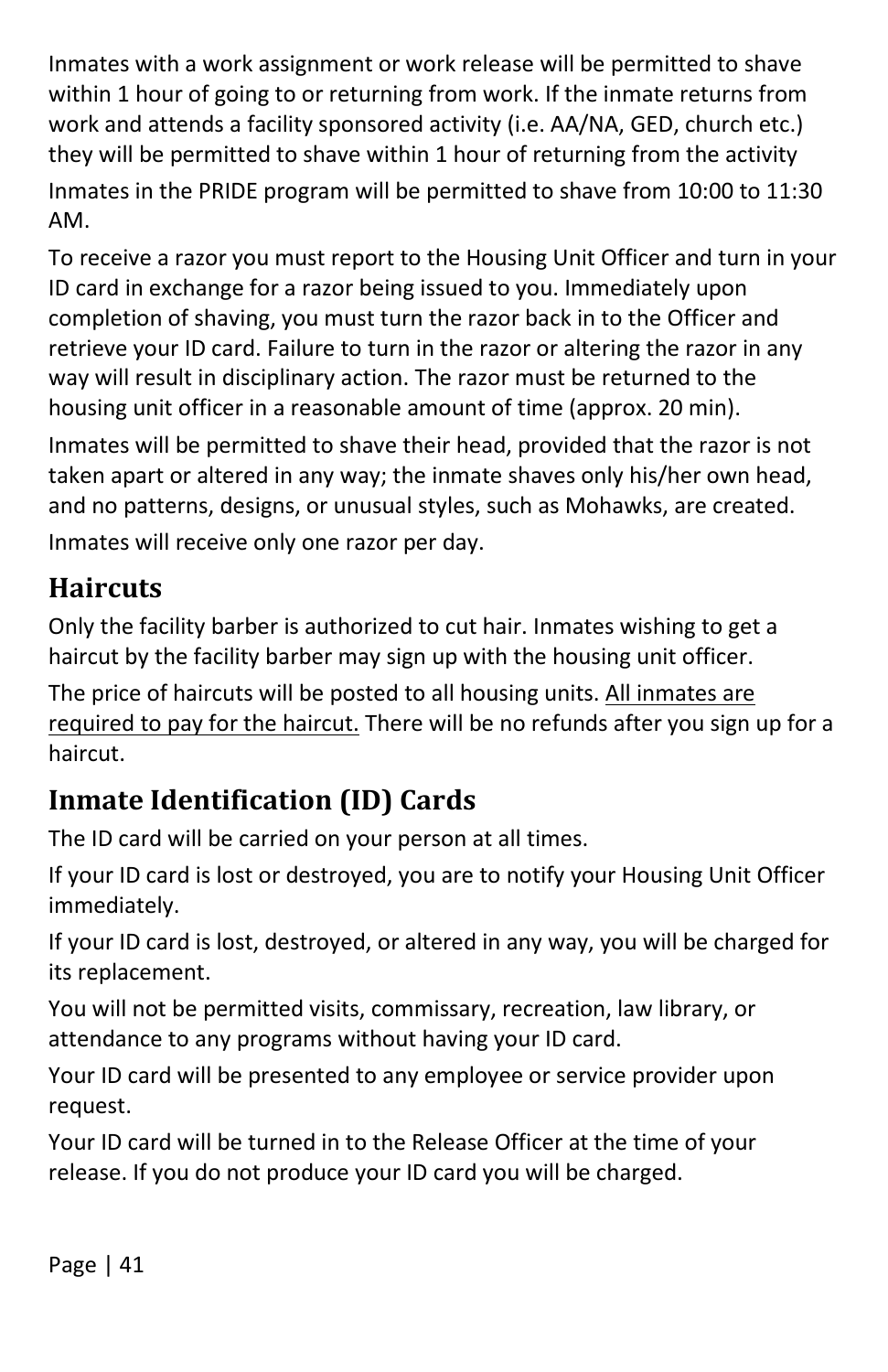# **Clothing**

Your personal belongings (clothing, jewelry, watch etc.) will be taken from you at the time of your commitment, and stored for a maximum of ten (10) days. Within that time frame, you must make arrangements to have your belongings picked up by a visitor or mailed at your expense.

Only one (1) set of clothing, cell phone, and a wallet will be stored in the facility. If court clothes are brought in, then all clothing in storage must be sent out. One (1) set of court clothes may consist of slacks, shirt, sports coat, dress, skirt, blouse, underwear, shoes, socks/stockings, belt, and tie.

Court clothes will be accepted with an approved written request for inmates to wear to a jury selection or jury trial only. When court clothes are accepted, the clothing in your property bin will be sent out to the person leaving the court clothes.

All other clothing must be provided by the facility or purchased from commissary. No other clothing will be accepted through visitation.

Inmates will be properly clothed when outside of cell or dorm room. The facility uniform includes socks and underwear (bras for females).

Trousers will be pulled up around the waist.

Pant legs cannot be pegged or rolled up.

You must wear clothing to sleep in.

Head/face coverings are not permitted at any time.

Facility clothing needing replacement due to normal wear will be replaced.

Inmates will wear uniform bottoms and uniform top or t-shirt when going to and from the shower.

# **Laundry**

All laundry will be washed in accordance with the established laundry schedule.

Clothing will be laundered three times a week, in accordance with the laundry schedule for the housing unit.

You are not permitted to wash laundry in your cell.

Blankets will be exchanged monthly. You are required to exchange your blanket on the scheduled day. If your blanket is torn or damaged you will be issued a misconduct for destroying county property.

Sheets will be exchanged weekly. You are required to exchange your sheets on the scheduled day. If your sheets are torn or damaged you will be issued a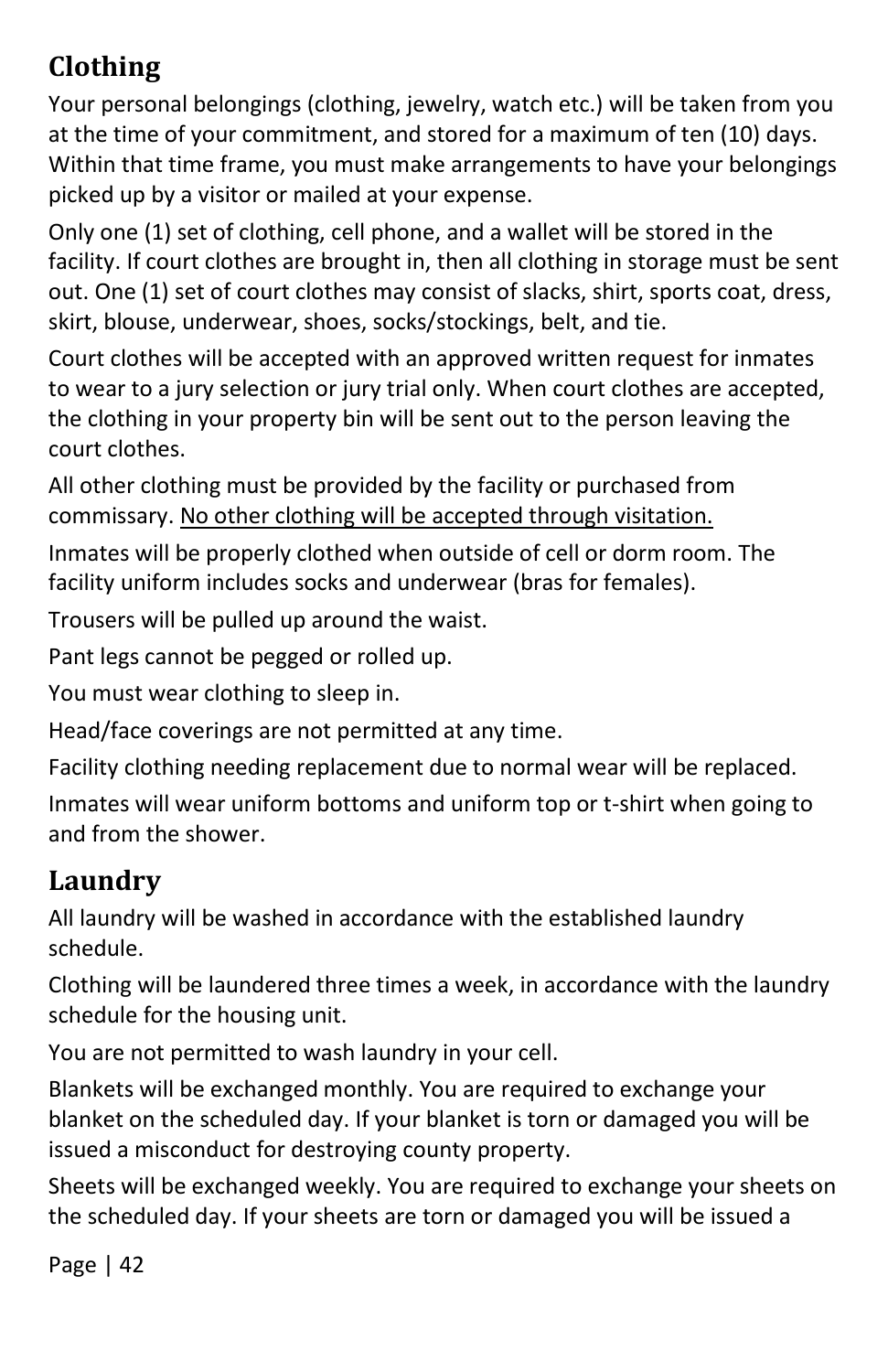misconduct for destroying county property. Sheets are only to be washed by the facility laundry and not in the housing units.

When exchanging blankets or sheets, all knots must be removed or you will be issued a misconduct.

Each person is permitted to have one blanket, two sheets, and one facility issued towel at a time. If you are found to have more than the allowed number in your possession disciplinary action will be taken.

# **Telephones**

Telephones are located in each housing unit. You can place either a collect call or a debit call. To place a debit call you must have sufficient funds in your Inmate account.

All calls are contingent upon acceptance of the charge or call by the recipient.

The length of calls is fifteen minutes. A warning notice is provided approximately three, two, and one minute before the call is disconnected.

Friends and family can call Inmate Telephone Inc. at 888-949-3303 to make billing arrangements.

Telephone usage will be regulated by the Housing Unit Officer.

The inmate telephones are active during the following hours: These times are approximate and all phones will be shut off during emergency situations.

> 8:00 a.m. – 11:30 a.m. 1:00 p.m.  $-$  4:30 p.m. 6:00 p.m. – 9:00 p.m.

Telephone calls are recorded and monitored, and may be divulged.

Use of threatening, profane, or abusive language on the telephone will not be tolerated, and will result in disciplinary action.

Telephone use is a privilege, and may be suspended for violation of institutional rules (i.e. improper cleanliness of cell, general misconduct, or mistreatment of telephones).

Inmates are NOT permitted to use staff telephones.

No three way telephone connections are permitted.

Each inmate is assigned a Personal Identification Number (PIN). Giving your PIN to another inmate, or using another inmate's PIN is not permitted and will result in disciplinary action, including restriction from phone use and reimbursing the phone charges.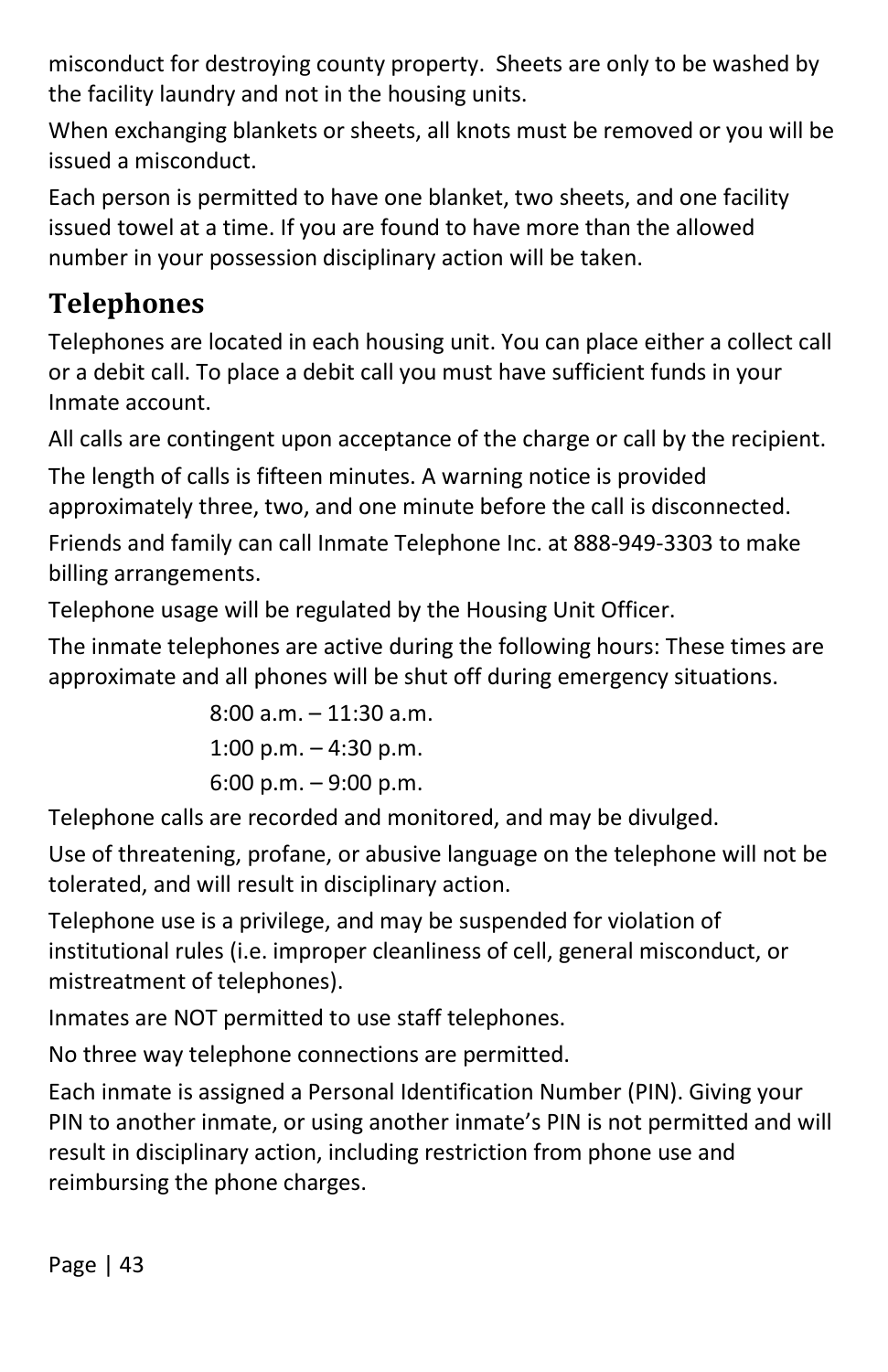To place any phone calls from the facility on a GTL phone, the number called must be either globally allowed or on the inmate's individual Allowed Numbers list.

#### *Global Numbers:*

- Contact phone numbers provided by Bail Bondsmen registered in Centre County will be placed on the Global Allowed Numbers list so that they are accessible to all inmates.
- All attorney telephone numbers listed in the local calling area (Bellefonte, State College) will be placed on the Global Allowed Numbers list. If an inmate retains an attorney whose number has not already been added, the inmate will write a request slip to the Director of Treatment. The Director of Treatment will verify all requests. If the phone number can be verified as an attorney's, the Director of Treatment will add the phone number to the Global Allowed Numbers list with recording bypassed.

#### *Inmate's individual Allowed Numbers list*

- Inmates will be allowed to have up to 10 phone numbers on their Allowed Numbers List. Attorneys will not count toward the 10 number limits, and inmates will be instructed to follow the steps above to have the attorney added to the Global Allowed Number List.
- At the time of commitment, the inmate will be provided the Inmate Allowed Phone Numbers form. To make a commitment call, the inmate will need to provide at least one phone number, name, and the relationship of that person to the officers for entry into the phone system. If the inmate is prepared to complete the form at that time, he/she may do so.
- Inmate Allowed Phone Numbers forms will also be available on the housing unit. Inmates may submit additions to the list on this form by placing it in the request bin. Any numbers requested for addition after commitment will be reviewed and added nightly by the 11-7 Shift Commander.
- If the inmate is already at the maximum 10 numbers, inmate may select another obsolete number to remove to remain at 10 or less. Inmates will be allowed to remove obsolete phone numbers and request additions to their individual Allowed Numbers unless it becomes repetitive or abusive. If this happens, the inmate and Director of Treatment will be informed in writing that no further additions/deletions will be accepted. Once the notice is give, the inmate may request to the Director of Treatment for extenuating circumstances.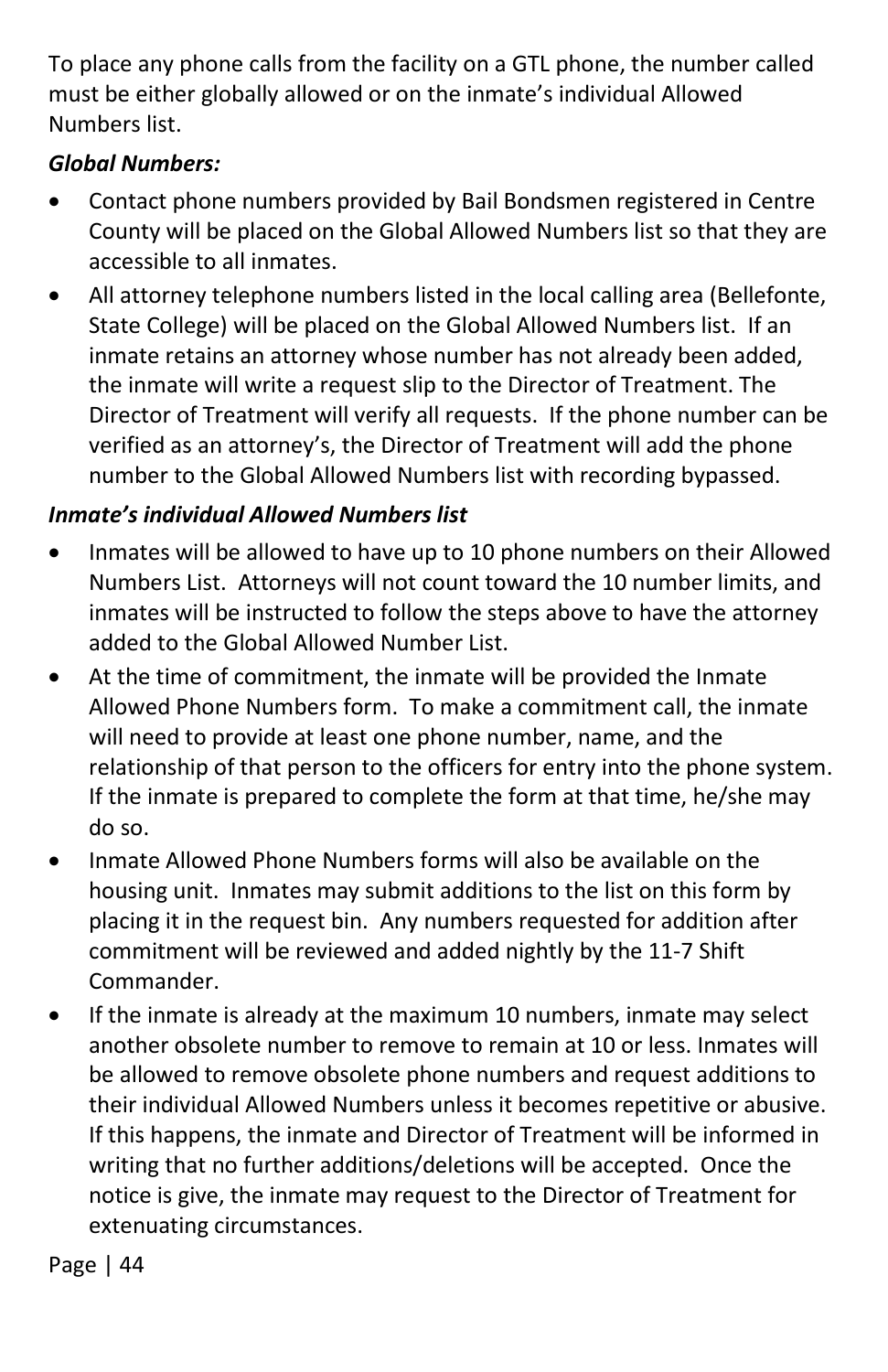• When an Inmate Allowed Phone Numbers form is submitted, the information will be reviewed before entry into the phone system to ensure the facility has no legal documentation of a PFA or other courtordered no-contact. If the phone number is denied, the reason will be listed on the form and a request slip sent to the inmate informing them of the reason.

## **Recreation**

Recreation times will be determined by the Housing Unit Officer.

Sports equipment will be provided. Misuse or abuse of sports equipment will result in disciplinary action.

Participation in the recreation program may be restricted for misconduct, security, or medical reasons.

A uniform shirt, sweatshirt, or t-shirt will be worn in the recreation areas at all times in addition to uniform slacks, sweatpants, or gym shorts.

Proper footwear must be worn for the recreation activity in which you are participating.

You are not permitted to wear shower shoes and participate in basketball, volleyball, handball, or any other recreational activity that requires running. This is for your own safety and anyone found to be participating without proper footwear will be subject to disciplinary action.

Radios are not permitted in the recreation area.

No food or beverages are permitted in the recreation areas.

# **Commissary**

Commissary is available for all inmates.

Commissary can be purchased via the Inmate Telephone System each week beginning at 5:00 P.M. on Friday and ending at 9:00 P.M. Sunday.

A list of commissary items, their cost, and the procedure for purchasing are posted in the housing units, and on the order form.

Inmates are permitted to purchase commissary items for their own personal use. Commissary may not be given, taken, loaned, or bartered with any other person.

Those items designated as Hygiene will be limited to a maximum of 2 (1 open and 1 new). Any items over this number will be considered contraband and will be confiscated.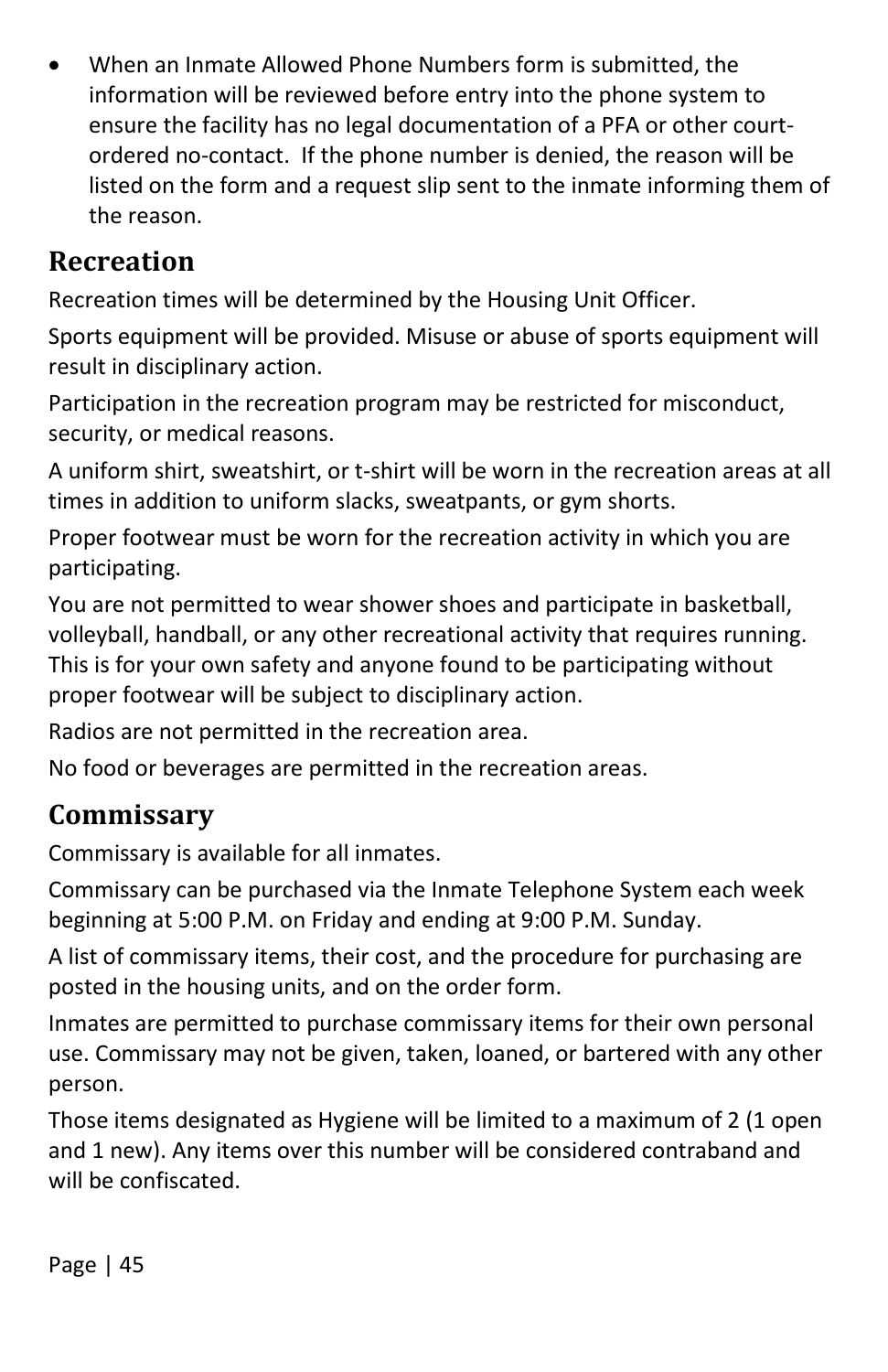## **Commissary Delivery**

- **1.** The officer will announce the names. The inmate who is to receive commissary will come to the officer's desk.
- **2.** The inmate must show their facility ID, and the officer will issue them their commissary. It is the inmate's responsibility to check the order for accuracy. If there is a discrepancy, the inmate will immediately inform the officer. The inmate will then sign the receipt and return it to the officer. Upon signing the receipt, all transactions are final.
- **3.** RHU commissary will be distributed by the officer to the inmates in their cells.
- **4.** If there is a monetary discrepancy, the Housing Unit Officer will note the discrepancy on the receipt and forward the receipt to the Shift Commander. The inmate will be given a copy of the receipt and should keep it until the discrepancy has been credited back to their account. Credits are processed the following Monday. (Excluding holidays)

## **Legal Research**

Equipment is available to provide you access to legal reference material.

A sign-up sheet is posted in each housing unit for legal reference access.

When an inmate wants to use the law library, they will ask the Housing Unit Officer to add them to the sign-up sheet. All sign-ups are to be done a day in advance.

You can sign-up for one allotted time slot per day.

If someone refuses their time slot or a time slot is vacant the Housing Unit Officer may send the next available inmate into the Law Library.

Only one inmate will be permitted in the multi-purpose room during a scheduled Law Library time.

No edible items will be taken to the Law Library.

The only paper permitted in the Law Library is the printer paper that is issued by the Housing Unit Officer or printer paper purchased off the commissary.

The supplied computers and printers are for legal work only. Use of a computer and printer for other than legal reference will result in disciplinary action, including but not limited to the loss of legal reference privileges.

Photocopying of legal documents for court related purposes will be permitted under the following guidelines: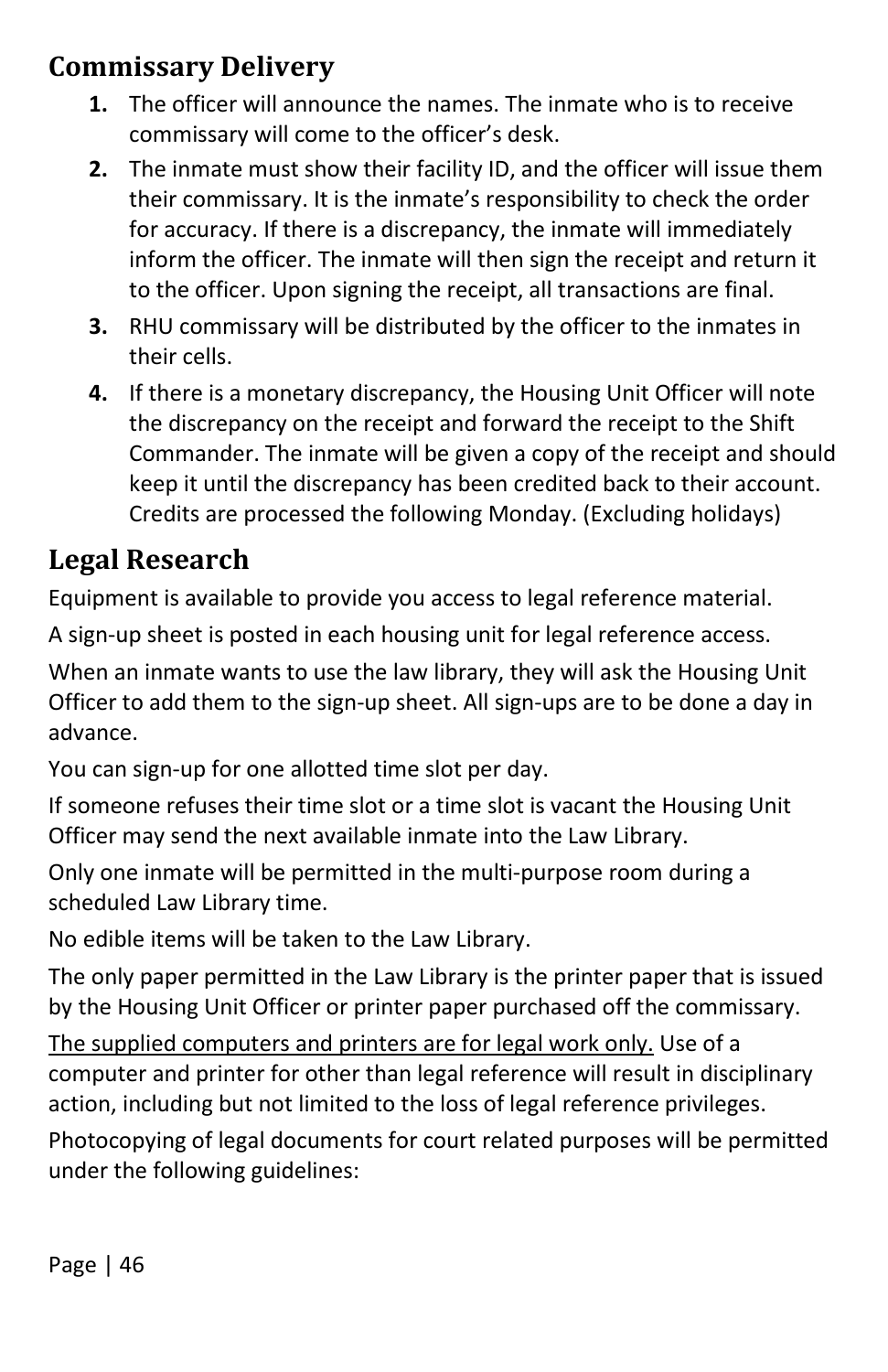- **1.** An inmate requesting photocopies must do so by submitting a request form to their counselor.
- **2.** Only legal materials will be copied (Books are not permitted to be copied. Copies of hand written documents from legal books will not be made, unless they relate to a specific part of the photocopied items).
- **3.** Once the Counselor has approved the request, they will get the items from you and have them copied. No one will be permitted to come and make their own copies.
- **4.** The number of copies will be limited to five per document. Additions will only be granted by the Director of Treatment.
- **5.** A twenty five cent fee will be assessed for each page. This money will be deducted from your inmate account.

## **Meals**

Inmates will be fed in their respective housing units, in the day room, with the exception of those inmates subject to any form of individual lock down as well as during facility lockdown.

Even Days: The first floor will be fed first.

Odd Days: The second floor will be fed first.

All inmates will be afforded 15 minutes to eat after the last inmate is served.

You will remain in an orderly line while waiting to receive your meal.

No loud noise or loud talking is permitted.

No jumping of the line is permitted.

Each inmate must turn in their facility ID to the unit officer to receive a cup and spork.

Upon receiving your tray, you are required to sit at the dining tables.

Moving from table to table is not permitted.

Quiet talking is permitted during meals and only at the table at which you are seated.

Inmates may only trade food with the inmates sitting at their table. Inmates are not permitted to take extra food from the food cart. This includes the trustee. Each inmate receives one tray and one tray only. All extra trays will be returned to the kitchen.

When you are finished eating, you are to return your tray and all utensils to the food service cart and retrieve your facility ID from the unit officer.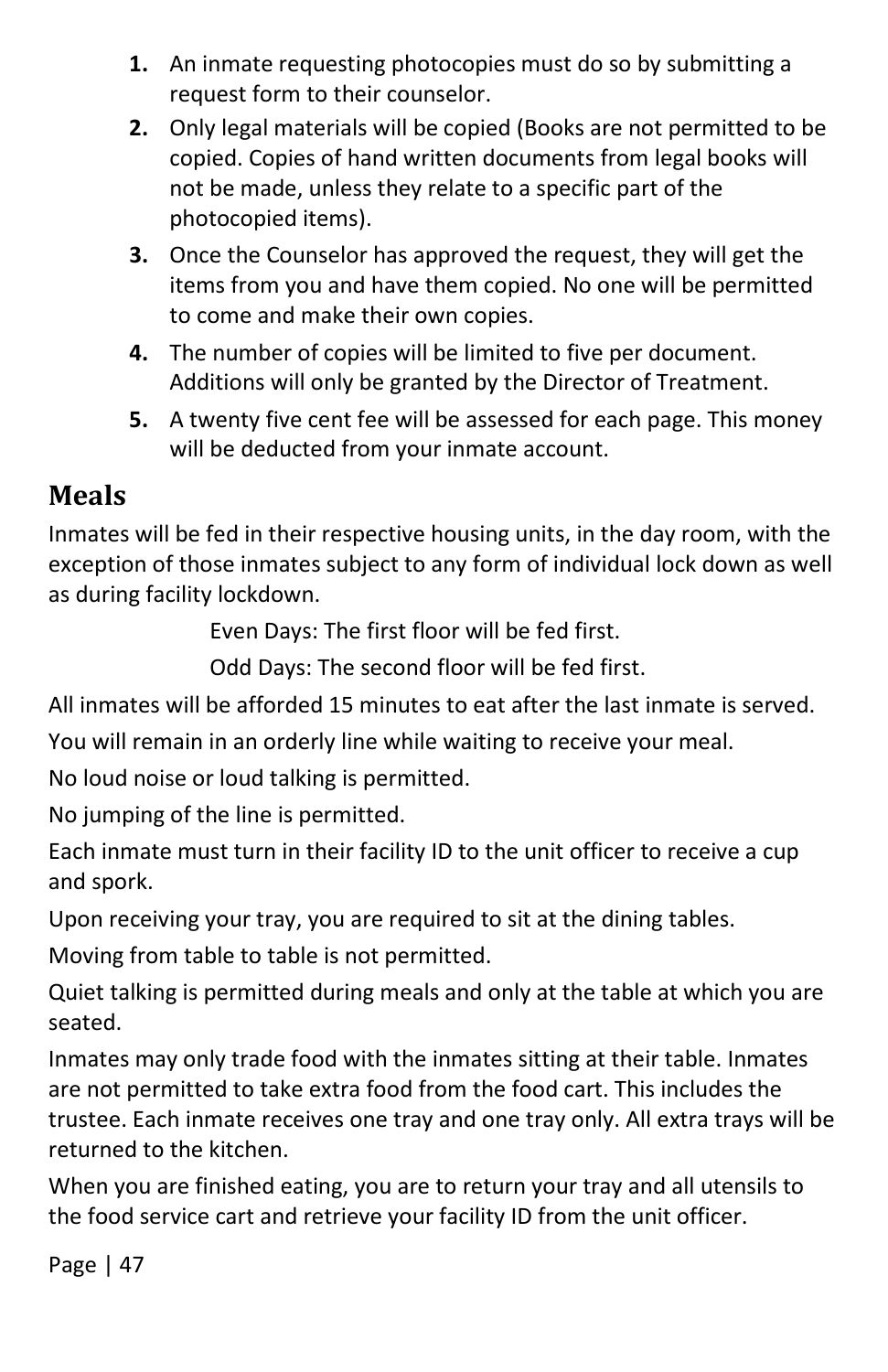Inmates will return to their cells after each meal, and remain there until the day area is cleaned.

Only the cups issued at the meal will be used during meals.

No food or drinks from the meal trays is permitted to be taken to the cells.

Occasionally the facility will offer special food sales. All food and drinks from these sales must be eaten in the dayroom. Nothing can be taken back to your cell. No food or drink items can be traded or given away. All items must be immediately consumed or thrown away. Any inmate who has ordered from a special food sale must be in the unit when the items are delivered to the housing unit. If the inmate is not in the housing unit the item will be returned to the kitchen and the inmate will not be refunded.

# **Anti-Pornography Policy**

No articles deemed to be pornographic shall be permitted within the facility. Pornography shall be defined as sexually explicit behavior whether it be written, graphic, any form of communication, or nudity. Nudity is defined as showing any male or female genitals and/or pubic area and/or female nipple. Exposure of any of the above areas through "see through" materials is considered nudity for the purpose of this definition.

# <span id="page-48-0"></span>*Security Procedures*

# **Count Procedures**

When count is announced, there will be absolutely no movement in the facility.

The 12:30 pm and 6:00 pm counts are standing counts. You are to stand facing the cell/cube door until counted. All C-unit inmates will remain in their cube for the duration of head count. Delaying, interfering, or failure to stand for count will result in disciplinary action.

## **Emergency Evacuation**

In the event of an emergency, you are required to follow the instructions of your Housing Unit Officer, work assignment supervisor, or any other staff member.

Failure to follow evacuation procedures and orders as given will result in disciplinary action and/or criminal prosecution.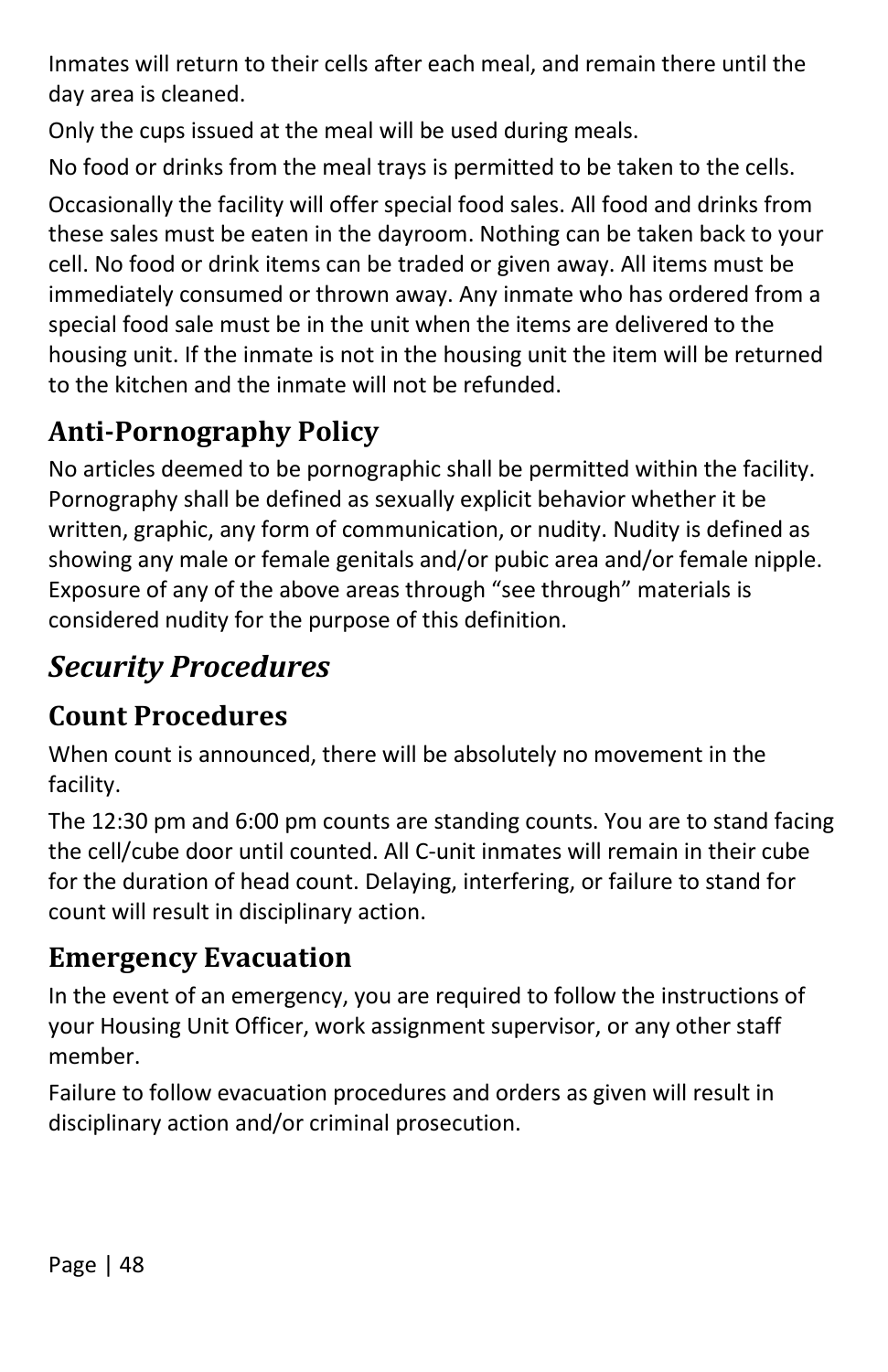# <span id="page-49-0"></span>*Inmate Job Assignments*

The following is a step by step description of the sequence of activities necessary before obtaining a job assignment:

You must be medically cleared and be assigned to a general housing unit before you will be eligible for a job assignment within the facility.

Once assigned to a housing unit, you may inquire by making a verbal request to the housing unit officer about a unit worker position on that housing unit. It is the Unit Officers' discretion when, and if, to hire and/or fire the unit workers.

If you would desire a trustee position that is not on your housing unit, you must submit a request to the counselor. Upon receiving your request the counselor will check your institutional record, criminal history, and medical clearance, if necessary. If you clear all criteria required to obtain a job, your name will go onto a waiting list until a position becomes open. If the staff member research uncovers poor conduct in compliance with rules and regulations, he/she will deny your request for a job assignment. If you have any misconducts on your record, you will not be eligible for a job assignment for a minimum of 30 days. Your request will be placed on file until a job if one becomes available. When assigned a job, if you receive any informal resolution or misconduct during your employment, this may result in loss of job and change of housing. If you are assigned a job and decide you no longer wish to work, you must submit a request to the staff member and ask to be removed from your job. When the staff member finds a replacement you will be moved. If you are a sentenced inmate and refuse to work or quit a job assignment without approval, a misconduct will be issued.

## **Instructional Inside Assignments**

#### **Kitchen Maintenance Hygiene Laundry**

A job assignment is a privilege, and you are expected to conduct yourself in compliance with the rules and regulations at all times. You will be issued a copy of your job description that will detail your job assignment.

You will be trained by a staff member or an inmate assigned to work with you.

You will be required to comply with all orders by any staff that supervises you. Any refusal to comply, or to complete the job assignment, will result in a misconduct.

Any inmate participating in a job assignment will be paid a wage determined by the Warden.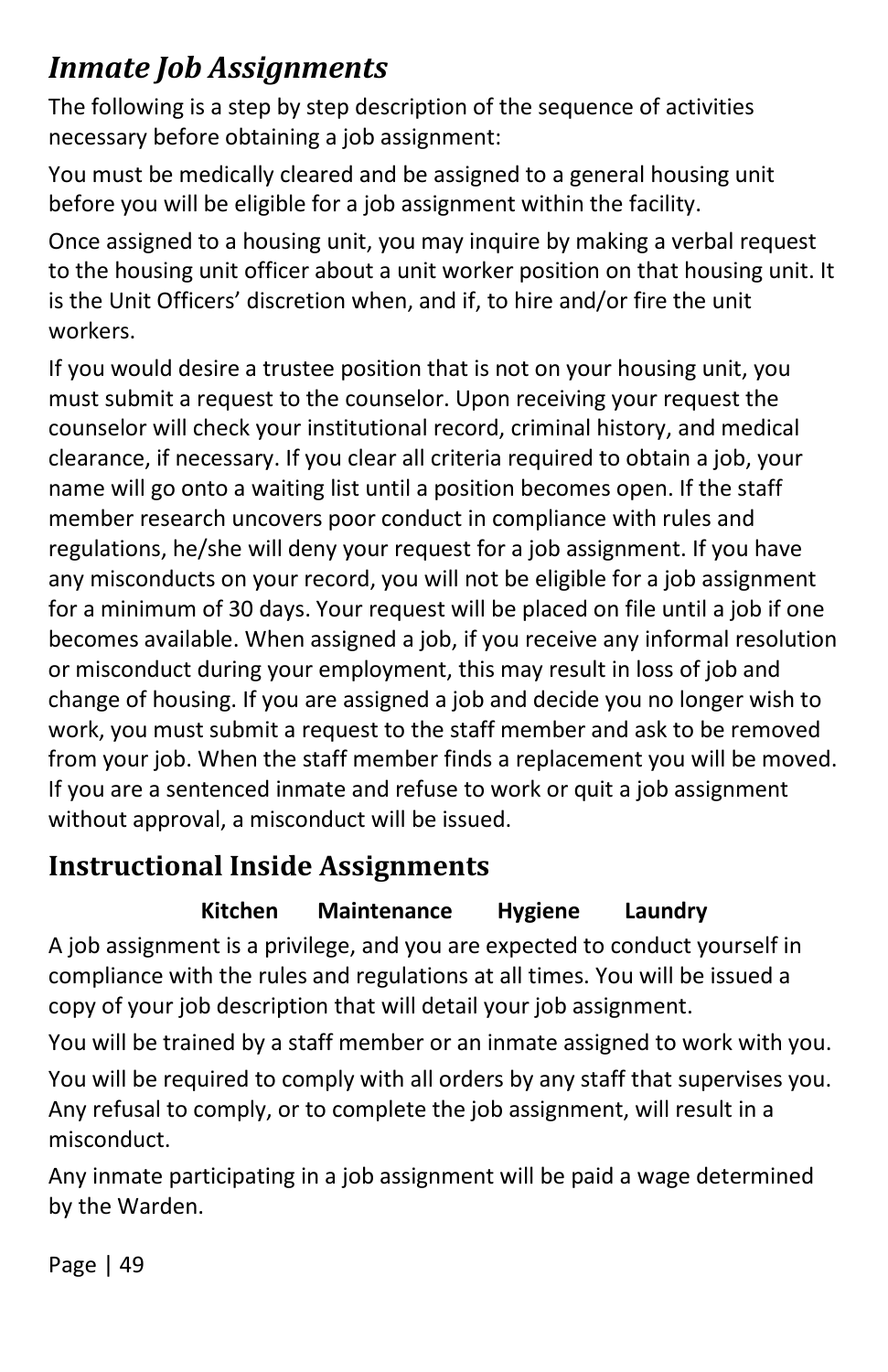# <span id="page-50-0"></span>*Work Release, Community Re-Entry, and Education Program*

Inmates that meet the established criteria may seek or continue employment in the surrounding community. This enables an inmate to pay off fines and restitution, pay bills, or save money for their eventual release. The Warden has the final determination of who may leave the facility in order to participate.

In addition to Work Release with an outside employer, Inmates may be assigned to Outside Clearance jobs in the Community Re-entry and Education program. There are positions available with Facilities Management at the facility and county buildings and Centre Peace. These positions may be used as a first step into the program to build towards a Work Release position.

#### **Summary of the Program Approval Process**

- **1.** Be made eligible by the Court.
- **2.** Be sentenced on all charges, with no active detainers or warrants.
- **3.** Have a satisfactory prison adjustment, must be at least 30 days misconduct free from the date of release from any previous disciplinary charges.
- **4.** Understand and sign the Community Re-Entry Rules, Regulations, Terms and Conditions prior to starting in a work program.
- **5.** Be medically and psychiatrically approved.

This is a brief outline of some of the criteria needed to be approved for the facility's Program. This program is a privilege, not a right, and each application will be evaluated and the decision for acceptance into the program will be made on an individual basis. To request consideration, an inmate may submit a request slip to the Reentry Specialist.

#### **Inmates may be prohibited from participating if they have any of the following:**

- **1.** Sex offenses will be reviewed on a case-by-case basis.
- **2.** Escape related behavior or conviction within the last 10-yrs.
- **3.** Current felony assault related conviction; Misdemeanor assault charges will be review on a case-by-case basis.
- **4.** Current domestic violence offenses will be reviewed on a case-by-case basis.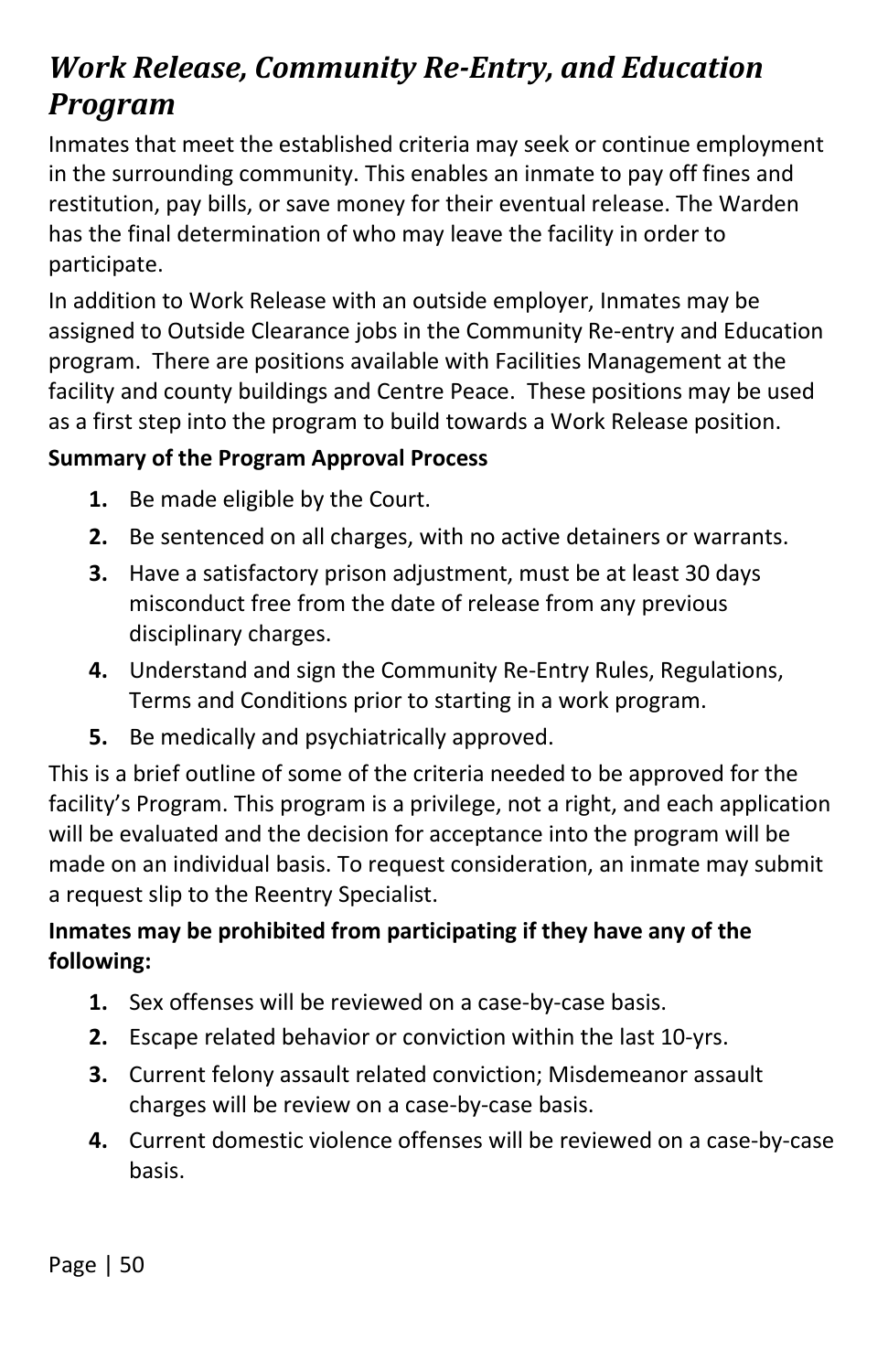**5.** Other crimes or criteria as deemed inappropriate by the Warden that shows the inmate poses a risk to the community safety or poses a risk to the Facility.

# <span id="page-51-0"></span>*Furloughs*

# **Pre-Employment Furlough**

Designed to allow sentenced inmates an opportunity to obtain employment. Length of the furlough will be determined by the court.

# **Emergency Furlough**

Designed to address major problems that arise. Times will vary based on circumstances. Emergency furloughs are granted by the court. Requests for an emergency furlough are to be made by contacting a Counselor.

# **Funeral Furlough**

Must be made by family or friends by contacting the Centre County Probation and Parole Department.

#### **Inmates must**

- Sign furlough agreement form prior to leaving facility, and adhere to its provisions.
- Follow all facility rules and regulations while on a furlough.
- Be drug tested prior to and returning from a furlough

# <span id="page-51-1"></span>*Early Release Program*

The Early Release Program is to reward inmates of the Centre County Correctional Facility with an early release from their minimum sentence. During their period of incarceration, inmates will have the opportunity to demonstrate personal initiative and personal progress in rehabilitation programs.

The Early Release Program is a voluntary program. Requirements for entry are posted in each housing unit. Applications can be obtained by writing the counselor.

No inmate has the right to demand or require admission into the program. The Court has the authority to exclude any inmate from the program or deny the request for earned time approval.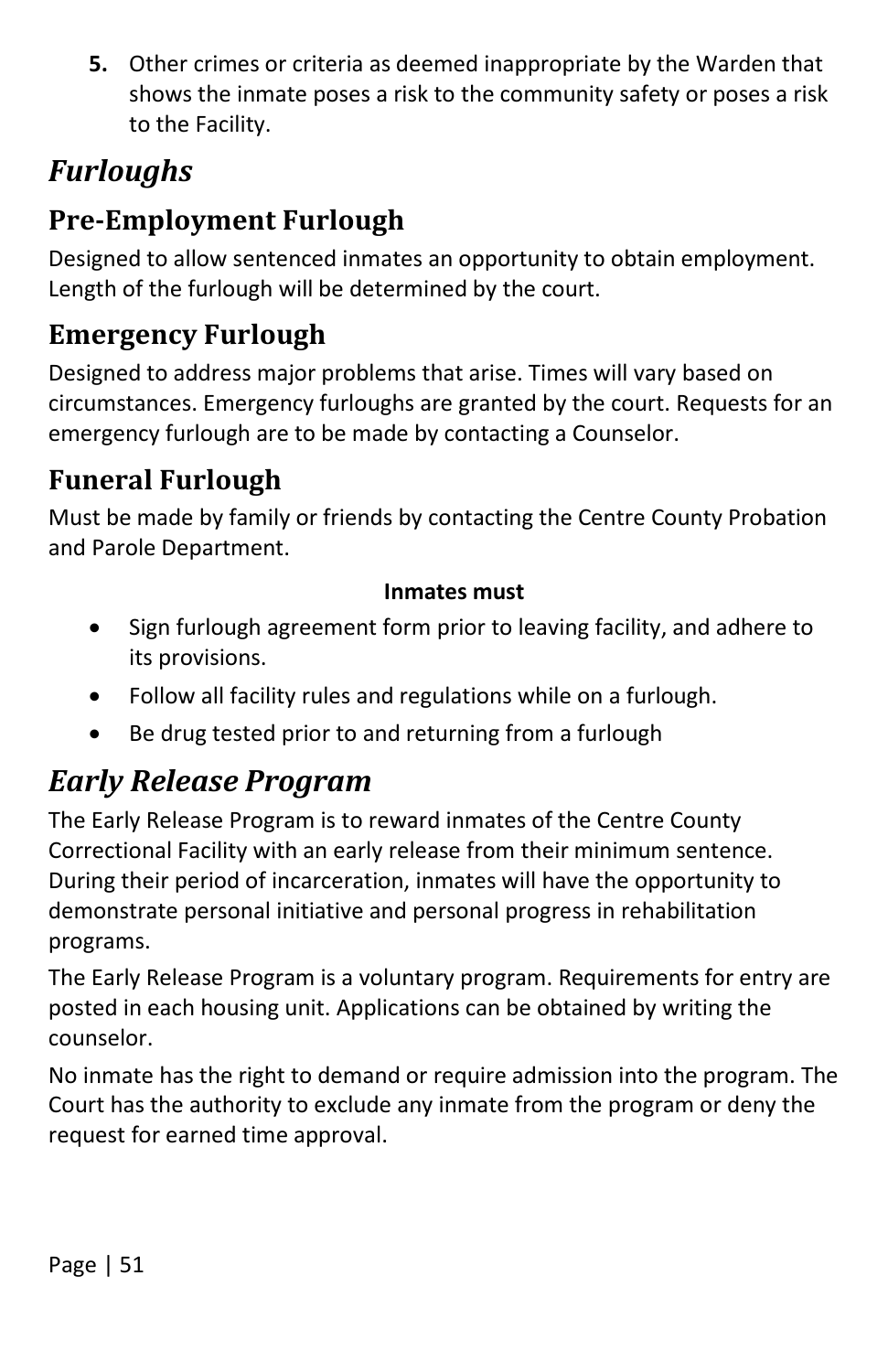# <span id="page-52-0"></span>*Grievance Procedure*

Most routine matters or questions can be handled by speaking with the housing unit officer, or by submitting a written request to the appropriate staff member on an Inmate Request Form. The appropriate staff member will answer your request. If you feel a significant complaint has not been resolved by this process, you may file a grievance.

Petitions, requests, or grievances from groups of inmates will not be considered, and will be filed without answer. You may file a request, or grievance only for yourself.

The repeated use of request or grievance forms for frivolous, unfounded, misdirected, or harassing communications to facility employees will not be tolerated. An inmate who engages in this behavior will first be warned in writing that his or her behavior must cease. Continuation of this behavior may result in all future communications, to any staff member, being processed and filed without response, and possible disciplinary charges.

All grievances will be made in writing on an "Inmate Grievance Form" and placed in the grievance box located in your housing unit. Both copies of the form will be submitted, and the yellow carbon copy will be returned to you with a response.

No inmate shall be disciplined for filing a legitimate grievance or otherwise pursuing a remedy in the grievance procedure. However, no immunity is afforded to any inmate from civil or criminal liability for any of their acts or statements.

The Grievance Officer will maintain a log of the grievances, issue a number, and have ten (10) business days, excluding weekends and holidays, to respond.

## **Grievable issues**

The grievance process may be used by any inmate, regardless of his/her classification or disciplinary status, and may be filed for any of the following reasons:

- To report an alleged violation of civil, or constitutional rights.
- To report an alleged violation of facility policy.
- To report an alleged criminal or prohibited act by a staff member.
- To report an alleged condition existing within the facility that creates unsafe or unsanitary living conditions.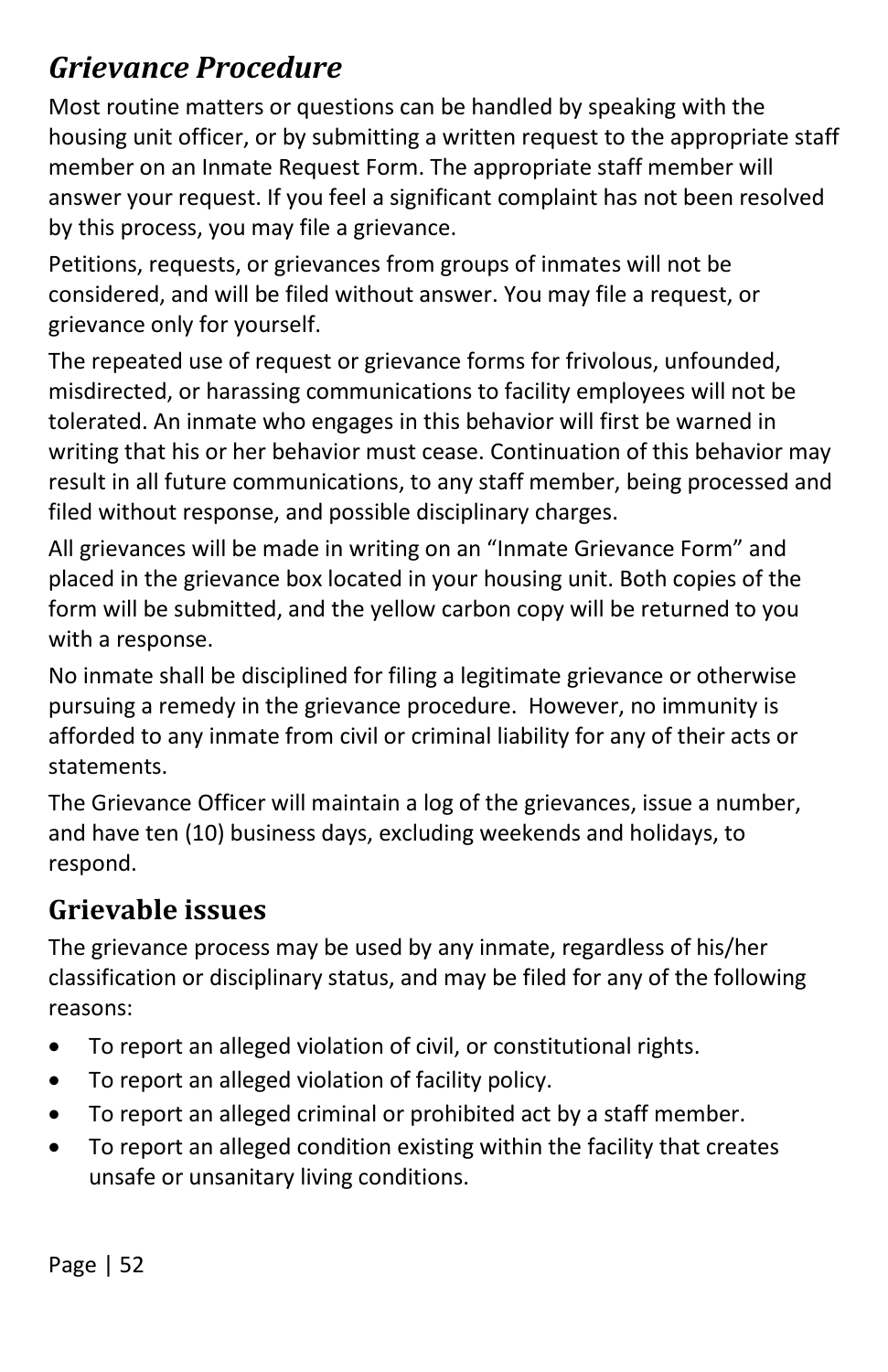• To dispute the assessment of a specific fee for service charge, including, but not limited to medical fees.

## **Non-Grievable issues**

A grievance may not be filed simply because you disagree with a staff members decision or instructions, it must meet the above criteria.

Non-Grievable issues include

- The amount of your bond.
- Any matters concerning your court case.
- Any matters concerning the facility disciplinary procedure. Concerns in reference to the disciplinary procedure must be addressed to the Program Review Committee.
- The use of obscene language, or vulgar remarks.
- Policies and Procedures of the facility.

# **Grievance Appeals**

If not satisfied with the answer from the Grievance Officer, you may appeal to the Deputy Warden in writing on an "Inmate Appeal Form" within five (5) days of receiving your response. Submit with the appeal the original grievance response. The original response will be returned to you with the Deputy Warden's response. The Deputy Warden may affirm or reverse the decision of the Grievance Officer.

If not satisfied with the answer from the Deputy Warden, you may appeal to the Warden in writing on a "Request for Warden Review" within five (5) days of receiving your response. Submit with the appeal the original grievance and Deputy Warden appeal responses. The original responses will be returned to you with the Deputy Warden's response. The Warden will have fifteen (15) business days, excluding weekends and holidays, to respond. The Warden may affirm or reverse the decision of the Deputy Warden. The Warden's decision will be binding.